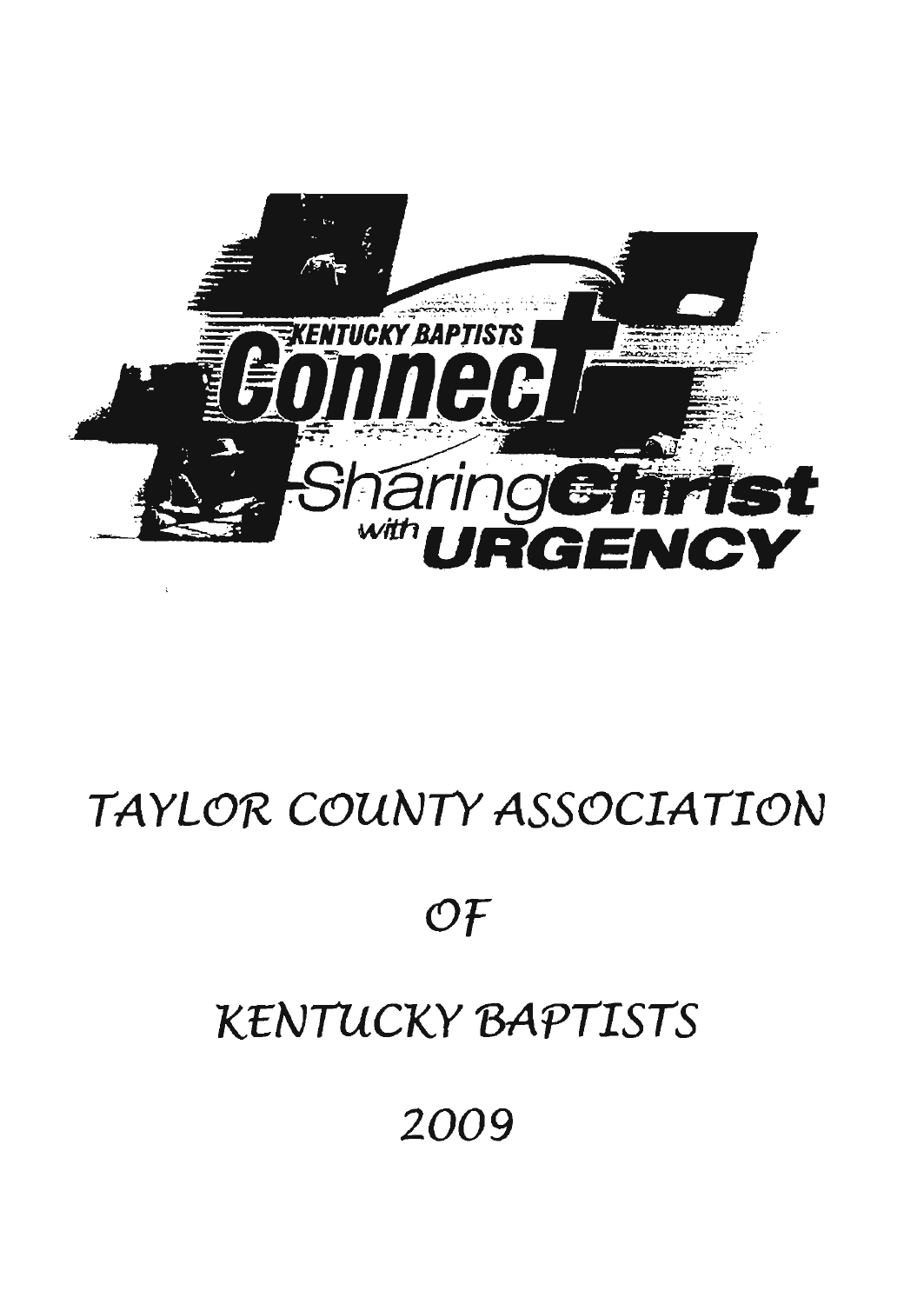| <b>Associational Directory</b>                                | $1 - 12$                |
|---------------------------------------------------------------|-------------------------|
| <b>Table of Contents</b>                                      | $\mathbf{1}$            |
| <b>Taylor County Association of Kentucky Baptists</b>         | $\overline{2}$          |
| <b>Associational Team</b>                                     | $\overline{3}$          |
| <b>Associational Directors</b>                                | $\overline{\mathbf{4}}$ |
| <b>Ordained Ministers</b>                                     | 5                       |
| Kentucky Baptist Convention Elected Representative on Boards  | 6                       |
| And Institutions from Taylor County Baptist Association       |                         |
| <b>Associational Pastors</b>                                  | $7 - 8$                 |
| <b>Executive Board Members</b>                                | 9                       |
| Calendar of Taylor County Executive Board and Annual Meetings | 10                      |
| <b>Other Church Staff</b>                                     | $11 - 12$               |
| <b>Messengers</b>                                             | $13 - 14$               |
| <b>Constitution and By Laws</b>                               | $15-17$                 |
| <b>Mission Projects</b>                                       | 18                      |
| <b>Order of Business for Spring Meeting</b>                   | 19                      |
| <b>Order of Business for Fall Meeting</b>                     | $20 - 21$               |
| <b>Proceedings of Spring Meeting</b>                          | $21 - 22$               |
| <b>Proceedings of Fall Meeting</b>                            | $22 - 24$               |
| <b>Historical Events of Churches</b>                          | $25 - 26$               |
| In Memoriam                                                   | $27 - 28$               |
| <b>Taylor County Baptist Association Proposed Budget</b>      | $29 - 30$               |
| <b>Church Contributions</b>                                   | 31                      |
| <b>Funds Designated for Russia</b>                            | 32                      |
| <b>Map Insert</b>                                             | $33 - 34$               |
| Reports                                                       |                         |
| <b>Executive Board Report</b>                                 | 35-37                   |
| Report from Nickolai Syrovatko                                | $37 - 38$               |
| <b>WMU Report</b>                                             | 39                      |
| <b>Director of Missions Report</b>                            | 39-40                   |
| Auditor                                                       | 40                      |
| <b>Christian Women Job Corps</b>                              | 41-42                   |
| <b>Hispanic Ministry</b>                                      | 42                      |
| <b>Mission Scholarship Committee Report</b>                   | 43                      |
| <b>Baptist Campus Ministry</b>                                | $43 - 44$               |
| Time, Place, Preacher Report                                  | 44                      |
| <b>Lighthouse Counseling Report</b>                           | $45 - 46$               |
| <b>Vision Committee Report</b>                                | $47 - 48$               |
| <b>Resolutions Committee Report</b>                           | 48                      |
| <b>Directors</b>                                              |                         |
| <b>Clerk</b>                                                  | 49-50                   |
| <b>Discipleship Training</b>                                  | 50                      |
| <b>Sunday School Directors</b>                                | 51                      |
| <b>Music Directors</b>                                        | 52                      |
| <b>Women's Missionary Union</b>                               | 53                      |
| <b>Brotherhood Directors</b>                                  | 54                      |
| Deacons                                                       | 55                      |
| <b>Treasurers</b>                                             | 56                      |
| <b>Statistical Tables</b>                                     | $57-61$                 |
| <b>Historical Tables</b>                                      | $62 - 67$               |
| <b>Index</b>                                                  | 68                      |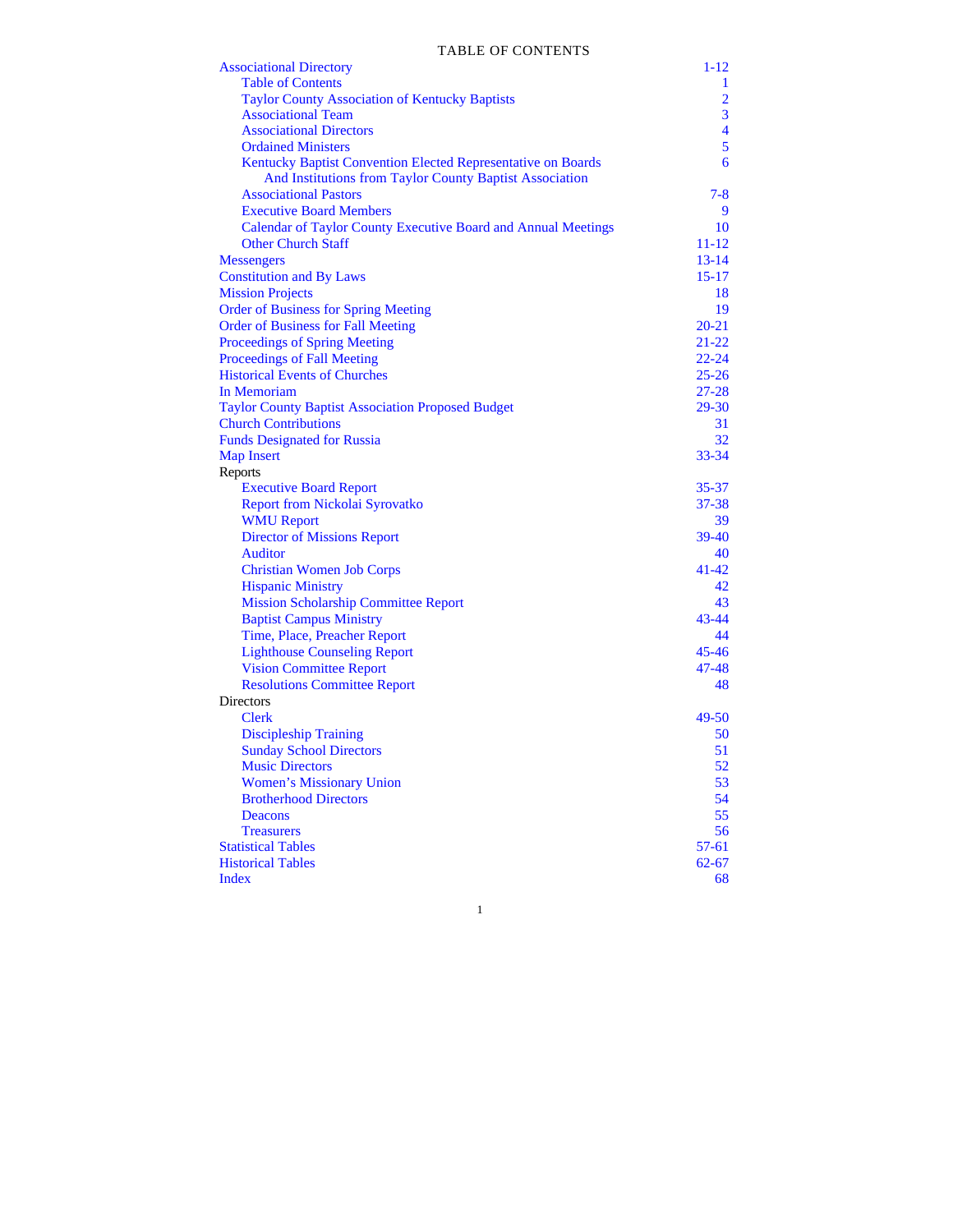# TAYLOR COUNTY ASSOCIATION OF **KENTUCKY BAPTISTS**

Twenty-Fourth Annual Spring Meeting held with ElkHorn Baptist Church Monday, May 11, 2009, at 7:00 P.M.

Fifty Second Annual Meeting Green River Memorial Baptist Church Monday, September 14, 2009, 7:00 P.M.

And

Pleasant Hill Baptist Church Tuesday, September 15, 2009, 4:00 P.M. and 7:00 P.M.

Moderator, Dr. Skip Alexander Clerk Bro. Jim Campbell

The Taylor County Baptist Association will meet with

Liberty Baptist Church Monday, May 10, 2010, at 7:00 P.M.

And

Salem Baptist Church Monday, September 13, 2010, at 7:00 P.M.

And

Palestine Baptist Church Tuesday, September 14, 2010, At 4:00 P.M. and 7:00 P.M.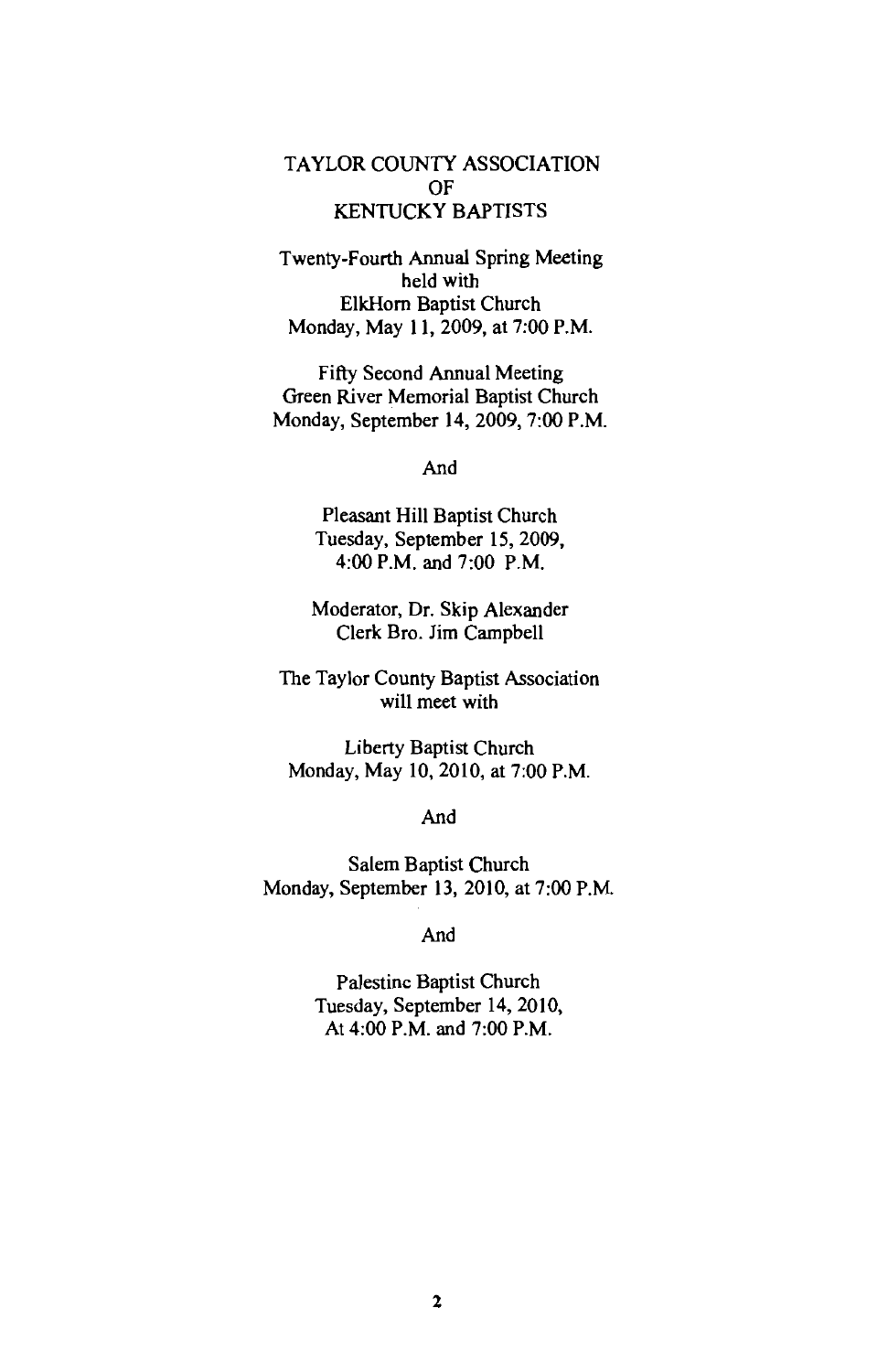# **TEAMS**

| <b>Administrative Team</b>                                  |                     |
|-------------------------------------------------------------|---------------------|
| Moderator, Dr. Skip Alexander, 75 Trace Fork Road           | 270-789-0038        |
| Assistant Moderator, Rev. Kyle Franklin, 161 Snow Lane      | 270-465-5457        |
| Clerk, Bro. Jim Campbell, 711 North Columbia Avenue         | 270-465-4744        |
| Treasurer, Bro. David Gaddie, 305 Summit Drive              | 270-789-2913        |
| Director of Missions, Dr. Robert Clark, 115 Wakefield Drive | 270-465-6261        |
| <b>Spiritual Growth</b>                                     |                     |
| Chair, Rev. Shaun Caudill, 601 South Central                | 270-465-4261        |
| Sunday School, Bro. Don Gowin, 500 E. Meadow Creek Road     | 270-465-0122        |
| Creative Ministries, Rev. Ed Pavy, 102 Wellington Park      | 270-789-0604        |
| Leadership Growth Team                                      |                     |
| Chair, Rev. Jimmy York, 311 Sharon Drive                    | 270-465-7186        |
| Fellowship of Pastors and Staff, Rev. Eugene Smith          | 270-465-2820        |
| 407 Ingram Avenue                                           |                     |
| <b>Kingdom Growth Team</b>                                  |                     |
| Evangelism, Bro. Don Green, 213 Crawford Street             | 270-789-0532        |
| Missions, Rev. Bill Henderson, 31 Friendship Road           | 270-469-9809        |
| WMU, Mrs. Sharon Wayne, 146 Wayne Road                      | 270-789-1088        |
| <b>Mission Scholarship Committee</b>                        |                     |
| Bro. George Phillips, PO Box 303                            | 270-465-2078        |
| Mrs. Sharon Wayne, 146 Wayne Road                           | 270-789-1088        |
| Rev. Michael Goodwin, 65 Linda Lane                         | $.270 - 465 - 4169$ |

 $\sim$   $\sim$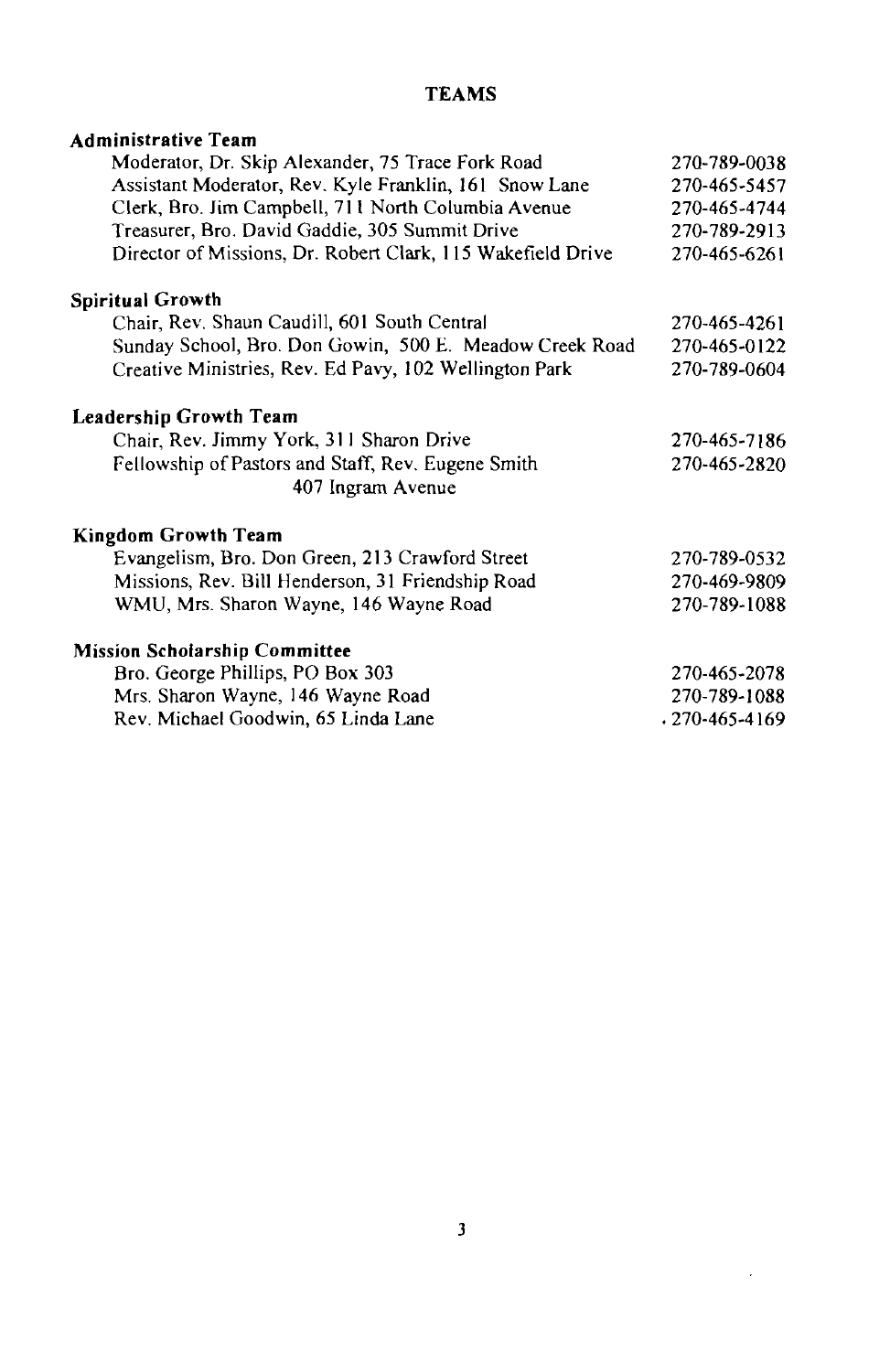## **ASSOCIATION DIRECTORY** TAYLOR COUNTY ASSOCIATION OF KENTUCKY BAPTIST **PO BOX 298 CAMPBELLSVILLE, KENTUCKY 42719-0298** PHONE 270-465-5600

| Moderator                                                                                                                        |              |
|----------------------------------------------------------------------------------------------------------------------------------|--------------|
| Dr. Skip Alexander, 75 Trace Fork Road                                                                                           | 270-465-8115 |
| <b>First Assistant Moderator</b><br>Rev. Kyle Franklin, 161 Snow Lane                                                            | 270-465-5457 |
| <b>Clerk</b><br>Bro. Jim Campbell, 711 N. Columbia Avenue                                                                        | 270-465-4744 |
| <b>Assistant Clerk</b><br>Rev. Michael Goodwin, 65 Linda Lane                                                                    | 270-465-4169 |
| Treasurer<br>Bro. David Gaddie, 305 Summit Drive                                                                                 | 270-789-2913 |
| <b>Assistant Treasurer</b><br>Rev. Dave Walters, 965 Hidden Meadow Lane                                                          | 270-789-2449 |
| Auditor<br>Rev. Robert Langlois, 5716 Knifley Road, ElkHorn,<br>Kentucky 42733                                                   | 270-789-6646 |
| <b>Director of Missions</b><br>Dr. Robert Clark, 115 Wakefield                                                                   | 270-465-6261 |
| <b>Kentucky Baptist Convention Mission Board Taylor County</b><br>$R_{\text{TO}}$ George Phillips, PO $R_{\text{OX}}$ 303 (2010) | 270-465-2078 |

| $100.$ Occurse 1 millips, FO D0A 303 (2010)    | $210 - 403 - 2010$ |
|------------------------------------------------|--------------------|
| Rev. Bill Henderson, 31 Friendship Road (2011) | 270-469-9809       |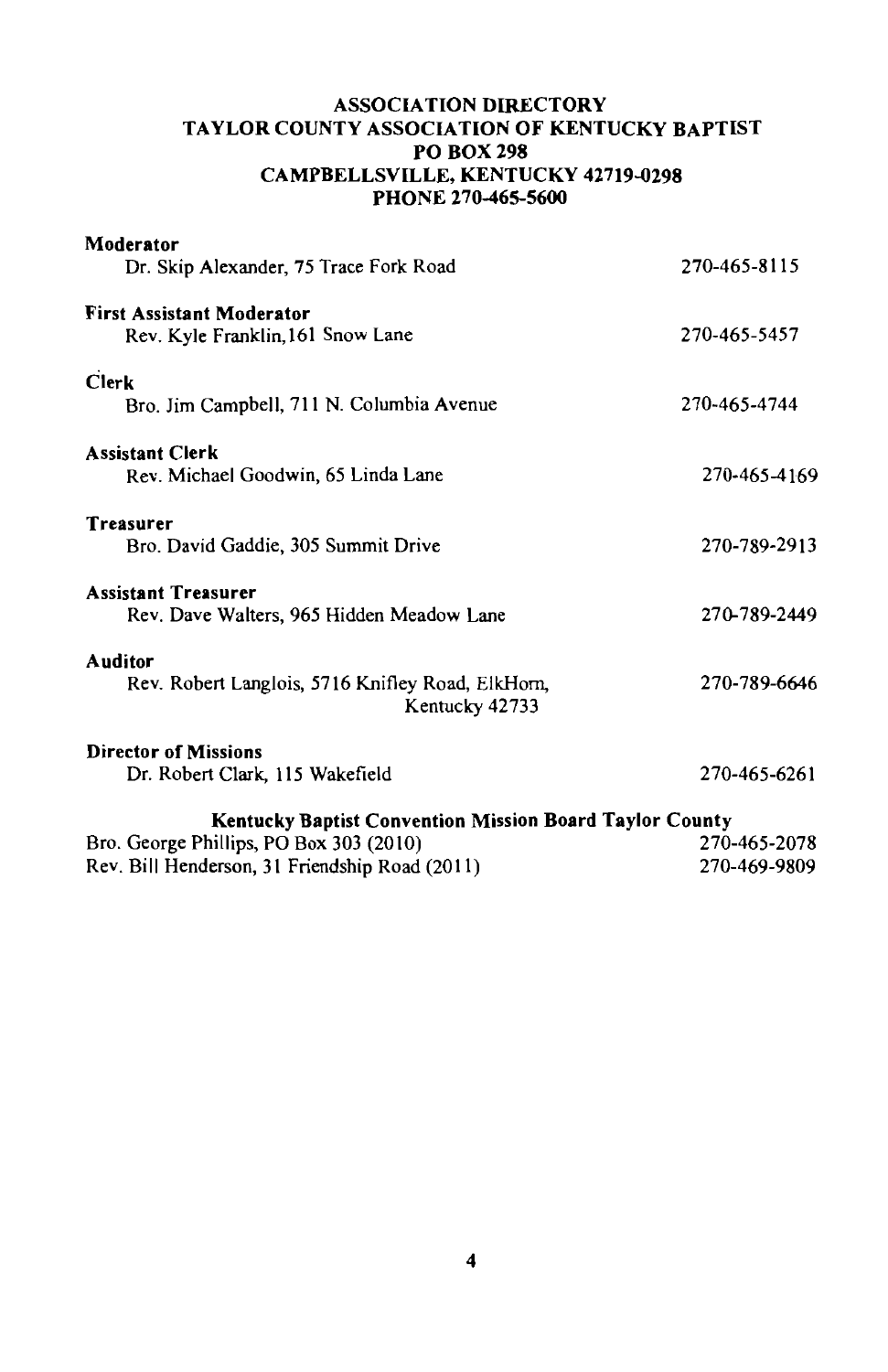#### **ORDAINED MINISTERS**

| employed as pastors.                          |              |  |
|-----------------------------------------------|--------------|--|
| Badgett, J. Chester, 112 Columbia Court       | 270-465-5023 |  |
| Clark, Robert, 115 Wakefield Drive            | 270-465-6261 |  |
| Cox, Keith, PO Box 8, ElkHorn, Kentucky 42733 | 270-465-8209 |  |
| Crain, Mike, 102 Druin Street                 | 270-789-3130 |  |
| Davenport, Howard, 102 Eggers Street          | 270-465-5114 |  |
| Dix, Delbert, 822 West Main Street            | 270-465-4777 |  |
| Doty, Robert, Risen Avenue Apt. 5             | 270-465-2088 |  |
| Howell, Dewayne, 1108 Hampton                 | 270-465-6634 |  |

The following are members of Associational Churches and are presently not

| Kibbons, Jerry, 112 Sunset Drive | 270-465-8089 |
|----------------------------------|--------------|
| Oldham. Robert. PO Box 5         | 270-465-6759 |

Pavy, Ed. 102 Wellington Park 270-789-1580 Pope, Ken, 102 Wakefield Drive 270-789-3354

Smith, Bill, 720 Lebanon Avenue 270-465-3915 Smith, Eugene, 407 Ingram Avenue 270-456-2820

270-465-7715

270-465-6009

Steele, Richard and Alice, 133 Noe Road

Smith, Harold, 1449 Palestine Road

- Street, Robert, 30 Debra Kay Street 270-789-1620 Tucker, Bob, 2293 Old Summersville Road 270-465-5007
- Vale, Terry, 383 Cainwood Road 270-465-7112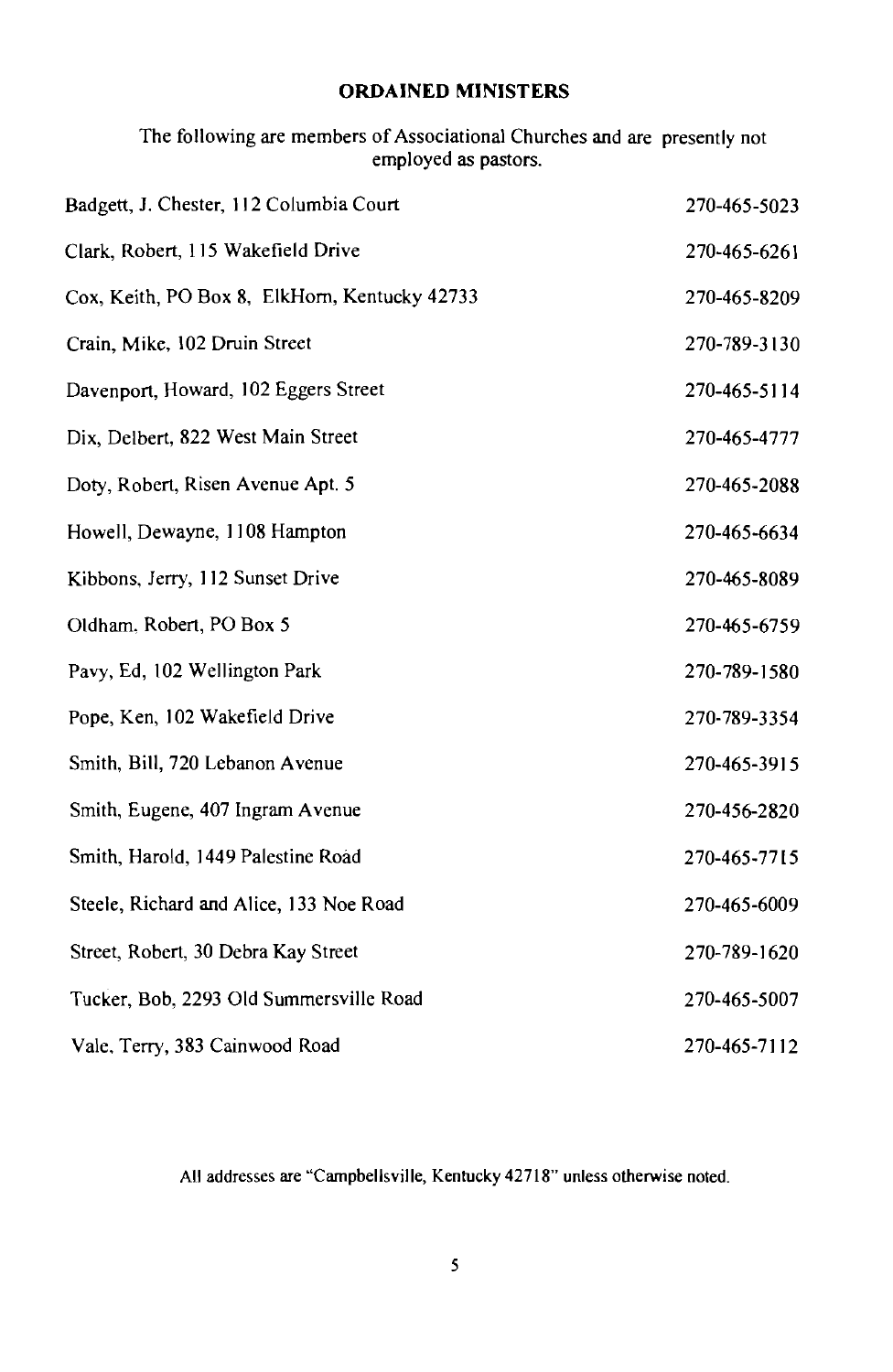#### **KENTUCKY BAPTIST CONVENTION ELECTED REPRESENTATIVE** ON BOARDS AND INSTITUTIONS FROM TAYLOR COUNTY BAPTIST ASSOCIATION

#### **Mission Board**

Bro. George Phillips, 2010 Rev. Bill Henderson, (2011)

#### Western Recorder, Director

Dr. Skip Alexander, (2012)

# **Committee on Order of Business**

Dr. Skip Alexander 2010

#### **Committee on Public Affairs**

Dr. James Jones 2012

#### **Campbellsville University Trustees**

Mr. Barry Blevins, 2010 Dr. W.D. Feltner, 2010 Mr. Alex Montgomery, 2010 Dr. Larry Noe, 2010 Mr. Kenny Bennett, 2011 Mr. Paul Osborne, 2011 Mr. Barry Bertram, 2012 Mrs. Teresa Cassell, 2012 Mr. Fuller Harding, 2012 Dr. James Jones, 2012 Dr. Forest Shelly, 2012 Dr. J.Chester Badgett 2013 Mr. Henry Lee 2013 Dr. Ralph Tessener 2013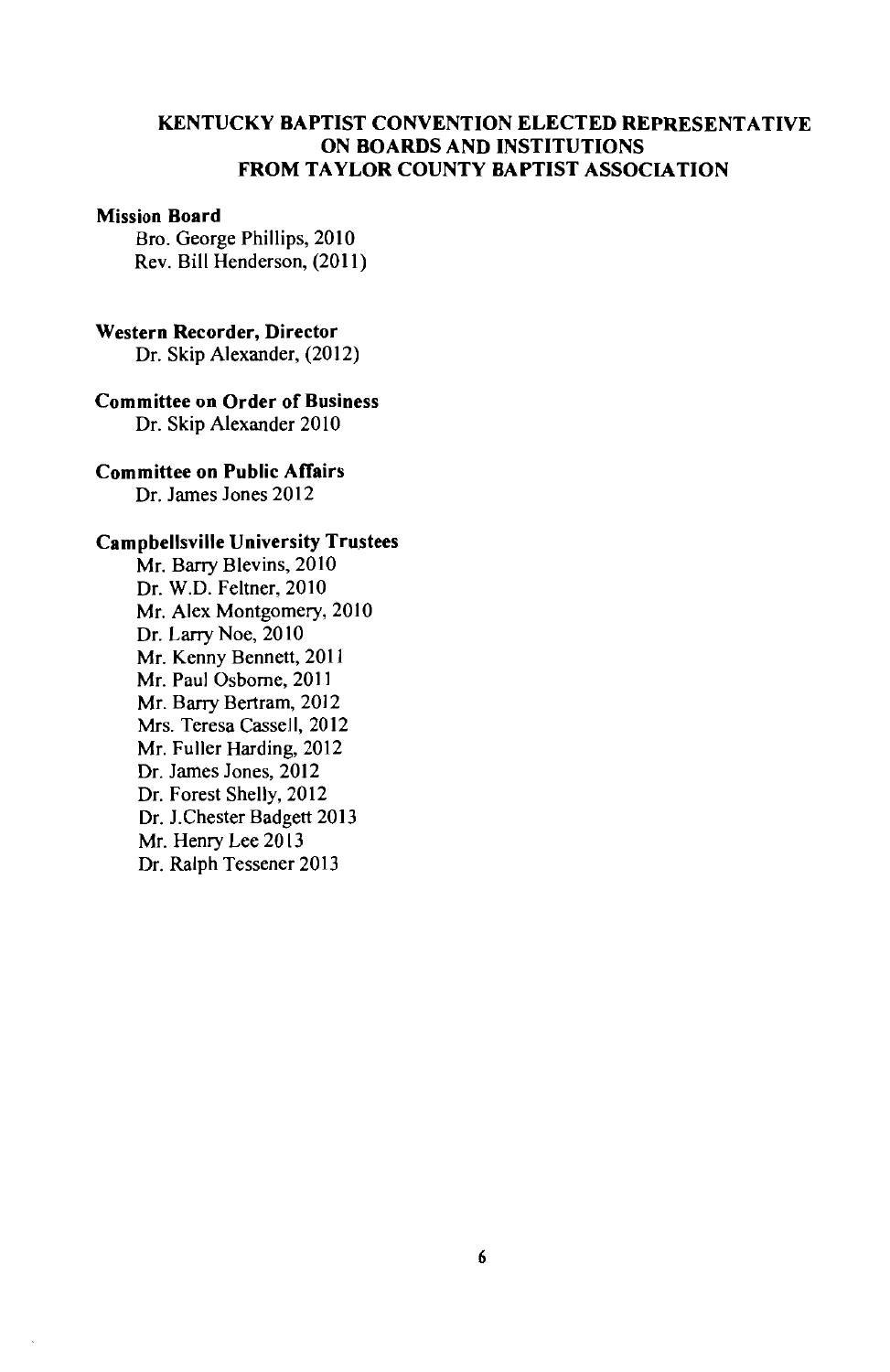## **PASTORS** With Home Addresses and Phone Numbers

| Acton                                                 |              |
|-------------------------------------------------------|--------------|
| John Batcher, 4936 Hodgenville Road                   | 270-465-3462 |
| Campbellsville                                        |              |
| Skip Alexander, 75 Trace Fork Road                    | 270-789-0038 |
| Eastside                                              |              |
| Roger Robertson, 75 High Point Crossing               | 270-849-8829 |
| ElkHorn                                               |              |
| Brian Rafferty 3175 ElkHorn Road                      | 270-465-0099 |
| Fairview                                              |              |
| Don Gowin, 500 East Meadow Creek Road                 | 270-465-0122 |
| Friendship                                            |              |
| William Henderson, 31 Friendship Road                 | 270-469-9809 |
| Good Hope<br>J. Alvin Hardy, 608 North Central Avenue |              |
| Green River Memorial                                  | 270-465-3268 |
| Jamie Bennett, 3441 Old Columbia Road                 | 270-469-1291 |
| Liberty                                               |              |
| Carlos Compton, 405 Dowell Avenue                     | 270-849-2131 |
| <b>Lowell Avenue</b>                                  |              |
| Dave Walters, 969 Hidden Meadow Drive                 | 270-789-2449 |
| Meadowview                                            |              |
| Brent Gupton, 3180 Maple Road                         | 270-465-2469 |
| Mount Gilboa                                          |              |
| Fred Miller, 250 Blue Hold Road                       | 270-465-3050 |
| <b>Mount Roberts</b>                                  |              |
| Kyle Franklin, 161 Snow Lane                          |              |
| <b>Mount Washington</b>                               |              |
| Jimmy York, 311 Sharon Drive                          | 270-465-7186 |
| Palestine                                             |              |
| Charles Hedrick, 1406 Longview Drive                  | 270-789-1496 |
| <b>Pitman Valley</b>                                  |              |
| Dannie Nelson, 670 Danny Nelson Lane                  | 270-932-5494 |
| Greensburg, Kentucky 42743                            |              |
| Pleasant Hill                                         |              |
| James Jones, 101 Wellington Park                      | 270-789-2055 |
| <b>Raikes Hill</b>                                    |              |
| Joseph Segree, 1401 Longview Drive                    | 270-469-9145 |
| <b>Robinson Creek</b>                                 |              |
| James Collison III, 52 McMaham Road<br>Salem          | 270-465-3215 |
| Michael Goodwin, 65 Linda Lane                        | 270-465-4169 |
| Saloma                                                |              |
| John Chowning, 512 Fern Drive                         | 270-789-2707 |
| South Campbellsville                                  |              |
| Shaun Caudill, 166 Heart Lane                         | 270-465-4261 |
| Yuma                                                  |              |
| Carlton Winters, 131 Pearl Avenue                     | 270-789-9697 |
|                                                       |              |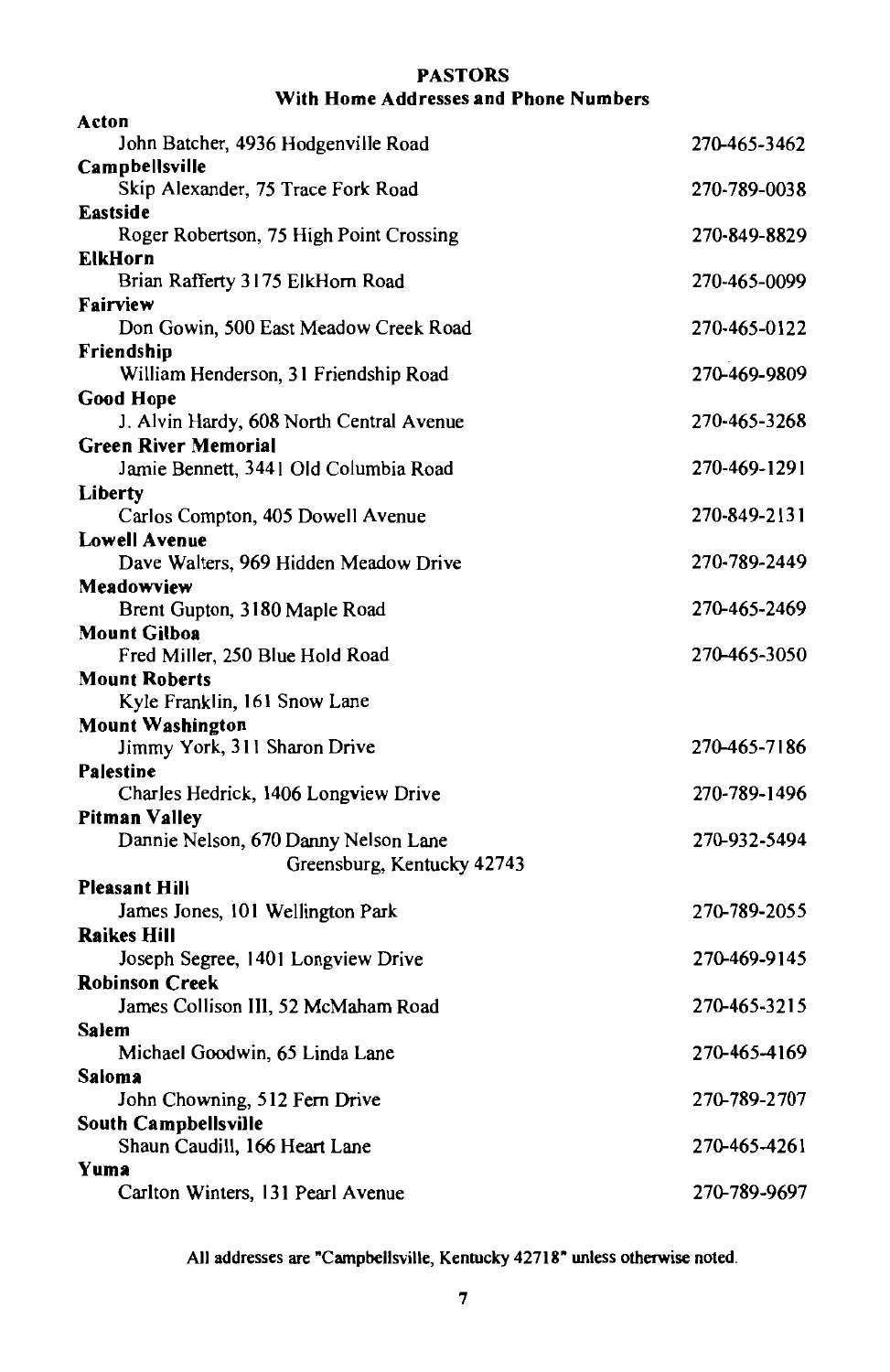#### **PASTORS** With Churches Address and Phone Number

| Acton                                                           |              |
|-----------------------------------------------------------------|--------------|
| John Batcher, 1715 Kindness Road                                | 270-465-4728 |
| Campbellsville                                                  |              |
| Skip Alexander, PO Box 530                                      | 270-465-8115 |
| <b>Eastside</b>                                                 |              |
| Roger Robertson, 2900 Reids Chapel Road                         | 270-849-8829 |
| <b>ElkHorn</b>                                                  |              |
| Brian Rafferty, 3145 ElkHorn Road                               | 270-789-2133 |
| <b>Fairview</b>                                                 |              |
| Donald Gowin, 2700 ElkHorn Road                                 | 270-465-7901 |
| Friendship                                                      |              |
| William Henderson, 5411 Bengal Road                             | 270-465-3164 |
| <b>Good Hope</b>                                                | 270-465-5008 |
| J. Alvin Hardy, 8320 Saloma Road<br><b>Green River Memorial</b> |              |
| Jamie Bennett, 3441 Old Columbia Road                           | 270-465-6032 |
| Liberty                                                         |              |
| Carlos Compton, 3890 Spurlington Road                           | 270-789-3400 |
| <b>Lowell Avenue</b>                                            |              |
| Dave Walters, 420 Lowell Avenue                                 | 270-465-7163 |
| Meadowview                                                      |              |
| Brent Gupton, 1211 ElkHorn Road                                 | 270-465-8621 |
| <b>Mount Gilboa</b>                                             |              |
| Fred Miller, Mount Gilboa Road                                  | 270-789-2932 |
| <b>Mount Roberts</b>                                            |              |
| Kyle Franklin, 898 Mac Pittman Road                             |              |
| <b>Mount Washington</b>                                         |              |
| Jimmy York, 6325 Scott Ridge Road, Raywick, Kentucky 40060      | 270-465-7186 |
| Palestine                                                       |              |
| Charles Hedrick, 80 Church Lane                                 | 270-789-0765 |
| <b>Pitman Valley</b>                                            |              |
| Dannie Nelson, Pittman Valley Road                              | 270-932-5494 |
| Greensburg, Kentucky 42743<br><b>Pleasant Hill</b>              |              |
| James Jones, 6380 Old Lebanon Road                              | 270-789-1462 |
| <b>Raikes Hill</b>                                              |              |
| Joseph Segree, 3890 Raikes Hill Road, ElkHorn, Kentucky 42733   | 270-469-9145 |
| <b>Robinson Creek</b>                                           |              |
| James Collison, 2564 Smith Ridge Road                           | 270-465-6477 |
| Salem                                                           |              |
| Michael Goodwin, 217 Salem Church Road                          | 270-465-4544 |
| Saloma                                                          |              |
| John Chowning, 1505 West Saloma Road                            | 270-789-0082 |
| South Campbellsville                                            |              |
| Shaun Caudill, 601 South Central Avenue                         | 270-465-4261 |
| Yuma                                                            |              |
| Carlton Winters, 5716 Knifley Road, ElkHorn Kentucky 42733      | 270-789-9697 |
|                                                                 |              |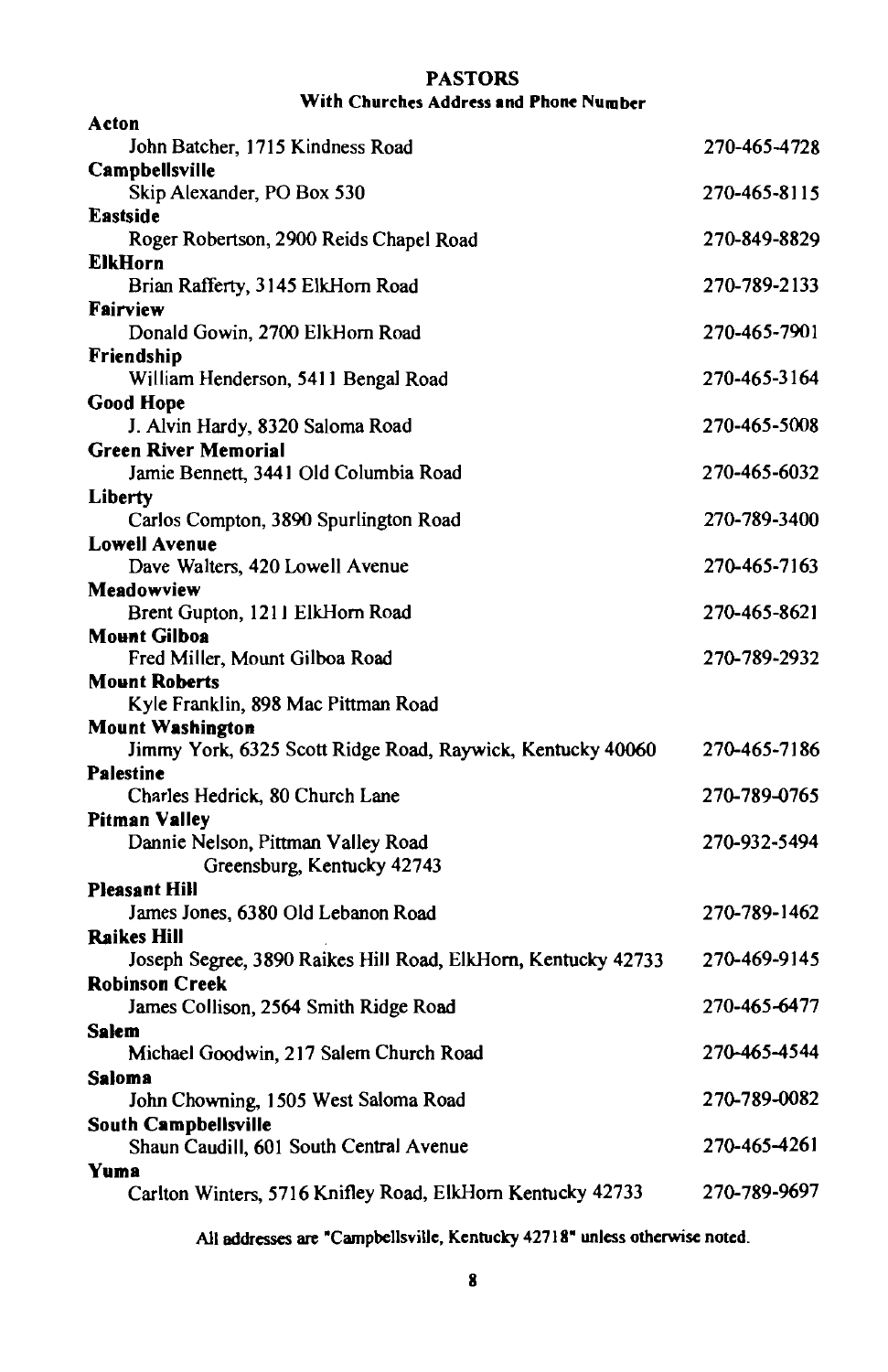# **EXECUTIVE BOARD MEMBERS**

| Acton                                                      |              |
|------------------------------------------------------------|--------------|
| Wayne Tungate, 1849 Gaddis Ridge Road                      | 270-469-4466 |
| ElkHorn, Kentucky 42733                                    |              |
| Campbellsville                                             | 270-465-6759 |
| Robert Oldham, PO Box 5                                    | 270-465-6759 |
| <b>Eastside</b>                                            |              |
| <b>ElkHorn</b><br>Wally Humphress, 802 Lebanon Avenue      | 270-403-3799 |
| <b>Fairview</b>                                            |              |
| Larry Barnes, 2534 ElkHorn Road                            | 270-465-6865 |
| Friendship                                                 |              |
| Jimmie Kendall, 656 Fairview Road                          | 270-465-5640 |
| <b>Good Hope</b>                                           |              |
| Larry Underwood, W. Owl Creek Road                         | 270-465-2293 |
| <b>Green River Memorial</b>                                |              |
| Liberty                                                    |              |
| John Smith, 5075 Spurlington Road                          | 270-789-2865 |
| <b>Lowell Avenue</b>                                       |              |
| Eugene Smith, 407 Ingram Avenue                            | 270-465-2825 |
| Meadowview                                                 |              |
| <b>Mount Gilboa</b>                                        |              |
| Darrell Hunt, 902 Gardenia                                 | 270-465-4808 |
| <b>Mount Roberts</b>                                       |              |
| Bob Milby, 135 John Deere Lane                             | 270-789-6757 |
| <b>Mount Washington</b>                                    |              |
| Palestine                                                  |              |
| Randall Harmon, 706 Melrose Drive                          | 270-465-7510 |
| <b>Pitman Valley</b>                                       |              |
| <b>Pleasant Hill</b>                                       |              |
| Sonny Cave, 3356 Old Lebanon Road                          | 270-465-8338 |
| <b>Raikes Hill</b>                                         |              |
| <b>Robinson Creek</b>                                      |              |
| Salem                                                      |              |
| Dr. Jerry Kibbon, 112 Sunset Drive                         | 270-465-8098 |
| Jeff Arnold, 599 Arnold Road                               | 270-789-3351 |
| Saloma                                                     |              |
| Mike Forbis, 15 Peachtree Drive                            | 270-465-6245 |
| L.T. Roy, PO Box 158                                       | 270-465-9545 |
| South Campbellsville                                       |              |
| Yuma                                                       |              |
| Garry Bault, 199 Gibb Greer Road, Columbia, Kentucky 42728 | 270-465-3927 |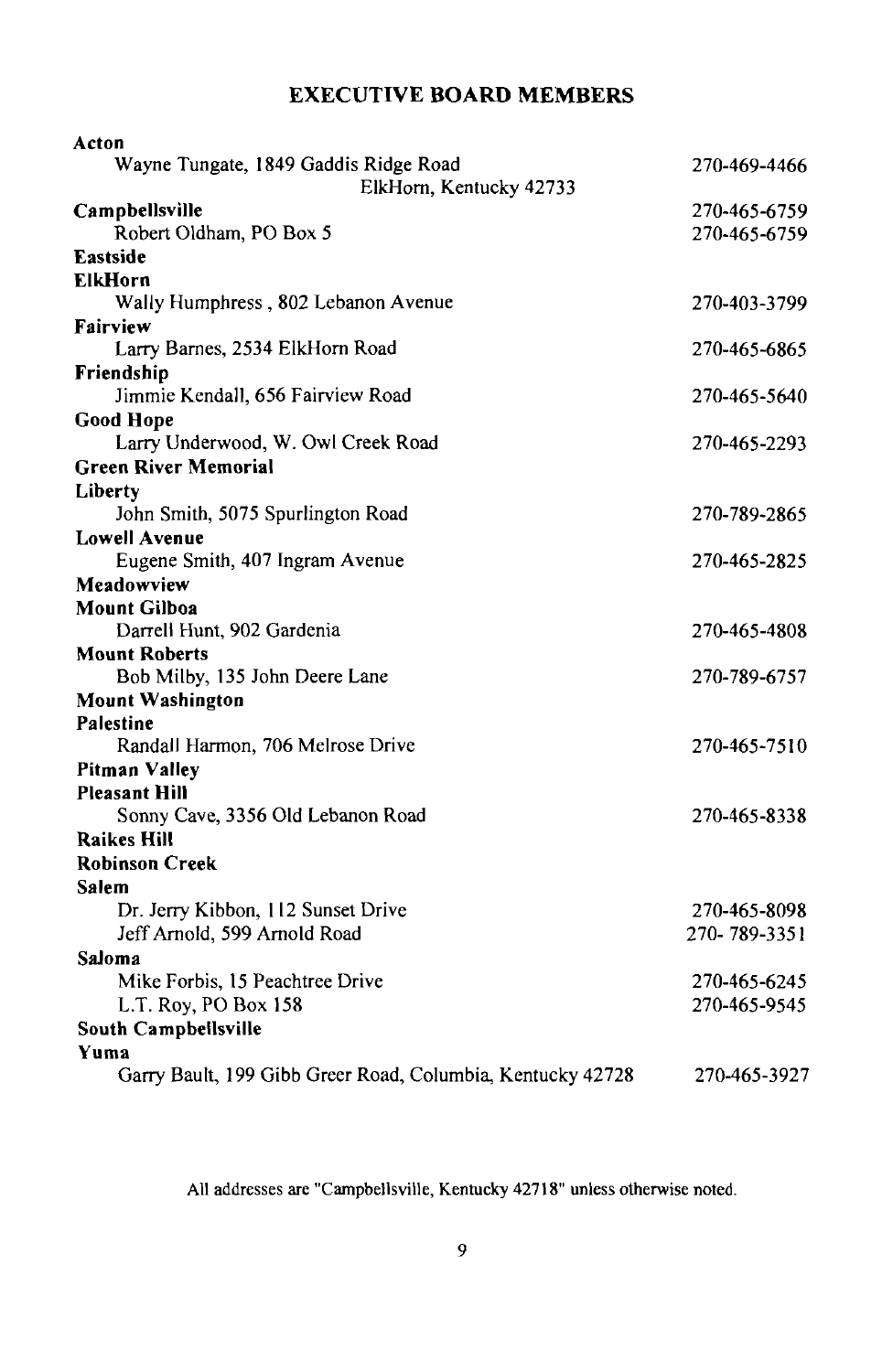#### **TAYLOR COUNTY EXECUTIVE BOARD** AND ANNUAL MEETING 2010

The Taylor County Association of Kentucky Baptist Executive Board meets on the second Monday of each month except June and November during which it meets on the first Monday. This allows executive board members to attend the Southern Baptist Convention and the Kentucky Baptist Convention.

**Executive Board Executive Board Executive Board Executive Board Executive Board Executive Board Executive Board Executive Board Executive Board Executive Board Executive Board Executive Board** 

11 January 8 February 8 March 12 April 10 May  $*$  7 June 12 July 9 August 13 September 11 October \* 1 November 13 December

Executive Board meets on the first Monday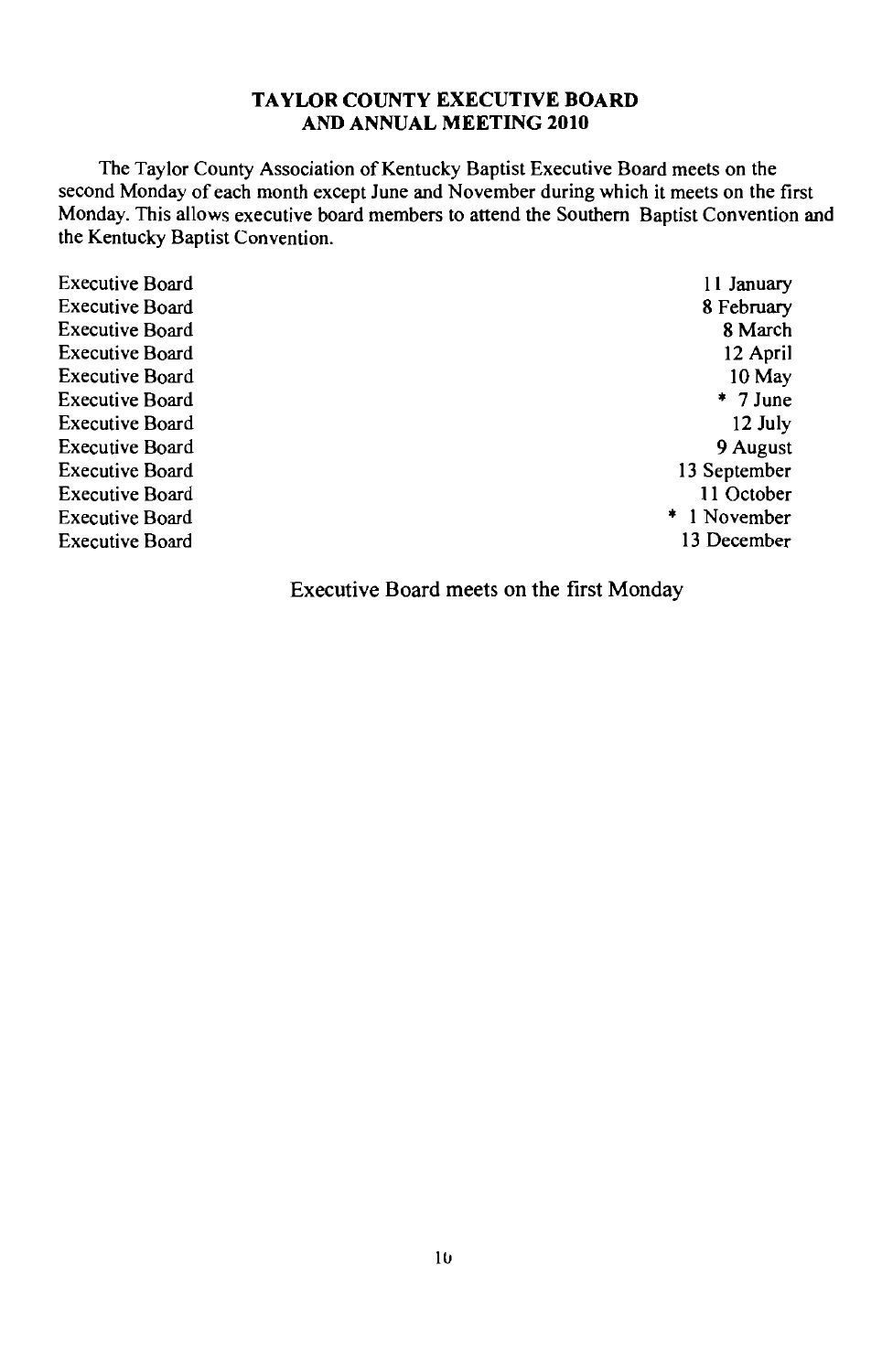# **OTHER CHURCH STAFF**

| Acton<br>Minister of Youth, Becky Tungate, 1849 Gaddis Ridge Road<br>Minister to Children, Shirley Baldwin, 7964 Liberty Road                                                                                                                                                | 270-469-4433<br>270-789-1785                                 |
|------------------------------------------------------------------------------------------------------------------------------------------------------------------------------------------------------------------------------------------------------------------------------|--------------------------------------------------------------|
| Campbellsville<br>Minister of Education, Brad Lauer, PO Box 530<br>Prayer Ministry Coordinator, Paul Osborne, 202 Albion Way<br>Youth Director, Dave Collie, PO box 530                                                                                                      | 270-465-8115<br>270-465-6282<br>270-465-8115                 |
| <b>Eastside</b><br>Minister of Education, James Rice, 922 Salem Church Road                                                                                                                                                                                                  | 270-465-3208                                                 |
| <b>ElkHorn</b><br>Associate/Assistant Pastor, Hyawood Riner, 487 Graham Road<br>Minister to Youth, Clint Graham, 16 A. Town House Drive<br>Minister to Children, Donna Wilson, 531 North Poplar Street<br>Minister Recreation/Activities, Jamie Browning,<br>353 Elmore Road | 270-465-8780<br>270-572-6102<br>270-789-3478<br>270-465-8306 |
| <b>Fairview</b><br>Friendship<br><b>Good Hope</b><br>Minister of Youth/Children, Scott Osbourn, 1213 Cave Road                                                                                                                                                               | 270-469-8591                                                 |
| <b>Green River Memorial</b><br>Minister of Youth, Aaron Gabehart, PO Box 1224<br>RA Leader, Tony Clark, 616 Hatcher Road<br>Randy Bland, 485 Rhodes Road                                                                                                                     | 270-403-1746<br>270-465-8732<br>270-465-5484                 |
| Liberty<br>RA Leader, Brian Wise, 160 North Calvary Road                                                                                                                                                                                                                     | 270-789-2656                                                 |
| Lowell Avenue<br>Minister of Youth, Dale Henderson, 100 Sassy Court<br>Boo Cowherd, 304 Hidden Meadow Drive<br>RA Director, Robert Coward, 304 Hidden Meadow Drive<br>Eric Newton, 328 Cox Cemetery Road                                                                     | 270-789-1872<br>270-789-1169<br>270-789-1169<br>270-465-4429 |
| Meadowview<br>Minister to Young Adults/Youth/Children<br>Mike Etherington, 10 Dowell Street                                                                                                                                                                                  | 270-789-9662                                                 |
|                                                                                                                                                                                                                                                                              |                                                              |

## **Mount Gilboa**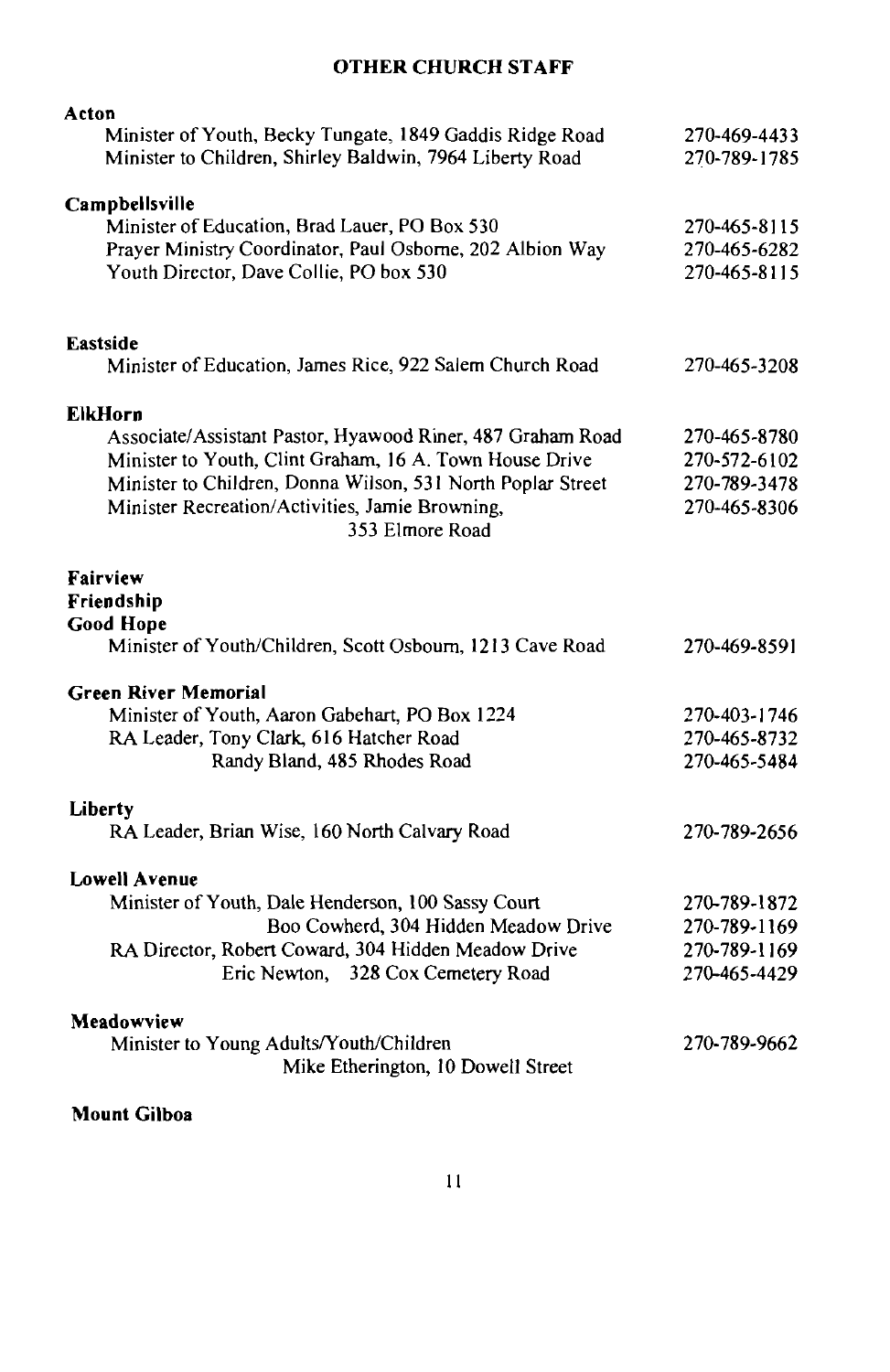| <b>Mount Roberts</b>                                                                                            |                              |
|-----------------------------------------------------------------------------------------------------------------|------------------------------|
| Minister of Youth, Drew Underwood, 97 Debra Kay Avenue<br>Minster of Children, Bonnie Webster, 638 Pittman Road | 270-789-1146<br>270-789-1146 |
| RA Leader, Scott Beard, 28 Blacksnake Creek<br>Buffalo, Kentucky 42716                                          | 270-465-8755                 |
| <b>Mount Washington</b><br>Minister of Education, Sharon York, 311 Sharon Drive                                 | 270-465-7186                 |
| <b>Palestine</b><br>Minister of Youth, Tim Coghill, 111 Brimingham Way                                          | 270-465-9772                 |
| Pitman Valley<br>Minister of Youth, Bernie Sluder, 140 Newton Lane                                              | 270-789-6991                 |
| <b>Pleasant Hill</b>                                                                                            |                              |
| Minister of Youth, Melissa Williams, 133 Pearl Avenue<br>Minister to Children, Angie Wise, 59 Oak Trace         | 270-465-6352<br>270-465-2367 |
| <b>Raikes Hill</b>                                                                                              |                              |
| Minister to Children, Lori Noel, 1490 Merrimac Road<br>Bradfordsville, Kentucky 40009                           | 270-789-4864                 |
| Minister to Preschool, Danyell Noe, 3851 Raikes Hill Road<br>ElkHorn, Kentucky 42733                            | 270-465-5532                 |
| <b>Robinson Creek</b>                                                                                           |                              |
| Minister of Youth, Paxton Redd, 2564 Smith Ridge Road                                                           | 270-350-0516                 |
| Salem<br>Minster of Youth, Brenda Patton, 940 Spears Road                                                       | 270-465-7835                 |
| Minister to Children, Marilyn Goodwin, 65 Linda Lane                                                            | 270-465-4169                 |
| Saloma                                                                                                          |                              |
| Assistant to Pastor, Jason England, 508 Fern Drive<br>Minister to Youth/Children, Jason England, 508 Fern Drive |                              |
| South Campbellsville                                                                                            |                              |
| Yuma                                                                                                            |                              |
| RA Director, Garry Bault, 199 Gibb Greer Road<br>Columbia, Kentucky 42728                                       | 270-465-3927                 |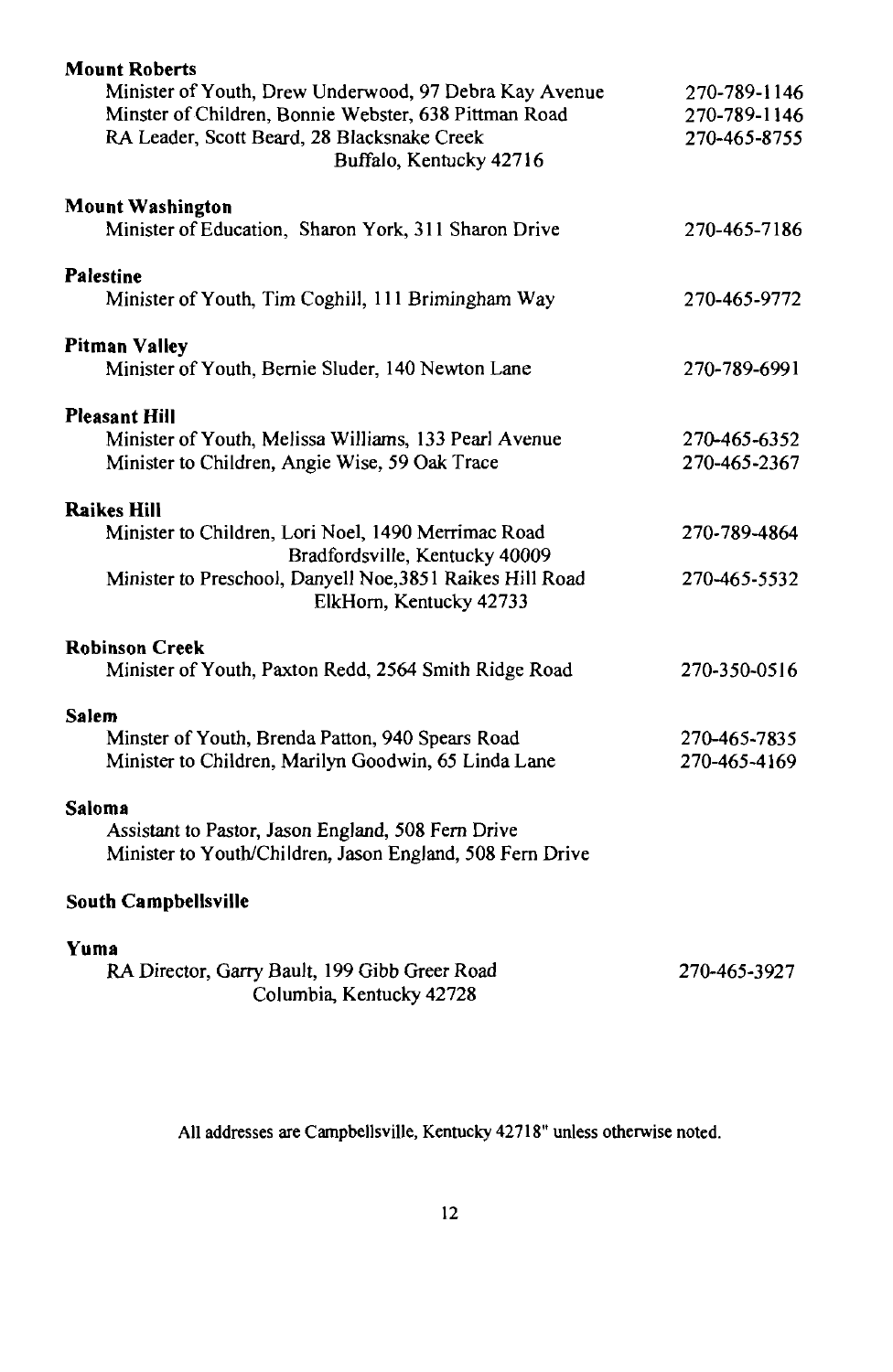# **MESSENGERS**

The following people served at one or more of the sessions of the Fall Meeting

| Acton<br>John Batcher<br>Paul Pike                                             | Darlene Batcher                               | Beverly Pike                                    |
|--------------------------------------------------------------------------------|-----------------------------------------------|-------------------------------------------------|
| Campbellsville<br>Robert Clark<br>Don Forman<br>Delma Wise<br>Ed Pavy          | Lillian Clark<br>Jim Campbell<br>Willard Wise | Pat Durham<br>Vickie Campbell<br>Skip Alexander |
| Eastside                                                                       |                                               |                                                 |
| <b>ElkHorn</b>                                                                 |                                               |                                                 |
| Fairview<br>Don Gowin                                                          | Allan Cox                                     | Peggy Cox                                       |
| Friendship<br><b>Richard Treitz</b><br><b>Bill Henderson</b><br>Jimmie Kendall | Clyde Stephens<br>Milton Jones                | Kris Henderson<br>Geraldine Jones               |
| <b>Good Hope</b><br>Glenn Benningfield<br>J. Alvin Hardy                       | Shilrey Benningfield<br>Peggy Hardy           | Lynwood Newton                                  |
| <b>Green River Memorial</b><br>Jamie Bennett<br>Alice Robinson                 | Marilyn Shreve<br>Betty Willis                | Ray Robinson                                    |
| Liberty<br>Marie Compton                                                       | Brenda Sapp                                   | John Smith                                      |
| <b>Lowell Avenue</b><br>Eugene Smith                                           | Dave Walters                                  |                                                 |
| Meadowview<br>Nancy Cornett                                                    | David Cornett                                 |                                                 |
| <b>Mount Gilboa</b><br>Darrell Hunt<br><b>Fred Miller</b>                      | LaQuita Hunt                                  | Nancy Hunt                                      |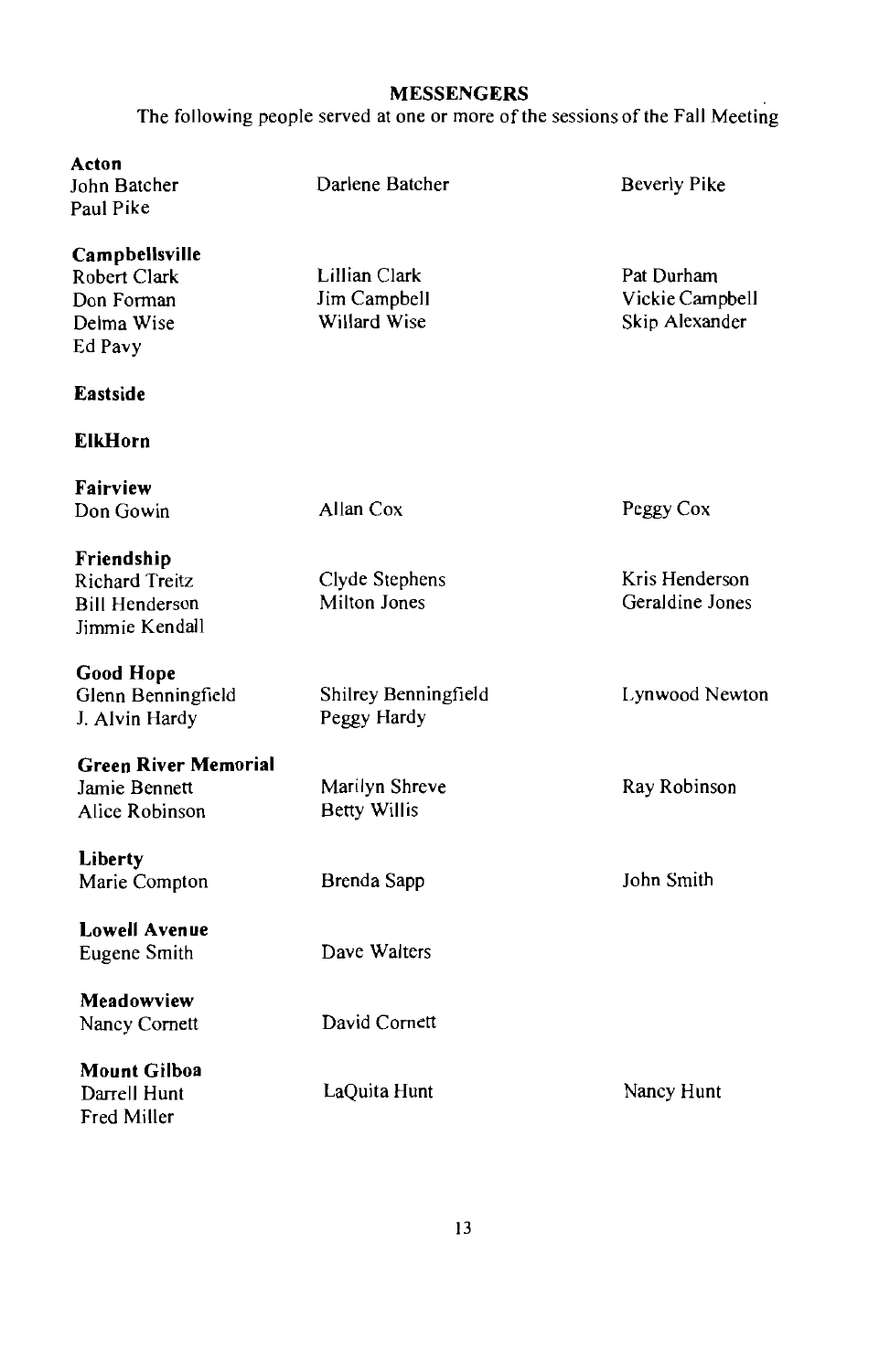| <b>Mount Roberts</b><br><b>Bobby Milby</b><br>Melvin Skaggs                          | Kyle Franklin                                           | Terry Mardis                                   |
|--------------------------------------------------------------------------------------|---------------------------------------------------------|------------------------------------------------|
| <b>Mount Washington</b><br>Jimmy York                                                | Brenda York                                             |                                                |
| Palestine<br>William Bault<br>Betty Graham<br>Sharon Hedrick<br><b>Pitman Valley</b> | Barbara Bault<br>Paige Gibson<br><b>Charles Hedrick</b> | Freddie Graham<br>Kim Bailey<br>Arlene Lynch   |
| <b>Pleasant Hill</b><br>Sam Crawley<br>Lena Gupton<br>Regina Graham<br>Joe Dudgeon   | Barbara Graham<br><b>Bill Gupton</b><br>Dr. James Jones | William Pruitt<br>Mary Tollar<br>Jimmie Graham |
| <b>Raikes Hill</b><br>Joe Segree                                                     | Alma Segree                                             |                                                |
| <b>Robinson Creek</b>                                                                |                                                         |                                                |
| Salem<br>Sharon Wayne<br>Michael Goodwin                                             | David Gaddie                                            | Jerry Kibbons                                  |
| Saloma<br>Mike Forbis<br>Zola Roy                                                    | Carolyn Forbis                                          | L.T. Roy                                       |
| <b>South Campbellsville</b>                                                          |                                                         |                                                |
| Yuma<br><b>Carlton Winters</b><br>Sam Harper                                         | Larry Bell                                              | Garry Bault                                    |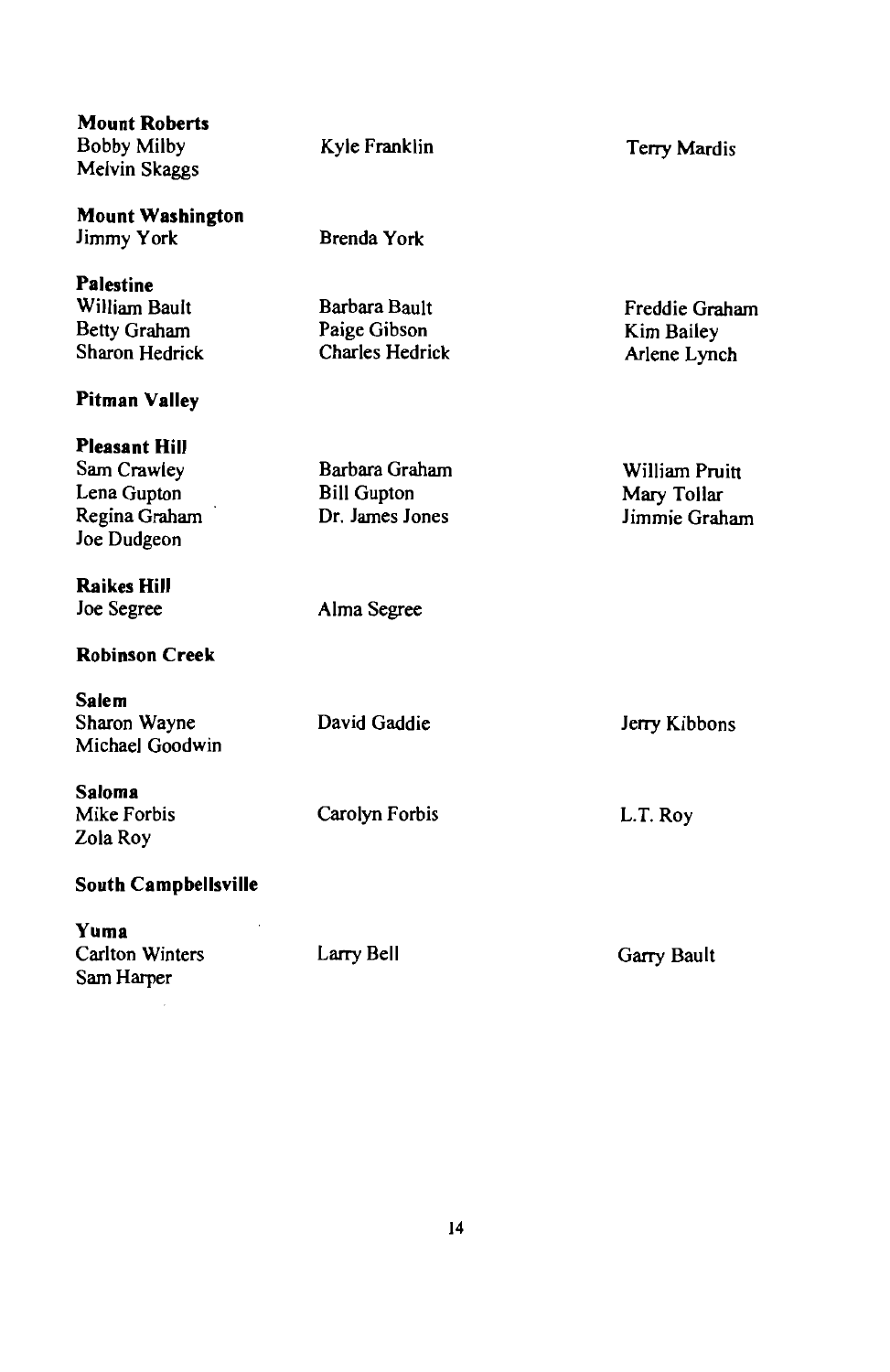# **CONSTITUTION Mission Statement Preamble**

We the Taylor County Association of Kentucky Baptists, shall cooperate in fulfilling the Great Commission through missions, ministry, and fellowship; and shall serve as a resource and equipping center for the churches and as a liaison between the churches and the association.

Article 1. This body shall be called the Taylor County association of Kentucky Baptists.

- Article 2. Each cooperating church shall be entitled to four (4) messengers, one of whom shall be the pastors, and one additional messenger for each fifty  $(50)$  members or fraction thereof, above the first one hundred  $(100)$  members, plus four  $(4)$  messengers from each mission sponsored.
- Article 3. The business of this body shall be, when assembled, to hear reports from the church with regard to their condition as to members, prosperity, etc., to consult together for their development and growth in all matters pertaining to the evangelism of the world, and shall hold and control such property as shall come into possession of the association.
- Article 4. The body shall exercise no authority over the local churches, and recognizes their complete autonomy. The association reserves the right, as final action, to sever relations with any cooperating church for engaging in practices not Biblical.
- Article 5. The Executive Team shall, in addition to the annual meeting, select a time and place for spring session for the purpose of electing officers and team leaders for the next Associational year, at which time the body shall elect by nomination and private ballot, or raising hand vote: Moderator, Assistant Moderator, Clerk, Assistant Clerk, treasurer, assistant Treasurer, Auditor, and Assistant Auditor, whose duties shall be as custom imposes on their respective offices. The Executive Team shall also nominate all team leaders at this time. All officers and team leaders shall continue in office until superseded by their successor, but none shall be eligible to the office of Moderator for more than two successive terms. In the absence of moderator and assistant moderator, the clerk shall convene the meeting and a moderator pro tem shall be elected for that one meeting. The treasurer shall serve in absence of a clerk.
- Article 6. Churches desiring fellowship in the association must make application to the executive board at least six  $(6)$  months prior to the annual meeting. The application shall be referred to a Credentials Committee who shall be responsible for examining the churches' article of faith and record of mission support. The committee will also be responsible for bringing a preliminary report to the Executive Board and a final report to the Annual Meeting.
- Article 7. The Executive Board of the Association shall be composed of all pastors of cooperating churches, missions, and one lay member from each church. All general associational officers and team leaders will by virtue of their office be members of the Executive Board. The retiring moderator will be a member of the Executive Board for the year following his active service as a moderator. Each associational officer shall hold the same office in the sessions of the Executive Board. The Executive Board shall be responsible for the work of the association between the annual sessions and shall be empowered to fill any vacancy in associational leadership. A quorum of the Executive Board consists of nine (9) members.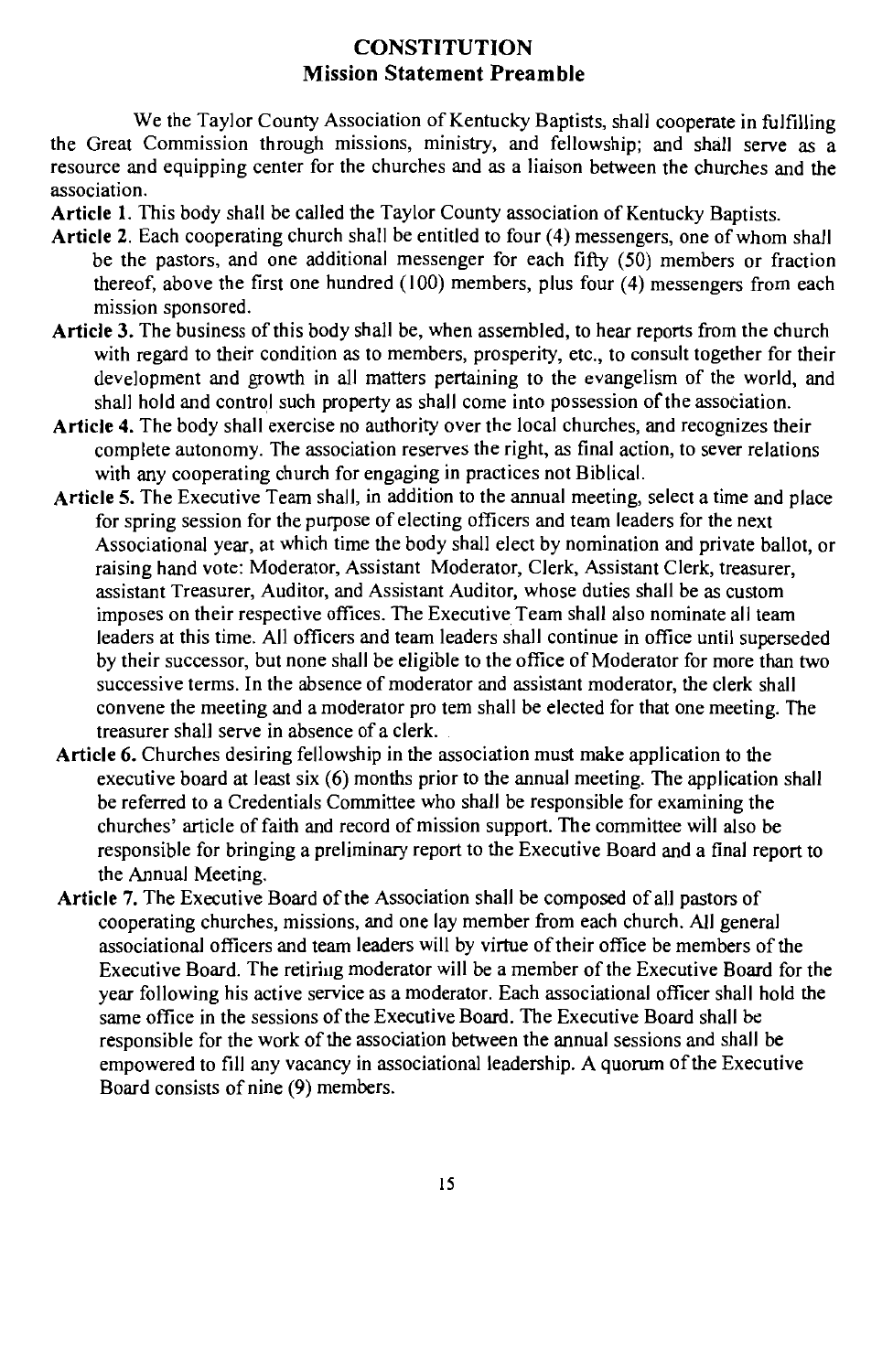- Article 8. In the appointment of teams, individuals shall be named instead of churches, and on each team named, one or more members shall be laymen. The Executive Team shall consist of Moderator, Clerk, Treasurer, Team Leaders, and such other members as the occasion demands.
	- Article 9. This body shall meet annually, according to adjustment, but in case of emergency. The Executive Board may call a special session, and also change the time and place of the meeting. In addition to the annual meeting, the body shall meet in spring session for purpose of electing officers for the following associational year.
- Article 10. This Constitution may be altered or amended (except Article 4) at any meeting of the body, upon one year's notice, by concurrence of two-thirds of the members present. The labeling terminology, not including any original intent of the article of the constitution, adopted by Southern Baptist Convention, Kentucky Baptist Convention, and/or this association may be incorporated by vote at an annual meeting by a concurrence of two-thirds of the members presents.
- Parliamentary Rules: Robert's Rules of Order (latest edition) is a guide of the parliamentary order followed by the association.

## **BYLAWS**

## **ARTICLE 1-DUTIES OF OFFICERS**

- 1. Officers and team leaders elected at the spring session shall assume their duties at the close of the last session in the fall meeting.
- The moderator shall chair all Associational and executive board meetings, shall make Ad  $2<sup>1</sup>$ Hoc committee appointments; shall serve as ex officio member of all teams and committee, shall direct the activities of the association, shall serve as contact person for Director of Missions, shall lead in and maintain constant supervision of all phases of Associational work, and shall perform other duties the office of moderator requires.
- The Clerk shall keep a record of the proceedings of the Association and the Executive  $3.$ Board; superintend the printing and distribution of the minutes of the Association, which shall include statistics from August 1 through July 31 immediately proceeding the annual meeting covered by the minutes, send five copies to the Secretary of the Kentucky Baptist Convention, send copies to various other Baptist agencies, and keep a file of the minutes and other important papers of the association.
- The Treasurer shall receive all money contributed by the churches to the Association or  $\mathbf{4}$ . money received from other sources, shall make reports to the Association and the Executive Board covering the Associational year of August 1 through July 31, and shall make disbursements as authorized by the Association the Executive Board, and shall be authorized to pay all bills and salaries established by the budget adopted at an annual meeting until the next budget is adopted at the following annual meeting. All checks issued by the association shall bear the signatures of the treasurer and the Director of Missions. In an emergency, the assistant treasurer may sign in the absence of either the treasurer or the Director of Missions. The treasurer shall be bonded and the bonding fee paid by the association.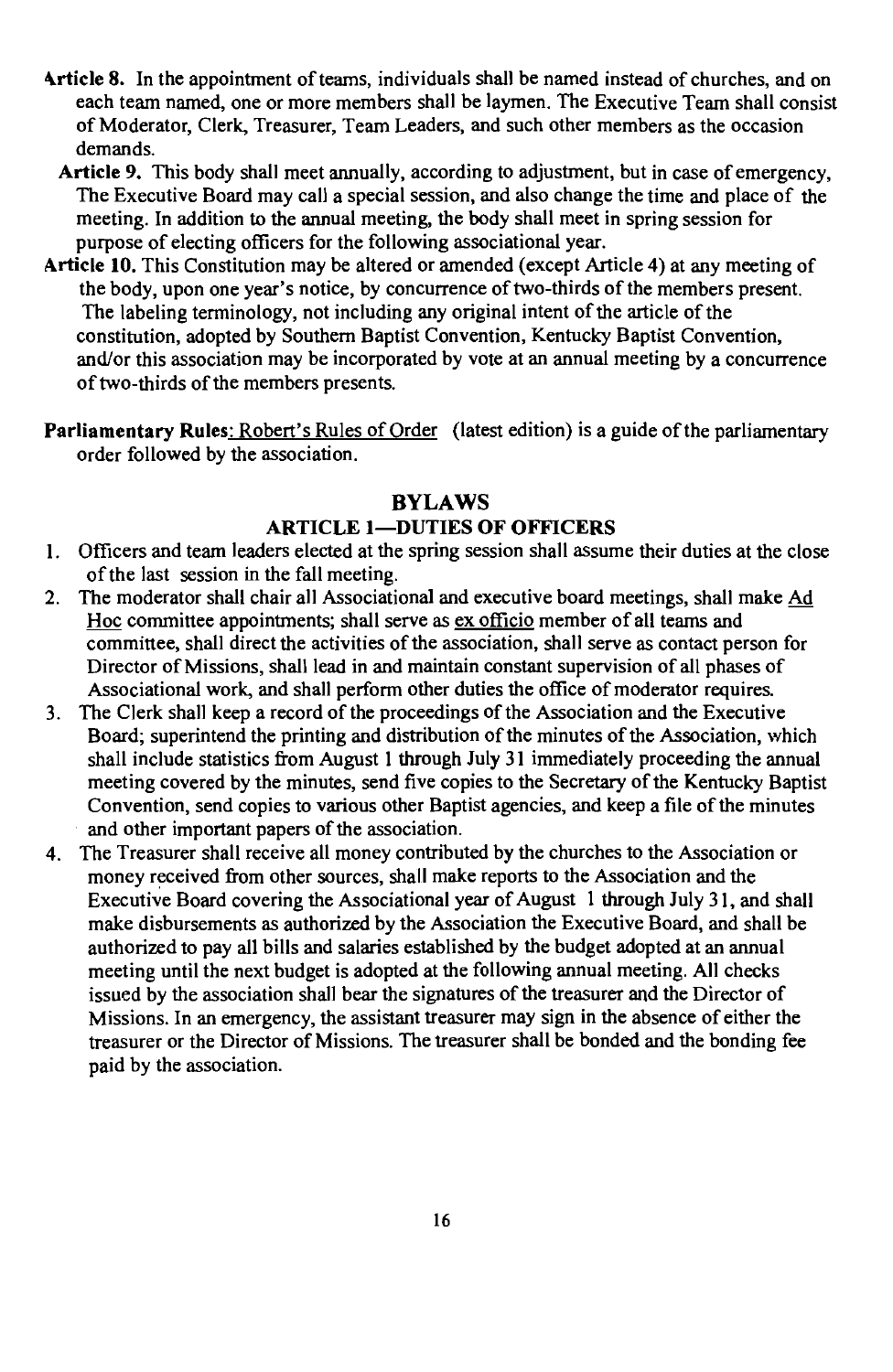- The Director of Missions shall be recommended by the executive team and shall be  $5<sub>1</sub>$ elected by the executive board or at an annual meeting. His (Her) duties shall be commensurate with the job description initially adopted by the executive board in March 1999, unless changed by subsequent action.
- An auditor shall be secured by the Executive Board to audit the Treasurer's books and 6. attest his annual report. The auditing expense, if any, shall be paid by the Association.

# **ARTICLE II-TEAMS**

- The Executive Team shall be responsible for planning, developing, and promoting a  $\mathbf{1}$ . program of activities for the year in all phases of church work. This team shall give a monthly report on the progress of their program. This team shall also serve as the personnel committee of the association.
- $2.$ The Executive Team will plan the program for the annual meeting, name program participants, and shall report to the executive board as far in advance as possible.
- The Executive Team, after consulting with the Auxiliary Teams of the Association shall  $3<sub>1</sub>$ recommend to the Association at its annual meeting nominations for leaders. The Administrative Team, The Spiritual Growth Ministries Team, Leadership Growth Ministries Team and the Kingdom Growth Ministries Team; and such other officers as the body may from time to time assign them.
- $4.$ The Executive Team shall be responsible for presenting a proposed budget in the annual Fall Meeting.
- The Standing Teams of the Association shall be The Administrative Team, The Spiritual 5. Growth Ministries Team, The Leadership Growth Ministries Team, and The Kingdom Growth Ministries Team. The Executive Team shall be responsible for nominating all standing team members. Members of these Standing Teams shall serve a term of three years. Standing Team members may be nominated for successive three-year terms. A representative from the Women's Missionary Union and a representative from the Brotherhood shall be selected from recommendations made by the Executive Team to the Executive Board. All other teams and Ad Hoc Committees shall be appointed thru the moderator unless specified by special motion of the Executive Board.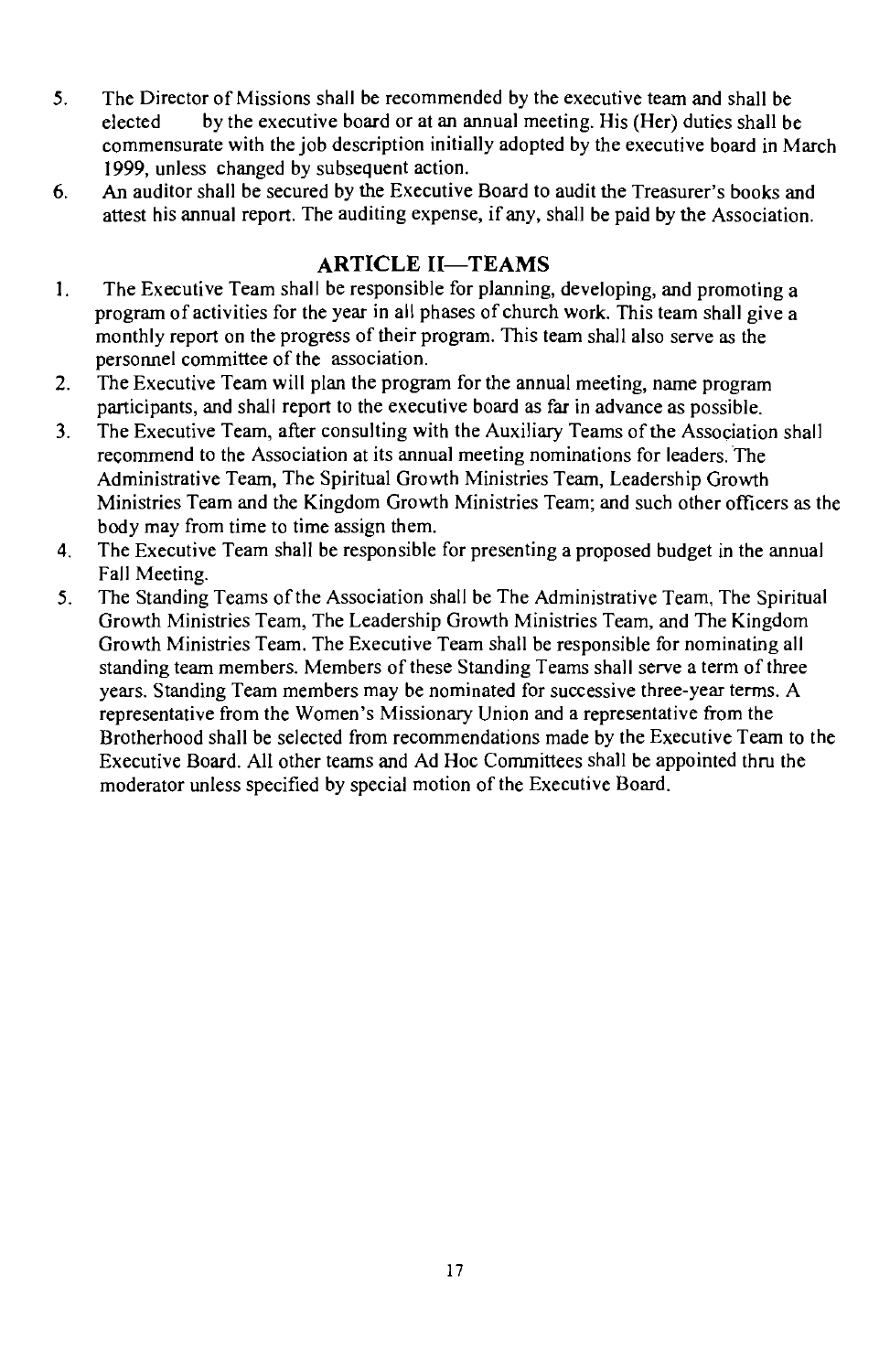#### **MISSION PROJECTS OF THE TAYLOR COUNTY BAPTIST** ASSOCIATION 2009-2010

**Hispanic Ministries** 

**Assist People on Mission Trips** 

Kentucky Heartland Outreach

Christian Women's Job Corps

**Baptist Campus Ministries** 

**Lighthouse Counseling** 

July 4<sup>th</sup>, Witnessing Outreach

Vacation Bible School Clinic

Men on Mission

Women's Missionary Union

Partnership with Baptist Churches Hispanic Ministry and with Dr. Nickolai Syrovatko in Saint Petersburg, Russia

Central Kentucky Crisis Pregnancy Center

Randsall Chapel Fund, Campbellsville University

Spiritual Growth Team

Leadership Growth Team

Kingdom Growth Team

Disaster Relief

Food Pantry

"Find it Here" Prayer Walking and Gospel Distribution 2009-2010

Taylor County Baptist Association Churches cooperating to connect and disciple people to **Jesus Christ**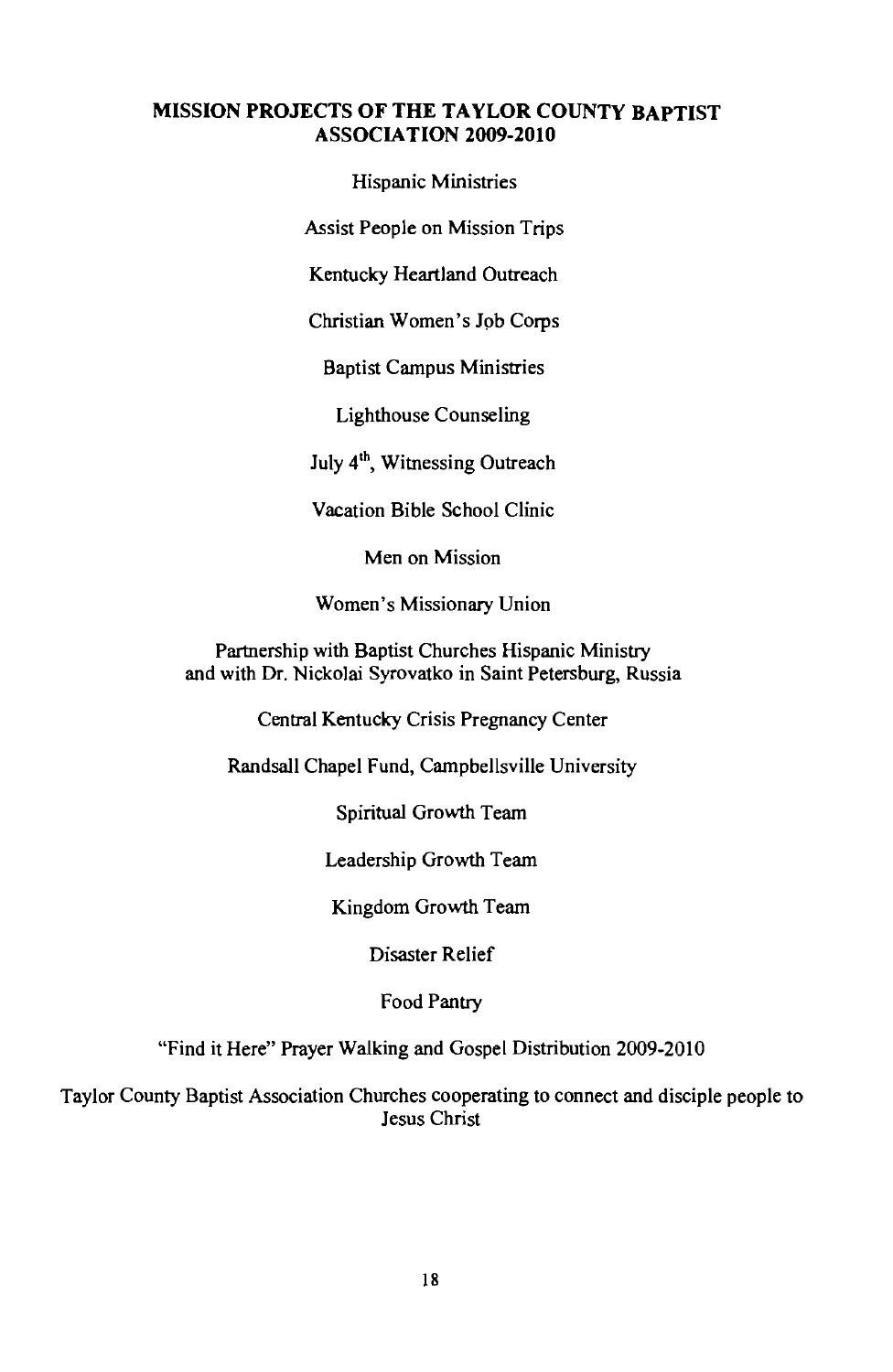#### TWENTY FOURTH ANNUAL SPRING MEETING **ELKHORN BAPTIST CHURCH MONDAY, MAY 11, 2009 7:00 P.M.**

Call to Order Dr. Skip Alexander Moderator, Pastor, Campbellsville Baptist Church "Jesus Paid It All" Hymn Welcome, Scripture, Prayer Rev. Brian Rafferty **Enrollment of Messengers** Bro. Jim Campbell Roll Call of Churches "Christ the Solid Rock" Hymn Hispanic Ministry Election of Officers Moderator, Assistant Moderator, Clerk, Assistant Clerk, Treasurer, Assistant Treasurer. Auditor, Assistant Auditor Vision Committee Report **New Business** "How Great Thou Art" Hvmn "Let's Go Together" John 5:1-9 Rev. Brian Rafferty Message **Renediction** Fellowship 2009-2010 Associational Officers Dr. Skip Alexander Moderator Rev. Kyle Franklin **Assistant Moderator** Bro. Jim Campbell Clerk Rev. Michael Goodwin **Assistant Clerk** Bro. David Gaddie Treasurer **Assistant Treasurer** Rev. Dave Walters

Rev. Robert Langlois Bro. Allen Young

#### **Mission Projects of the Taylor County Baptist Association**

Auditor

**Assistant Auditor** 

2008-2009 Hispanic Ministry **Assistant People on Mission Trips** Kentucky Heartland Outreach **Lighthouse Counseling** Christian Women's Job Corps **Baptist Campus Ministries** July 4<sup>th</sup>, Witnessing Outreach Vacation Bible School Clinic Men on Mission Women's Missionary Union Partnership with Baptist Churches Hispanic Ministry in Taylor County And with Dr. Nickolai Syrovatka in Saint Petersburg, Russia Central Kentucky Crisis Pregnancy Center Spiritual Growth Team Leadership Growth Team Kingdom Growth Team Food Pantry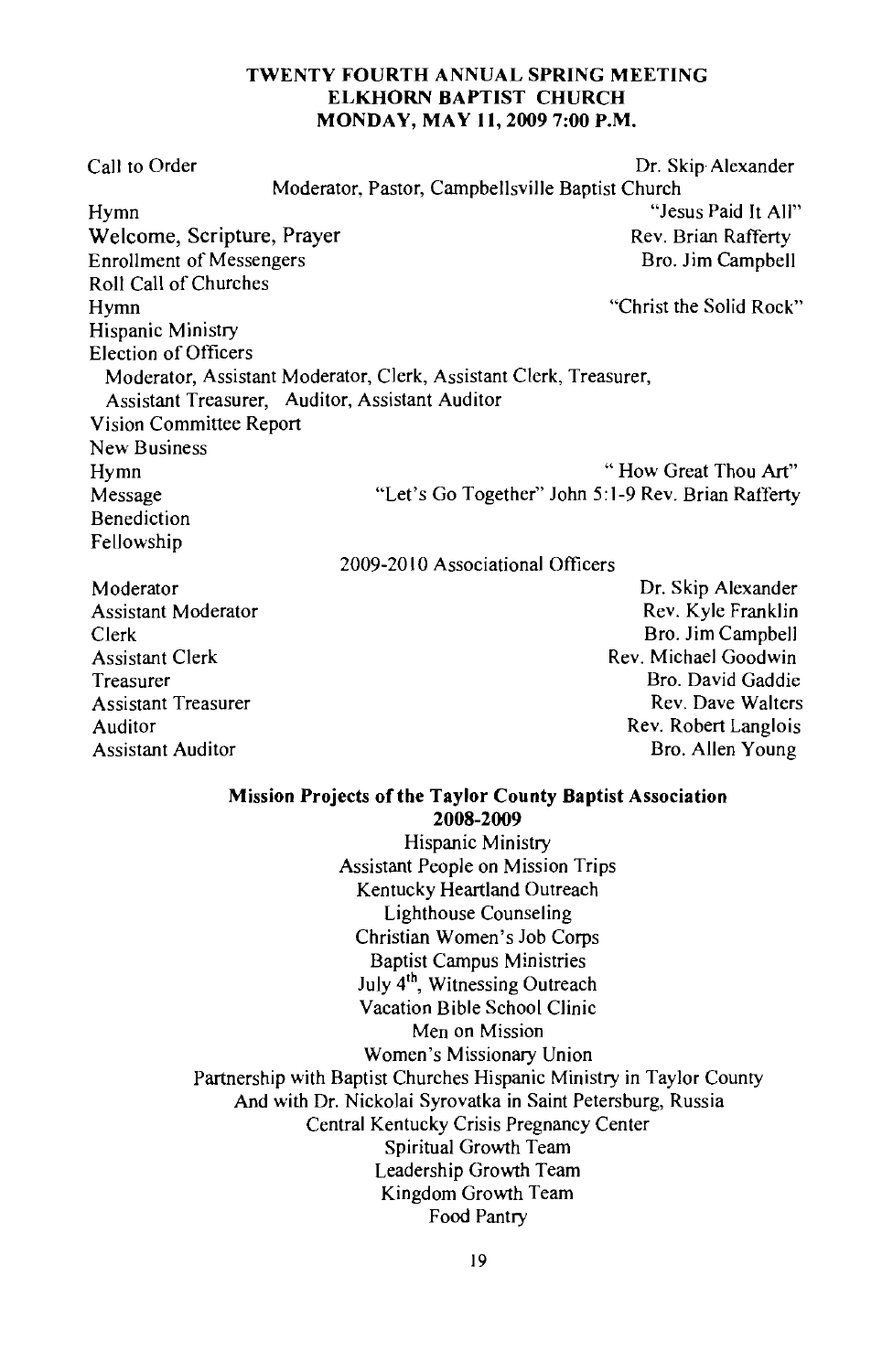## FIFTY SECOND ANNUAL MEETING **GREEN RIVER MEMORIAL BAPTIST CHURCH** MONDAY, SEPTEMBER 14, 2009 7:00 p.m.

| Call to Order                                          | Dr. Skip Alexander       |  |
|--------------------------------------------------------|--------------------------|--|
| Moderator, Pastor, Campbellsville Baptist Church       |                          |  |
| Hymn                                                   | "The Solid Rock" 406     |  |
| Welcome, Scripture, Prayer                             | Rev. Jamie Bennett       |  |
| Pastor, Green River Memorial Baptist Church            |                          |  |
| Adoption of Program                                    | Bro. Jim Campbell        |  |
| Recognition of New Pastors, Church Staff, and Visitors |                          |  |
| Appointment of Resolution Committee                    | Rev. Kyle Franklin       |  |
| Report of the Executive Board                          |                          |  |
| Digest of Letters and Historical Events                |                          |  |
| Treasurer's Report                                     | Bro. David Gaddie        |  |
| Auditor's Report                                       | Bro. Robert Langlois     |  |
| Time and Place Committee Report                        | Dr. Charles Hedrick      |  |
| In Memoriam                                            | Rev. Ken Forman          |  |
| Hymn                                                   | "Here We Are to Worship" |  |
| Campbellsville University, Kentucky Baptist Convention | Rev. Dave Walters        |  |
| and Agencies Pastor, Lowell Avenue Baptist Church      |                          |  |
| "United We Stand" Ephesians 4:1-6<br>Annual Sermon     | Rev. Jamie Bennett       |  |
| Pastor, Green River Memorial Baptist Church            |                          |  |
| Benediction                                            |                          |  |

Adjournment

## PLEASANT HILL BAPTIST CHURCH TUESDAY, SEPTEMBER 15, 2009

|                                     | 4:00 Call to Order             | Dr. Skip Alexander        |
|-------------------------------------|--------------------------------|---------------------------|
|                                     | Hymn                           | "He Keeps Me Singing" 425 |
|                                     | Welcome, Scripture, and Prayer | Dr. James Jones           |
| Pactor Pleasant Hill Rantist Church |                                |                           |

| 4:15 | Team Reports                                                         |                       |
|------|----------------------------------------------------------------------|-----------------------|
|      | <b>Vision Committee</b>                                              | Rev. Al Hardy         |
|      | Spiritual Growth Team                                                | Rev. Shaun Caudill    |
|      | Leadership Growth Team                                               | Rev. Jimmy York       |
|      | Kingdom Growth                                                       | Rev. Bill Henderson   |
|      | <b>Russian Ministry</b>                                              | Dr. Jerry Kibbons     |
|      | Hispanic Ministry                                                    | Rev. Heriberto Torres |
|      | Mission Trips Scholarship                                            | Rev. Michael Goodwin  |
|      | Christian Women's Job Corps                                          | Mrs. Edwing Rowell    |
|      | Women's Missionary Union                                             | Mrs. Sharon Wayne     |
|      | <b>Lighthouse Counseling</b>                                         | Dr. Scott Wigginton   |
|      | <b>Baptist Campus Ministry</b>                                       | Rev. Ed Pavy          |
|      | Mission Trips Scholarship                                            | Rev. Michael Goodwin  |
| 4:45 | Miscellaneous Business                                               |                       |
| 5:00 | Special Music                                                        | Denis Santos          |
| 5:10 | On Mission Trips Testimonies                                         |                       |
|      | Clint Graham, Jane Blevins, Dave Sandifer, Glenn Patton, Ann Dabney, |                       |
|      | Angela Call                                                          |                       |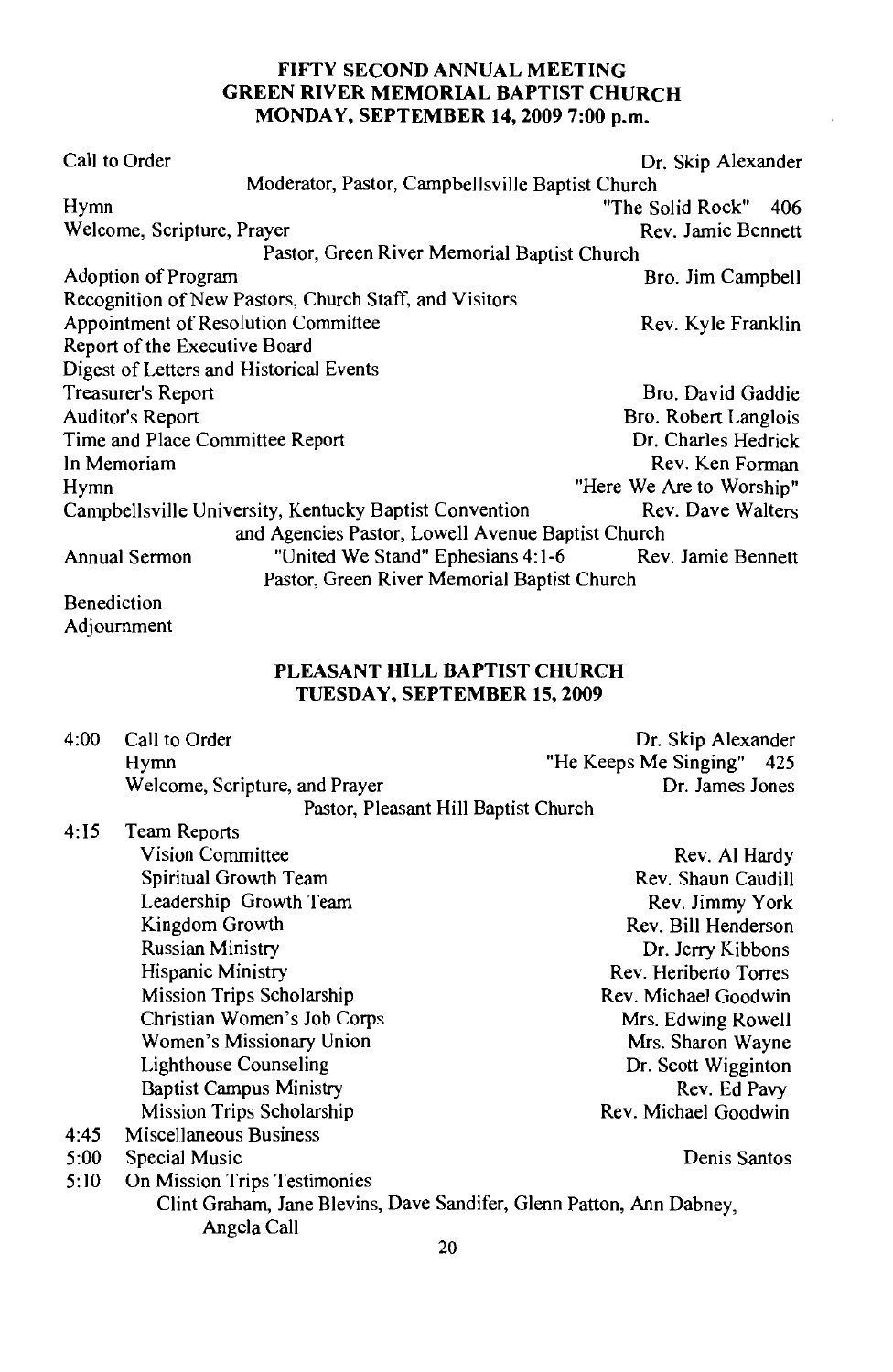5:46 Benediction and Blessing: Potluck meal in the new Christian Life Center

| 7:00 | Call to Order                                  |                                |
|------|------------------------------------------------|--------------------------------|
|      | Hymn                                           | "Count Your Blessings" 644     |
|      | Scripture and Prayer                           |                                |
|      | Recognition of Visitors                        |                                |
| 7:10 | Resolutions                                    |                                |
| 7:15 | Proposed Budget 2009-2010                      | Rev. Bill Henderson            |
| 7:25 | Director of Missions                           | Dr. Robert Clark               |
| 7:30 | Hymn                                           | "Ring the Bells of Heaven" 428 |
| 7:35 | Church Development Strategist Kentucky Baptist | Rev. Mike James                |
|      | Convention Southeast Region                    |                                |
|      | Introduction of Associational Officers         |                                |
|      | <b>Renediction</b>                             |                                |

PROCEEDING --- TWENTY FOURTH ANNUAL SPRING MEETING May 11, 2009 **ElkHorn Baptist Church** 7:00 P.M.

Moderator Dr. Skip Alexander called the executive board session of the Taylor County Association of Kentucky Baptists to order at 7:02 P.M.

After singing of "Jesus Paid It All," ElkHorn Assistant Pastor Haywood Riner read Colossians 3:12-17 and led in prayer.

The clerk made the roll-call of churches. Fourteen of the association's twenty-three churches were represented. The clerk then made the following motion, "I move that association members presently registered plus any further people registering be seated as messengers to the twenty-fourth annual meeting of Taylor County Association of Kentucky Baptist." The motion carried after being duly seconded.

After the singing of "The Solid Rock," Rev. Heriberto Torres was introduced to give the Hispanic Ministry report. Bro. Torres then introduced Bro. Nelson Hernandez, who is assisting the ministry and preaches once each month. Bro. Torres then commented on the ministry, after which Rev. Bill Henderson led in prayer for the Hispanic ministry.

Dr. James Jones, chairman of the AdHocnominating committee presented the following slate of officers for the 2009-2010 associational year and moved they be elected.

| Moderator           | Dr. Skip Alexander   |
|---------------------|----------------------|
| Assistant Moderator | Rev. Kyle Franklin   |
| Clerk               | Bro Jim Campbell     |
| Assistant Clerk     | Rev. Michael Goodwin |
| Treasurer           | Bro. David Gaddie    |
| Assistant Treasurer | Rev. Dave Walters    |
| Auditor             | Rev. Bob Langlois    |
| Assistant Auditor   | Bro. Allen Young     |
|                     |                      |

These were elected after Dr. James Jones's motion was duly seconded.

Rev. Al Hardy brought a update on the proceedings of the Vision Committee and indicated a full report would be made at the fall meeting.

Moderator Dr. Skip Alexander made a brief report on the Across Kentucky/Across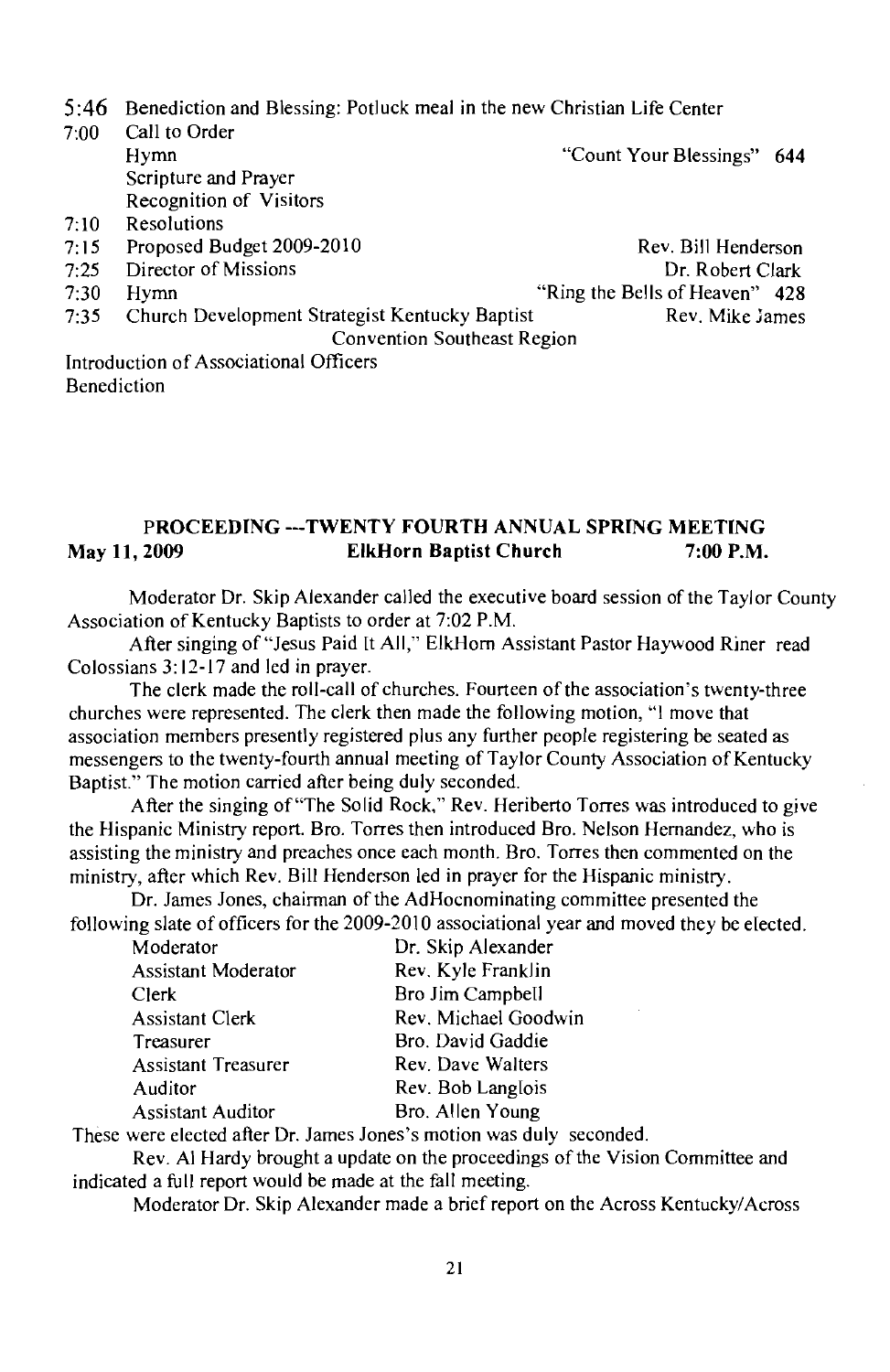Taylor County Prayer - Walking project.

After several songs were sung, Bro. Brian Rafferty, Pastor of ElkHorn Baptist Church. brought the message. His message "Let's Go Together," was based on John 5:19.

#### FIFTY SECOND ANNUAL MEETING **GREEN RIVER MEMORIAL BAPTIST CHURCH** SEPTEMBER 14, 2009 7:00 P.M.

Moderator Dr. Skip Alexander called the fifty-second annual session of the Taylor County Association of Kentucky Baptists to order at 7:00 P.M.

The congregation sang "The Solid Rock." Green River Memorial Pastor Jamie Bennett welcomed those present, read a passage of Scripture from the Psalms, and led in prayer.

Clerk Jim Campbell made the roll call of churches. Seventeen of the twenty-three churches in the association were represented. He then moved that the presently registered messengers plus any registering at subsequent sessions be seated as messengers to the 2009 fall session of the Taylor County Association of Kentucky Baptists. Duly seconded, the motion carried.

The clerk moved that the printed program with these revisions and subsequent necessary revisions be approved as the program for the meeting. After a second, the motion carried.

Assistant Moderator Rev. Kyle Franklin read a list of those appointed to the **Resolutions Committee.** 

The clerk further moved to approve the written Digest of Letters and Historical Events listed on the Annual Church Profile and presented at the door to be included in the Annual Book of Minutes. Rev. Kyle Franklin seconded the motion, and it carried.

Bro. David Gaddie presented the treasurer's report and moved its approval. After a second by the clerk, the report was approved.

In the absence of Auditor Rev. Bob Langlois, the clerk moved to adopt the report as submitted in the list of reports distributed at the door. Rev. Al Hardy seconded the motion, and it carried.

Rev. Charles Hedrick presented the Time and Place Report and moved for its approval. Duly seconded, it carried. The report follows.

Monday, May 10, 2010, 7:00 P.M.-Liberty

Monday, September 13, 2010, 7:00 P.M.-Salem

Tuesday, September 14, 2010, 4:00 P.M. and 7:00 P.M.—Palestine.

Ken Forman read Revelation 21:4, then read a list of those members of associational churches who went to be with the Lord during the 2008 and 2009 associational year, asking that members from the church of the deceased stand as the names were read. He then read II Corinthians 1:3-4 and led in praver.

The congregation then sang "Here We Are to Worship."

Rev. Dave Walters presented the Campbellsville University and Kentucky Baptist Convention and Agencies report, after which Rev. Michael Goodwin led in prayer for all Kentucky Baptist Agencies.

The Annual fall sermon was presented by Rev. Jamie Bennett, who based his message, entitled "United We Stand," Ephesians 4:1-6.

The meeting was dismissed with prayer after a motion by the clerk that the associational meeting recess until 4:00 P.M. Tuesday at Pleasant Hill. Duly seconded, the motion carried.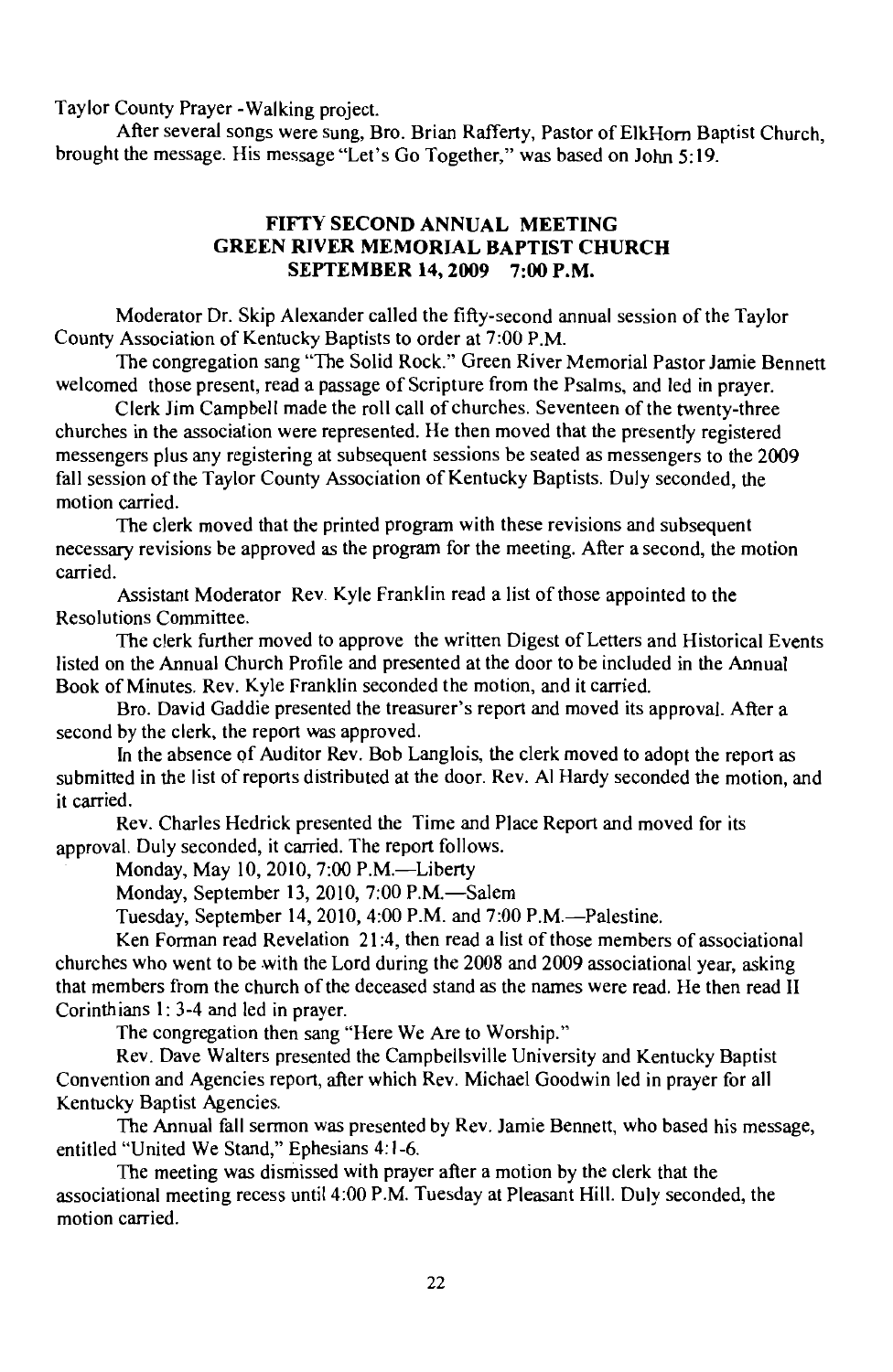#### **TAYLOR COUNTY ASSOCIATION OF KENTUCKY BAPTISTS ANNUAL FALL MEETING 2009**

#### Session 2 (Afternoon) Pleasant Hill Baptist Church

Moderator Dr. Skip Alexander called the afternoon session of the second session of the fifty-second annual session of the Taylor County Association of Kentucky Baptists to order at 4:01 P.M.

Pleasant Hill Music Director Denis Santos led the congregation in singing "He Keeps" Me Singing." Pastor James Jones welcomed those present, read Psalms 46:1-11, and led in prayer.

Rev. Al Hardy, Chair of the Vision Committee, made several comments and presented the following motion.

The Taylor County Baptist Vision Committee moves that the association hold an annual fall meeting. In addition, the Taylor County Baptist Executive Board meet no fewer than five meeting in the calendar year and other meetings of ministries and committee to meet as needed to encourage and further the work of the association.

This proposed motion will be addressed in the 2010 Fall Meeting. He also gave the first reading of proposed constitution and by-laws changes to be addressed in the 2010 Fall Meeting

Constitution Article 5—The Executive Team shall, (delete "addition to") in the annual meeting, select a time and place (delete "for spring session") for the purpose of electing officers and team leaders for the next associational year. (No further changes) Constitution Article 9—Delete the last sentence. ("In addition to the annual meeting, the body shall meet in spring sessions for the purpose of electing officers for the following associational year.")

Bylaws Article I, Duties of Officers, part 1-Officers and team leaders (delete "selected at the spring meeting") shall assume their duties at the close of the last session of the fall meeting.

Bylaws Article 1, Duties of Officers, part 5-The Director of Missions shall be recommended by the executive team and shall be elected by the executive board or at an annual meeting. His (Her) shall be commensurate with the job description initially adopted by the executive board (delete "in March 1999, unless changed by subsequent action"). (No further changes.)

Bylaws Article II, Teams, part 1—The Executive Team shall be responsible for planning, developing, and promoting a program of activities for the year in all phases of church work. (Delete "This team shall give a monthly report on the progress of these programs.") No further changes.

Bylaws Article II, Teams, part 3—The Executive Team, after consulting with the Auxiliary teams of the association, (comma added for grammatical correctness) shall recommend to the Association at its annual meeting nominations for leaders (delete," The Administrative Team, The Spiritual Growth Ministries Team, and the Kingdom Growth Ministries Team, and such") (add "and") other officers as the body may from time to time assign them.

Bylaws Article II, Teams, part 5—Delete the first sentence. ("The standing teams of the association shall be the administrative team. The Spiritual Growth Ministries Team, The Leadership Growth Team, and the Kingdom Growth Ministries Team.") (No further changes)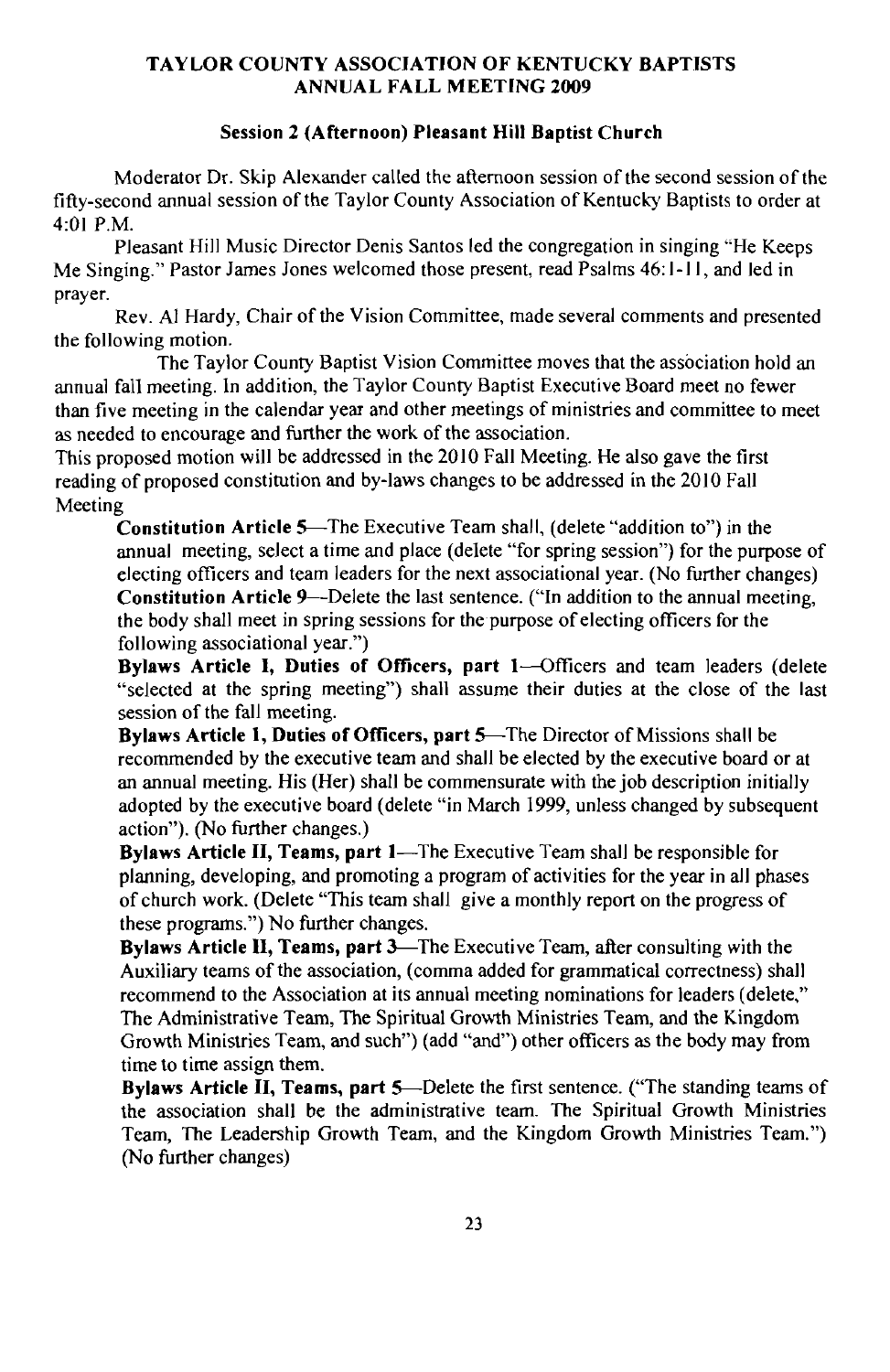Team reports followed.

Hispanic Ministry-- Rev. Heriberto Torrez

Mission Trips Scholarship-Rev. Michael Goodwin

Christian Women's Job Corps-Mrs. Edwina Rowell

Women's Missionary Union-Mrs. Sharon Wayne

Lighthouse Counseling—Dr. Scott Wigginton

Campus Ministry-Rev. Ed Pavy

Russian Ministry of Nickolai Syravatko---Dr. Jerry Kibbons

A motion was made, duly seconded, and passed that these reports be received.

Dr. Alexander opened the floor for miscellaneous business. Richard Treitz a member of Friendship Baptist Church, requested the floor. He announced the showing of a religious movie, The Secrets of Jonathan Speery, at the movie theatre and requested attendance support for this film.

Denis Santos presented as special music, "Oh How He Loves You and Me," as a flute solo.

The following gave testimonies of their mission trips.

Angela Call—Mission trip to Costa Rica

Jane Blevins-Mission Trip Lakota Native Americans in the Dakotas

Ann Dabney-Mission trip to Costa Rica

Glenn Patton-Mission Trip to Costa Rica

Bill Pruitt dismissed the afternoon session with prayer that also served as a blessing on the potluck meal to foilow. The session closed at 5:43 P.M.

# Session II (Evening)-Pleasant Hill Baptist Church

Moderator Elect Dr. Skip Alexander called the evening session of the second session of the fifty-first annual session of the Taylor County Association of Kentucky Baptists to order at 6:57 P.M. Rev. John Batcher, Pastor at Acton, read Matthew 28: 16-20, and led in prayer. Rev. Al Hardy led the congregation in the singing of "Count Your Blessings."

Visitors were recognized.

Rev. Kyle Franklin brought the Resolutions Committee Report and moved for its approval. This report was approved.

Rev. Bill Henderson presented the proposed budget for 2008-2009 and moved for its approval. This report was approved.

Bro. Kenny Willis presented special music at this time.

Dr. Robert Clark, Director of Missions, presented his report. It was approved. He also presented his retirement resignation as of 31 December 2009. Brothers Skip Alexander and Jamie Bennett both led in prayer for Dr. Clark and his successor.

Rev. Al Hardy led in the singing of "Ring the Bells of Heaven."

Rev. Mike James, Church Developing Strategist for the Kentucky Baptist Convention, presented a message entitled, "Keep the Main Thing the Main Thing."

After Dr. Alexander presented the officers for the coming year, a motion was made, duly seconded, and carried to adjourn.

First Assistant Moderator Kyle Franklin closed the meeting with prayer and the meeting adjourned.

Jim Campbell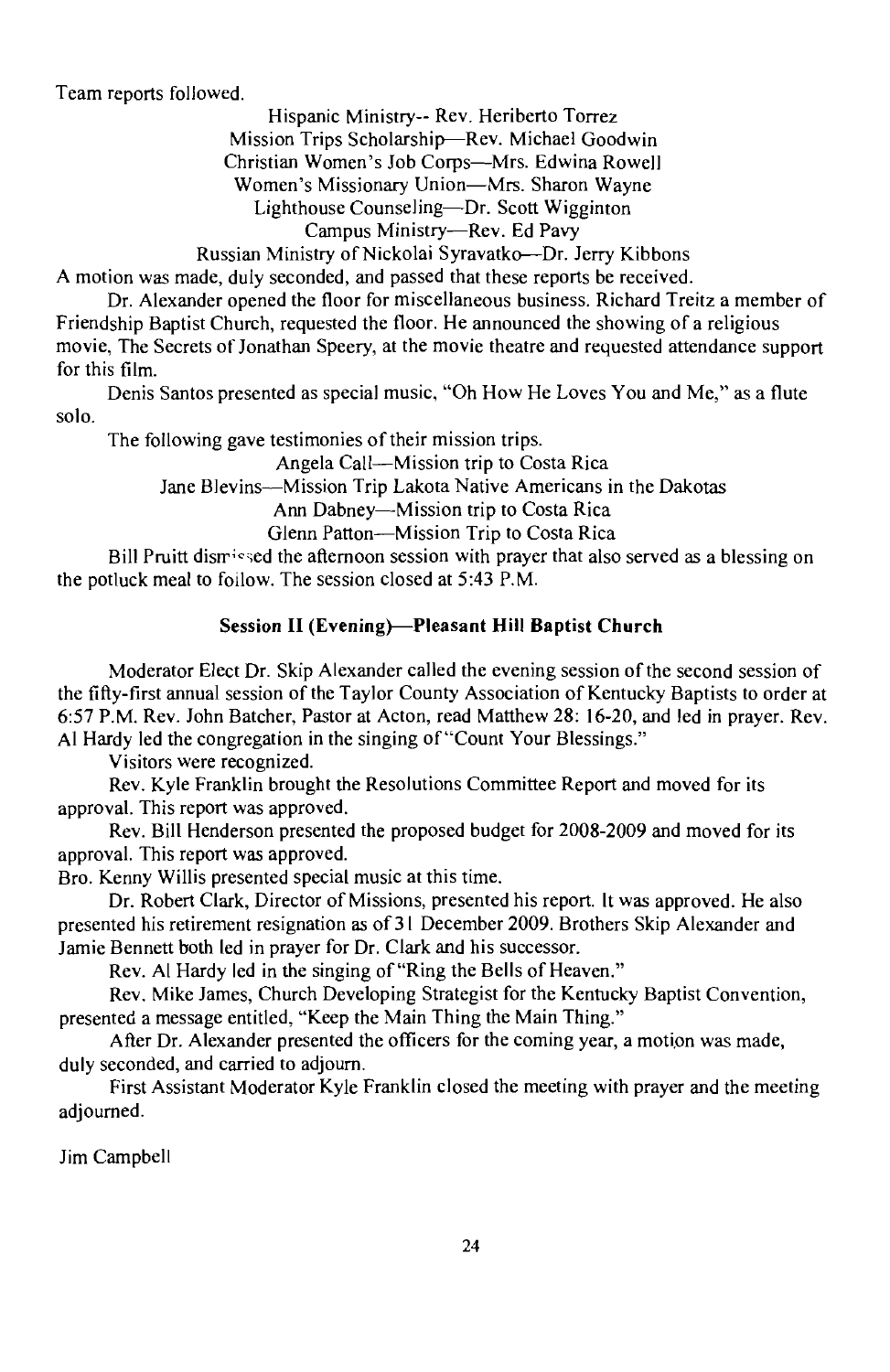#### **HISTORICAL EVENTS**

#### Campbellsville

Mission trips: Youth to Wolfe County, Kentucky Teams to Costa Rica Go Tell Crusade New Sunday School classes and small group Bible studies Upward Basketball and cheerleading Took over organizing games at Veteran's Memorial Park Gathering Grounds Coffee House for college students Hispanic Soccer League **ESL** for Hispanics Young at Heart monthly meetings **Eats and Treats** No Man Left Behind Men's event **Blessing of the Bikes** Baptism at the Lake 30 Hours Famine Journey to Easter Family Ski Trip

#### Eastside

Fellowship Hall renovated

#### **ElkHorn**

Bro. Brian Rafferty, Senior Pastor came Youth went to New Song Bro. Brian Rafferty goes to Windsor gardens for devotions every month Annual youth chili supper First Annual "Talent Night" Youth trash pickup for "Extreme Conference Money" Joint Thanksgiving Service with St. Andrew's and ElkHorn Methodist Gave out 100 thanksgiving baskets Children's Musical Bro. Haywood Riner accepted position as Associate Pastor Youth to Extreme in Gatlingburg, TN Couple retreats at Lake Cumberland Celebrate Sunday—begin the payoff of WAC building debt Holy Week with Seder Meal Youth Lock-in Church hosted the Joymakers Concert **Basketball League Banquet** Drama Team raised \$590.00 selling knives for a fund raiser Mother's Day "Free Oil Change" at Woods Auto Youth attended Red's game in Cincinnati Senior's appreciation Banquet EHBC hosted block party with Matt and Kaysee Murrell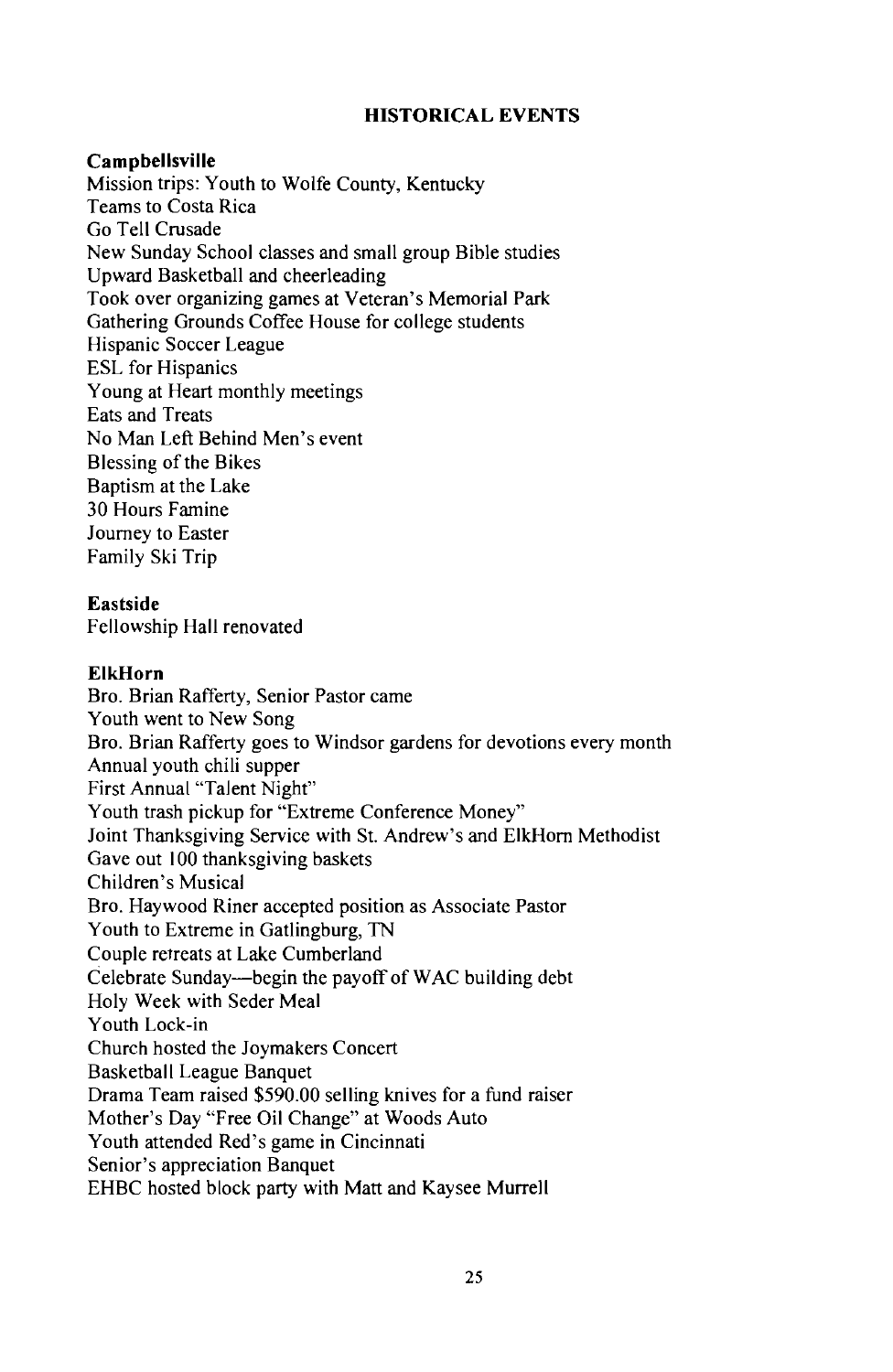Morning worship service at Green River Lake with picnic to follow Honoring our fathers with breakfast Fish Fry and gospel singing fund raiser to pay off WAC July 4<sup>th</sup> float in parade Ryan and Emily Lackey give testimony Youth and children's pool party

## Friendship

Pavilion built Disaster Relief-Stanford, Kentucky Disaster relief-Richland, Ohio SD—Pineridge Indian reservation

## **Good Hope**

Paid off loan on Family Life Center

## **Lowell Avenue**

Remolded the pulpit area with hardwood Remolded entrance area and elevator area with hardwood Voted to build a Family Life Center on the property that will connect to the present building

**Mount Roberts** Paid off building addition loan

**Pitman Valley** New landscaping of church New church van

**Pleasant Hill** Dedication of Christian Life Center

#### Saloma

Coordinated Green River Lake Ministry Celebrated 57<sup>th</sup> Anniversary at Home Coming Helped with Hispanic Ministry Coordinated Prison Fellowship Raised \$2,200 for Zambian Water Well Angel Tree gifts in Taylor County Helped with Jail Ministry Almost 50% of budget given to missions

## Yuma

Elected Sam Harper, Larry Bell, Mike Newton as Deacons Ordained Mike Newton Construction of two rest room on the top floor of the church building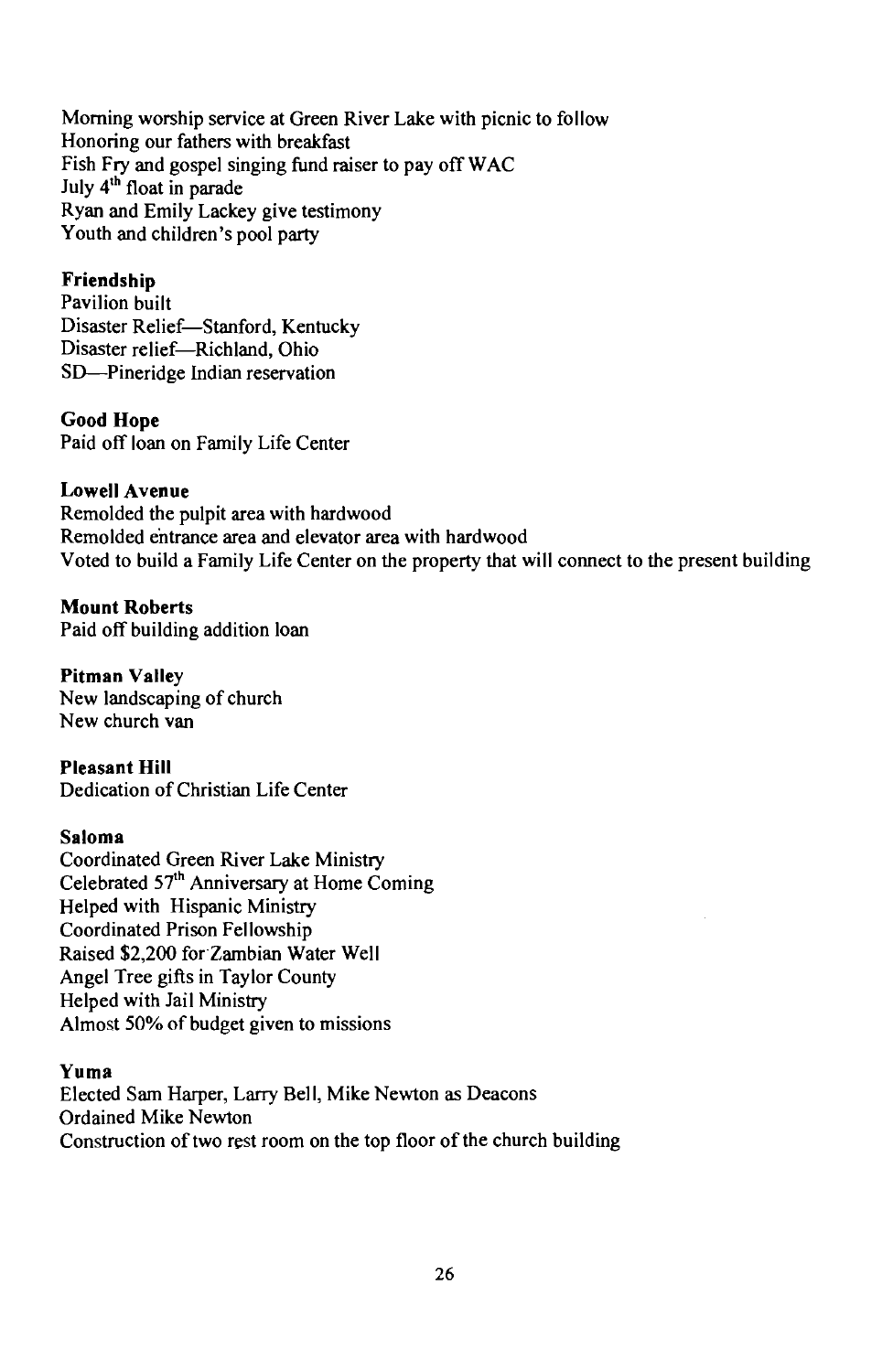# IN MEMORIAM

# Acton Kendall Brown

| Campbellsville              |                         |                       |
|-----------------------------|-------------------------|-----------------------|
| Damon Allen                 | Fred Faulkner           | Marsha Howard         |
| Ben Noe                     | Henry Scalos            | Allen Wayne           |
| Betty Benningfiled          | George Gaddie           | Phil Lee              |
| Edna Parrott                | <b>Florence Shields</b> | Kris Weatherly        |
| Henry Buckanan              | Roxye Gorin             | Dewey Miller          |
| Edward Payne                | John Wadsworth          | Jack Whitley          |
| Fairview                    |                         |                       |
| Gail Oliver                 |                         |                       |
| Friendship                  |                         |                       |
| Seba VanDyke                | Charles (Ann) Harris    |                       |
| <b>Good Hope</b>            |                         |                       |
| Donnie White                | Mary Ellen Hedgespeth   | Rev. James Hatfield   |
| <b>Green River Memorial</b> |                         |                       |
| Ivan Barnes #               | Carlos Chaudoin         | Gloria Craig          |
| <b>Boyce Blevins</b>        | Jeffrey Bland           | <b>Jeanette James</b> |
| Raymond Judd                | <b>Charles Shive</b>    |                       |
| Liberty                     |                         |                       |
| Johnny Burkhead             |                         |                       |
| <b>Lowell Avenue</b>        |                         |                       |
| Verna Allen                 | <b>Bill Risen</b>       | Kelvin Farmer         |
| Meadowview                  |                         |                       |
| Angie Heath                 | Clarence Speer #        | Ewing Knifley         |
| Fred Russell #              |                         |                       |
| <b>Mount Washington</b>     |                         |                       |
| Osa Hund                    | Effie Sullivan          | Chuck Shofner         |
| Edmon Miller #              |                         |                       |
|                             |                         |                       |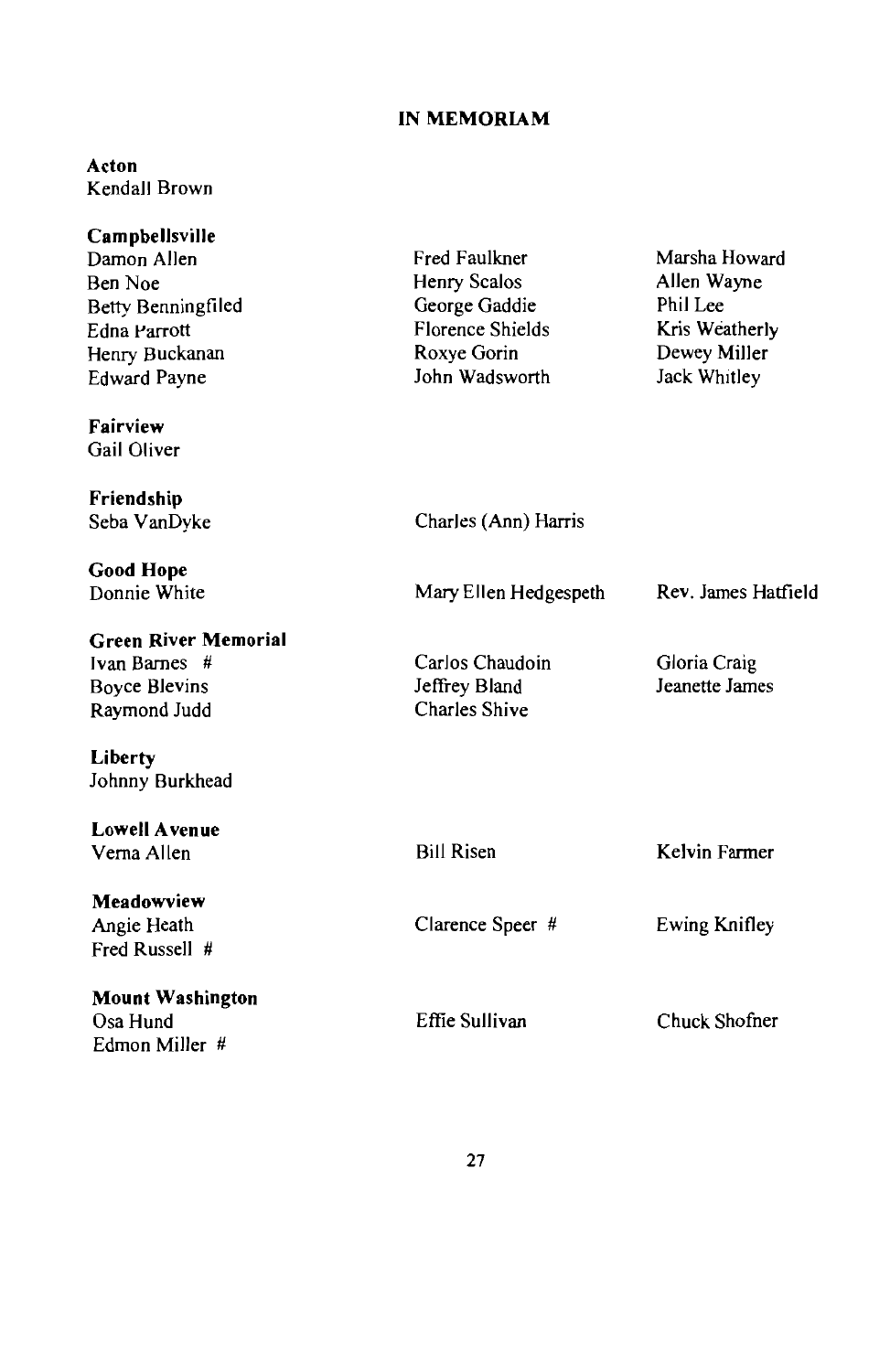| <b>Palestine</b>      |                    |                 |
|-----------------------|--------------------|-----------------|
| Lynwood Durham        | Earlene Gabehart   | Charles Roby    |
| Jerry Wise            | Danny Ackley       |                 |
|                       |                    |                 |
| Pitman Valley         |                    |                 |
| Martha Benningfield   | Alien Rafferty     |                 |
|                       |                    |                 |
| <b>Pleasant Hill</b>  |                    |                 |
| Altha Bland           | <b>Bill Spratt</b> | J.W. McFarland  |
| Arlene Willis         |                    |                 |
|                       |                    |                 |
| <b>Robinson Creek</b> |                    |                 |
| Venetta Barnett       | James Bryant       | Everett Barnett |
| <b>Richard Rakes</b>  |                    |                 |
|                       |                    |                 |
| Salem                 |                    |                 |
| Zillah VanCleave      |                    |                 |
| South Campbellsville  |                    |                 |
| Howard Davenport      | Raymond Bell       | Eula Jessie     |
| Owen Karnes           | Annette Ford       | Aaron Pyles     |
|                       |                    |                 |
| Yuma                  |                    |                 |
| Gladys Bright         |                    |                 |

# Deacon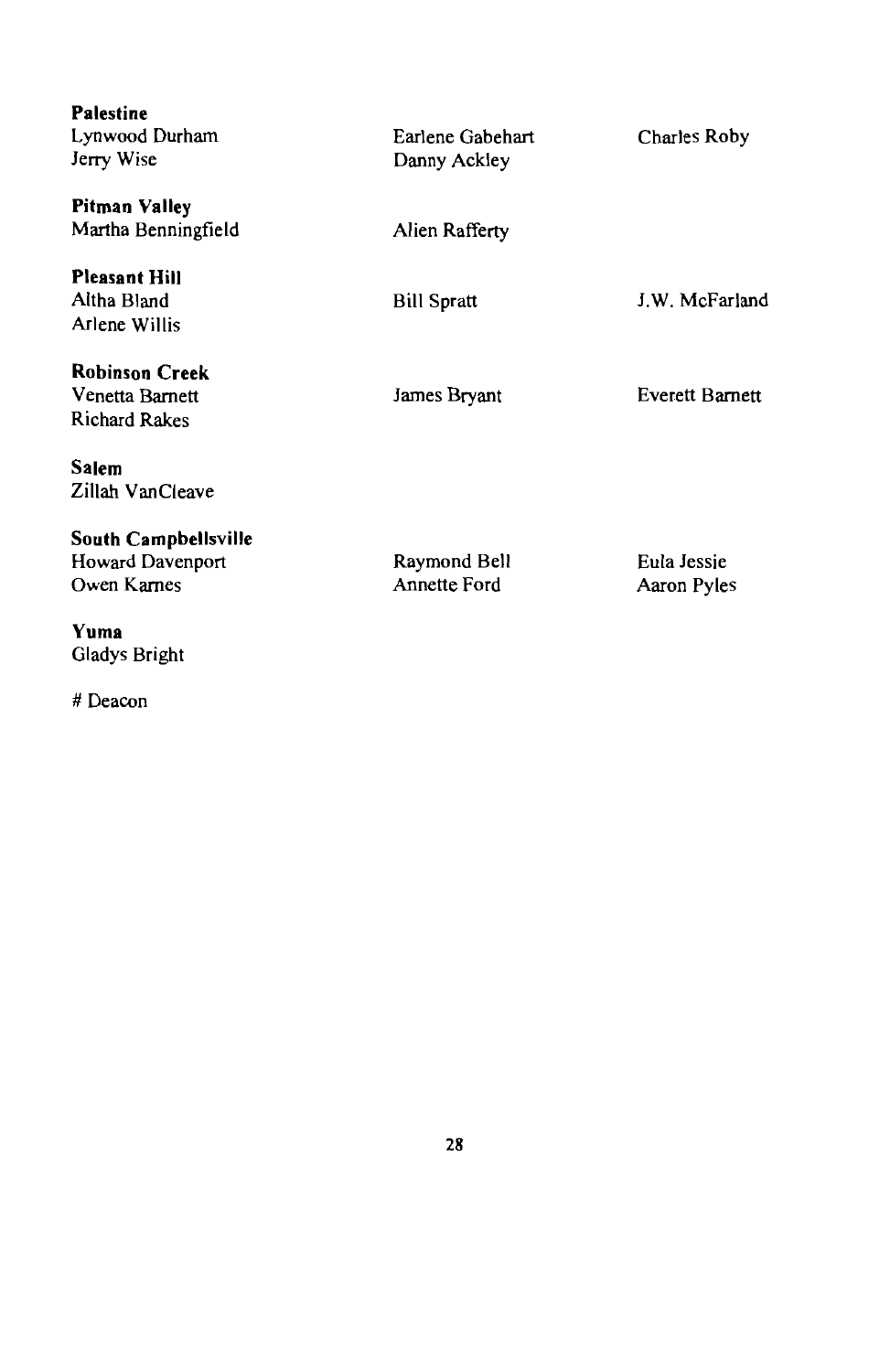# **TAYLOR COUNTY BAPTIST ASSOCIATION** PURPOSED BUDGET 2009-2010

## General Fund

| <b>Spiritual Growth</b>                 |           |
|-----------------------------------------|-----------|
| Discipleship Training                   |           |
| Sunday School                           |           |
| Music                                   |           |
| Youth                                   |           |
| Total                                   | \$750.00  |
| <b>Leadership Growth</b>                |           |
| Leadership Growth Activities            | 550.00    |
| Counseling for church Staff             | 1,200.00  |
| Total                                   | 1,750.00  |
| <b>Kingdom Growth</b>                   |           |
| Evangelism                              |           |
| Baptist Men on Mission                  |           |
| <b>Missions</b>                         |           |
| <b>Missions Sermon</b>                  |           |
| <b>WMU</b>                              | 1,600.00  |
| <b>Mission Projects</b>                 |           |
| Nursing Home Ministries                 | 300.00    |
| <b>Detention Center Ministries</b>      | 500.00    |
| On Mission Support                      | 8,000.00  |
| <b>Russia Missions</b>                  | 4,800.00  |
| Crisis Pregnancy Center                 | 500.00    |
| Christian Women's Job Corps             | 500.00    |
| Campus Ministries                       | 200.00    |
| Hispanic Ministry                       | 16,000.00 |
| Total                                   | 30,800.00 |
| <b>Administrative Team</b>              |           |
| <b>Annual Minutes</b>                   | 1,700.00  |
| <b>Bonding Fee</b>                      | 100.00    |
| Miscellaneous                           | 500.00    |
| Treasurer's Fee                         | 200.00    |
| Total                                   | 2,500.00  |
| Office                                  |           |
| <b>Equipment Repair and Replacement</b> | 1,400.00  |
| Office Supplies                         | 500.00    |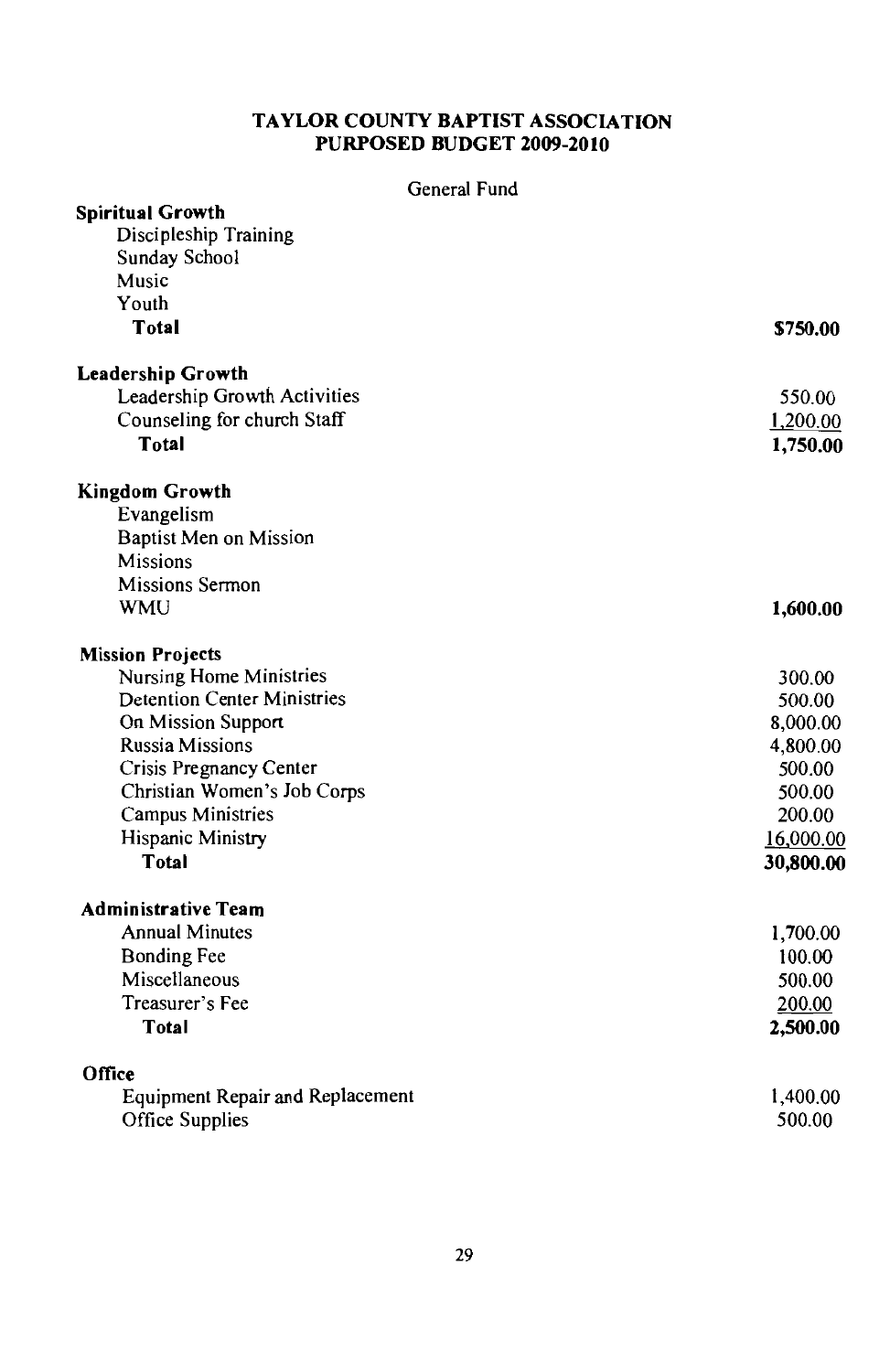| Postage                                 | 600.00    |
|-----------------------------------------|-----------|
| Telephone                               | 800.00    |
| Internet                                | 300.00    |
| Utilities                               | 600.00    |
| Western Recorder                        | 400.00    |
| Total                                   | 4,600.00  |
| <b><i><u>Total General Fund</u></i></b> | 42,000.00 |
| <b>PERSONNEL</b>                        |           |
| Secretary                               |           |
| Salary                                  | 4,500.00  |
| <b>FICA</b>                             | 340.00    |
| Health Insurance Allowance              | 700.00    |
| <b>Total</b>                            | 5,540.00  |
| <b>Director of Missions</b>             |           |
| Compensation                            |           |
| Salary                                  | 10,000.00 |
| Housing Allowance                       | 3,800.00  |
| <b>Total</b>                            | 13,800.00 |
| <b>Protection Coverage</b>              |           |
| Annuity                                 | 2,400.00  |
| Health Insurance Allowance              | 3,000.00  |
| Social Security Equivalent              | 918.00    |
| Total                                   | 6,318.00  |
| <b>Travel and Ministry Expense</b>      |           |
| Travel/Ministry Convention              | 1,000.00  |
| Total                                   | 1,000.00  |
| <b>Total DOM</b>                        | 21,118.00 |
| <b>Total Personnel</b>                  | 26,658.00 |
| <b>GRAND TOTAL</b>                      | 68,658.00 |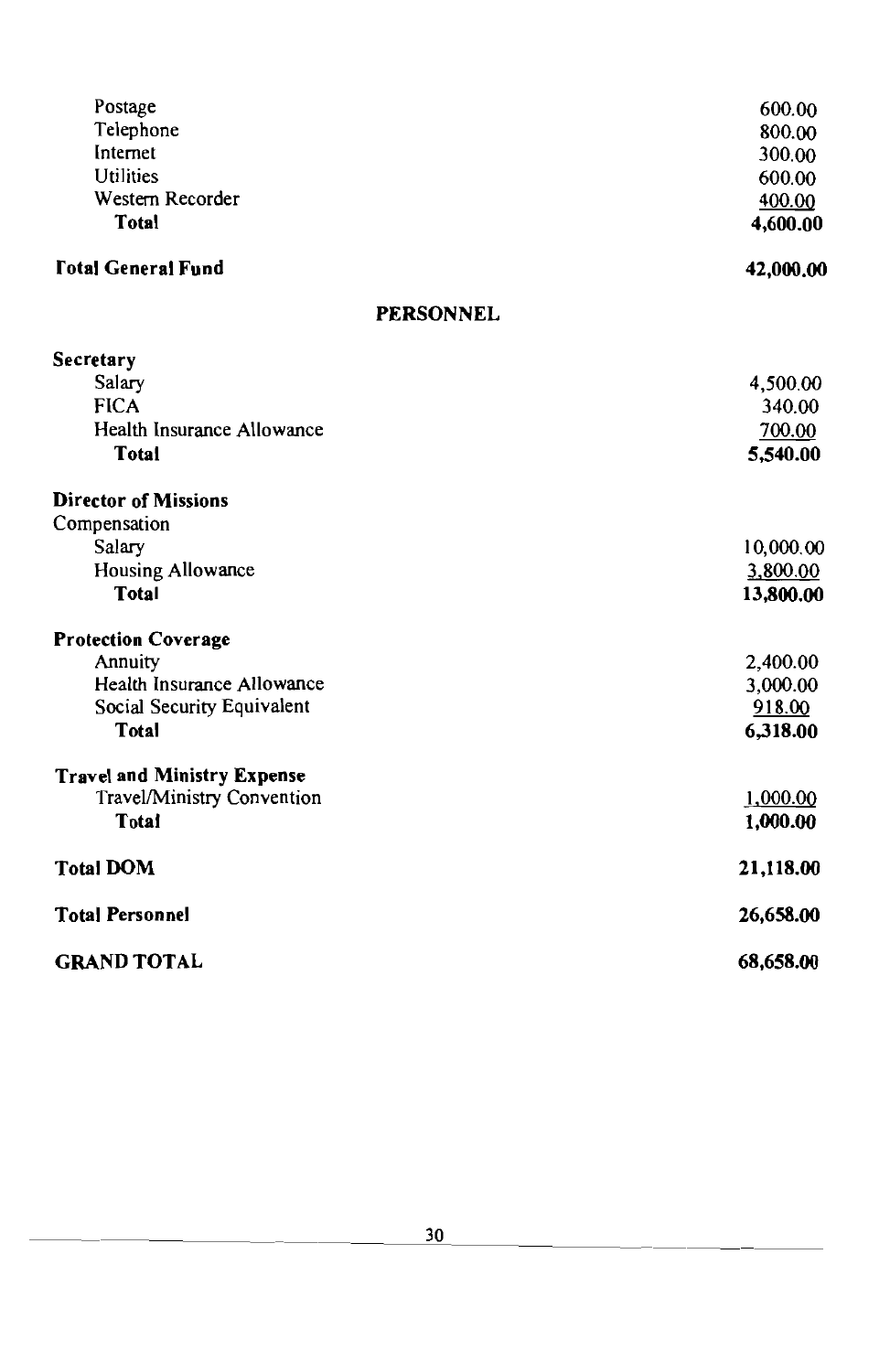# **CHURCH CONTRIBUTION**

|                          | <b>Total for Year</b> |
|--------------------------|-----------------------|
| Acton                    | 365.48                |
| Campbellsville           | 5,958.33              |
| Eastside                 | 0.00                  |
| ElkHorn                  | 1,200.00              |
| Fairview                 | 817.92                |
| Friendship               | 1,580.92              |
| Good Hope                | 1,716.46              |
| Green River Memorial     | 3,704.51              |
| Liberty                  | 1,844.18              |
| Lowell Avenue            | 2,743.47              |
| Meadowview               | 2,007.16              |
| Mount Gibloa             | 500.00                |
| <b>Mount Roberts</b>     | 50.35                 |
| Mount Washington         | 1,200.08              |
| Palestine                | 1,263.08              |
| Pitman Valley            | 240.00                |
| Pleasant Hill            | 4,901.09              |
| Raikes Hill              | 200.00                |
| Robinson Creek           | 3,513.44              |
| Salem                    | 2,186.10              |
| Saloma                   | 3,620.47              |
| South Campbellsville     | 2,332.85              |
| Yuma                     | 500.00                |
| Total                    | 42,445.81             |
| <b>Beginning Balance</b> | 13,471.21             |
| Receipts:                |                       |
| Churches:                | 42,445.81             |
| Hispanic Ministry        | 5,385.00              |
| Hispanic Soccer          | 0.00                  |
| <b>Russia Mission</b>    | 2,129.00              |
| Mission-From WMU         | 0.00                  |
| Payment for Copies       | 0.00                  |
| Designated-Minutes       | 200.00                |
| Find It Here Campaign    | 325.00                |
| Interest on NOW Account  | 245.46                |
| Interest on CD           |                       |
| <b>Total Receipts</b>    | 50,730.27             |
| Expenditures             | (57,370.98)           |
| <b>Ending Balance</b>    | 6,830.50              |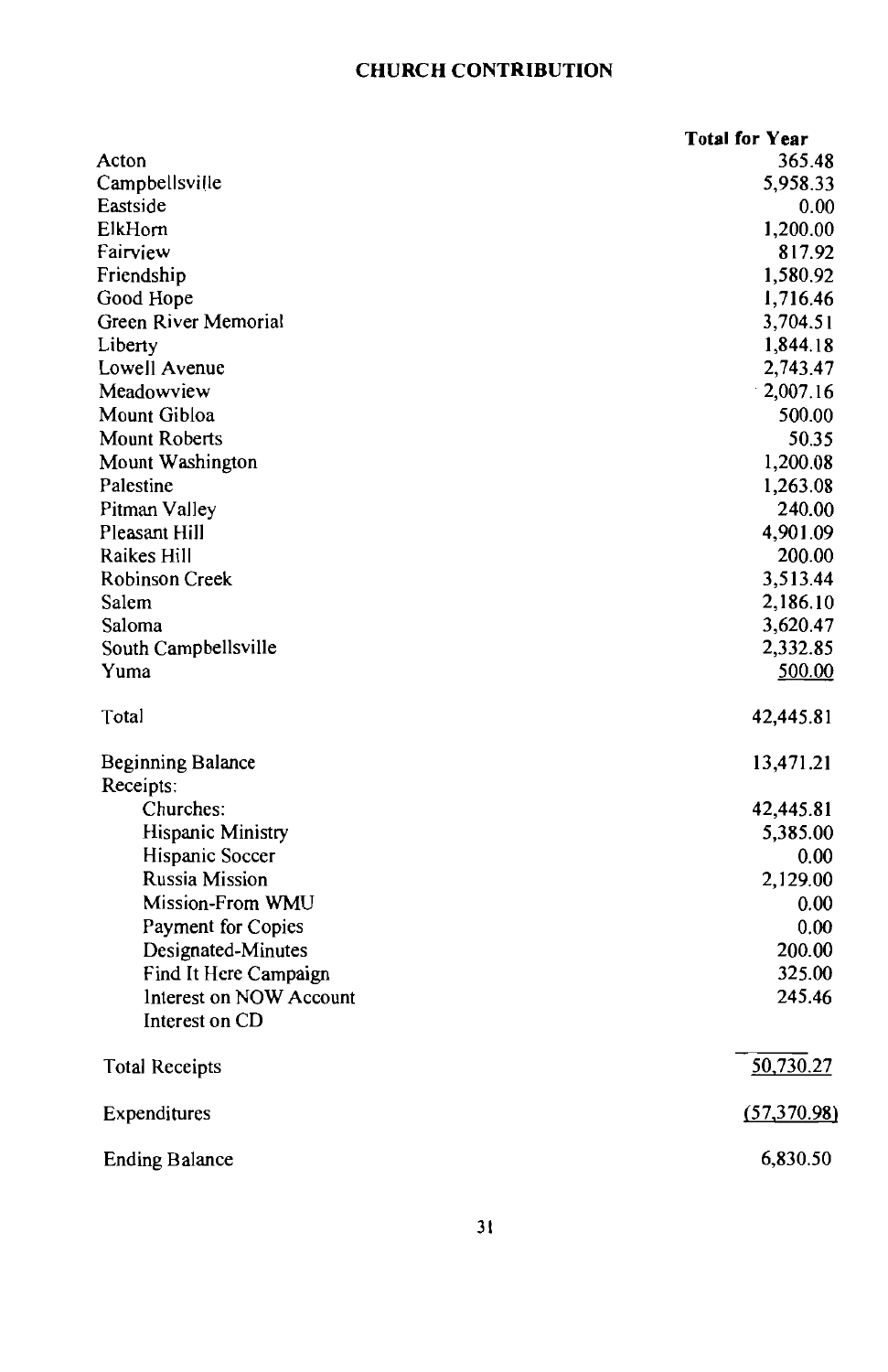| Salary-Nickolai Syrovatka |             |
|---------------------------|-------------|
| <b>Beginning Balance</b>  | 3,379.14    |
| Receipts                  | 2,924.40    |
| Michael Sokolov           | 400.00      |
| <b>Disbursements</b>      | (1,400.00)  |
| <b>Ending Balance</b>     | 5,303.54    |
| <b>Total-All Receipts</b> | 54,054.67   |
| Total -All Payments       | (58,770.98) |
| <b>BANK BALANCE</b>       | 12,134.04   |
|                           |             |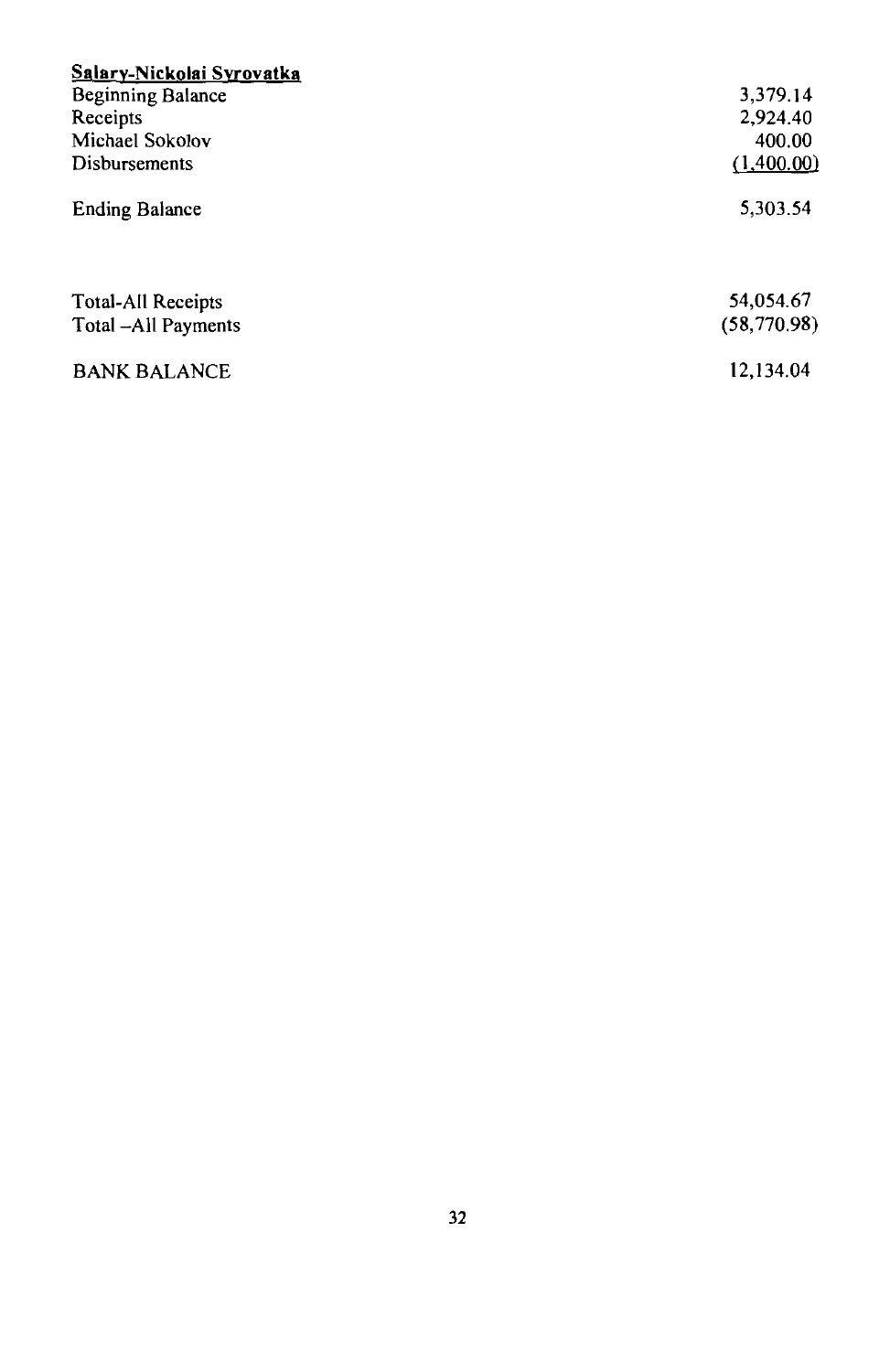#### **EXECUTIVE BOARD REPORT, 2008-2009**

#### August 2008

Bro. Jamie Bennett, the new pastor at Green River Memorial Baptist Church attended his first meeting of the Executive Board.

The Executive Board supported the plans for Prayer Counselor Training for the Rick Gage Go-Tell Crusade.

The Hispanic ministry reported on a successful Soccer League which consisted of 69 Hispanic and 24 Anglos.

A Hispanic Ministry team from Florida conducted door to door visitation in Campbellsville which led six people to make decisions for Christ.

#### September 2008

The 51<sup>st</sup> Annual meeting of the Taylor County Association of Kentucky Baptist met September 8<sup>th</sup> with Meadowview Baptist Church and September 9<sup>th</sup>, with Lowell Avenue Baptist Church. Bro. James Collison, Pastor of the Robinson Creek Baptist Church, preached the Annual Sermon using as text Matthew 5:17-21.

Bro. Darryl Wilson, Kentucky Baptist Convention Director of Sunday School, challenged messengers concerning the Revolutionary Sunday School.

On Mission Trip testimonies were presented by Michael and Terri Cassell, (Costa Rica); George Phillips, (Nicaragua); Ann Maria Johnson (Costa Rica); Willard Wise (Mississippi); and Landon Dickens (Lith Uania).

Associational Officers for 2008-2009

| Dr. Skip Alexander   | Moderator                  |
|----------------------|----------------------------|
| Rev. Danny Pace      | <b>Assistant Moderator</b> |
| Bro. Jim Campbell    | Clerk                      |
| Rev. Michael Goodwin | <b>Assistant Clerk</b>     |
| Bro. David Gaddie    | Treasurer                  |
| Rev. Dave Walters    | <b>Assistant Treasurer</b> |
| Rev. Robert Langlois | Auditor                    |
| Bro. Allen Young     | <b>Assistant Auditor</b>   |
|                      |                            |

The Association approved the Budget for 2008-2009

The Association voted to continue the support of the Russian Ministry of Nicholai Syrovatko and the Southern Kentucky Hispanic ministry of Rev. Heriberto Torres Rick Gage conducted the Go-Tell Crusade at the Taylor County High School Football Field, September 14-17.

#### October 2008

The Executive Committee approved a Resolution opposing the proposed Sunday sales of alcoholic beverages in restaurants in the city of Campbellsville. The Executive Committee approved the Auditor's report by Rev. Robert Langlois,

concerning the financial records of the Taylor County Baptist Association from Augsut 1, 2008-July 31, 2009.

#### November 2008

The monthly meeting was postponed until December.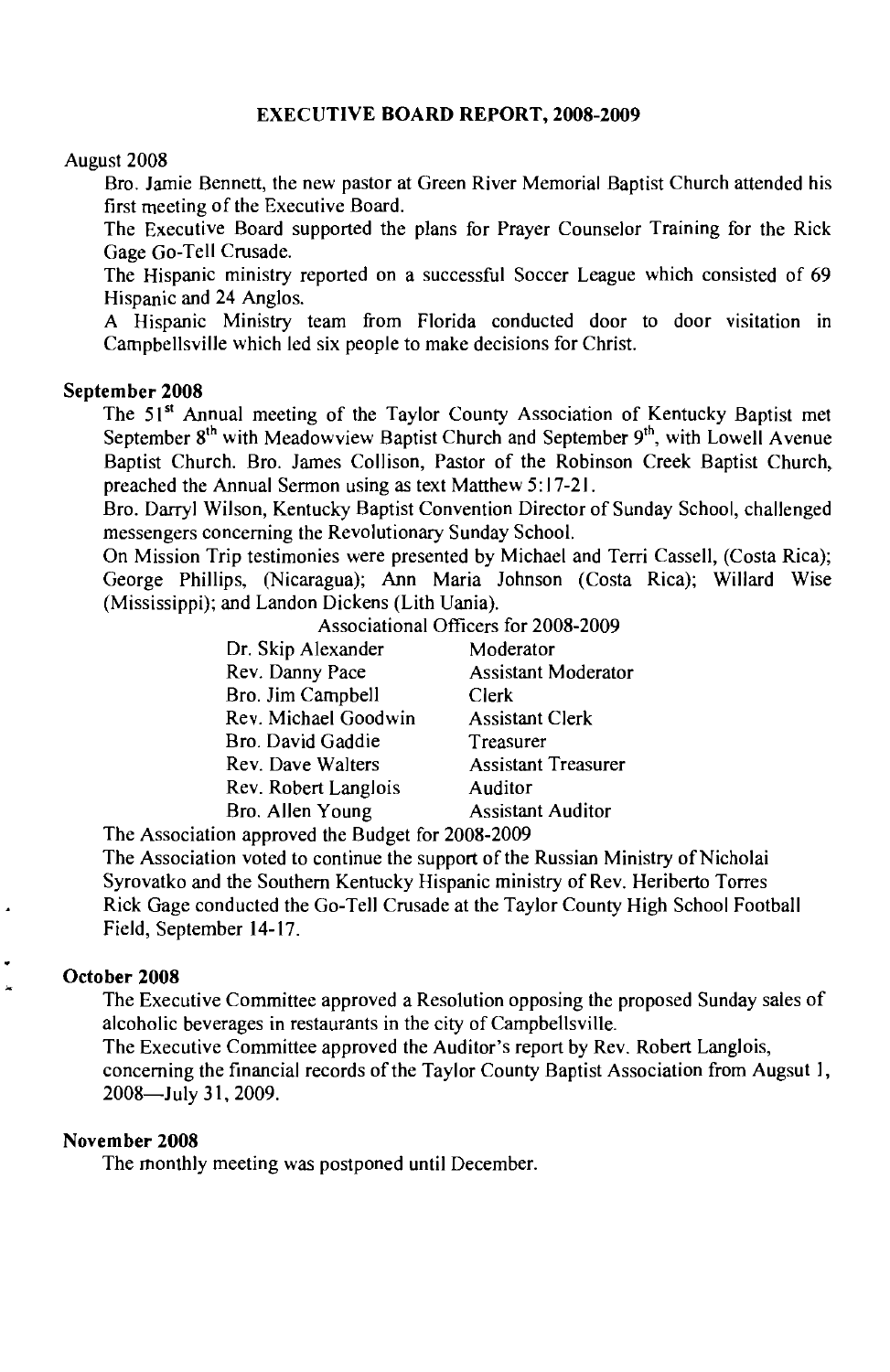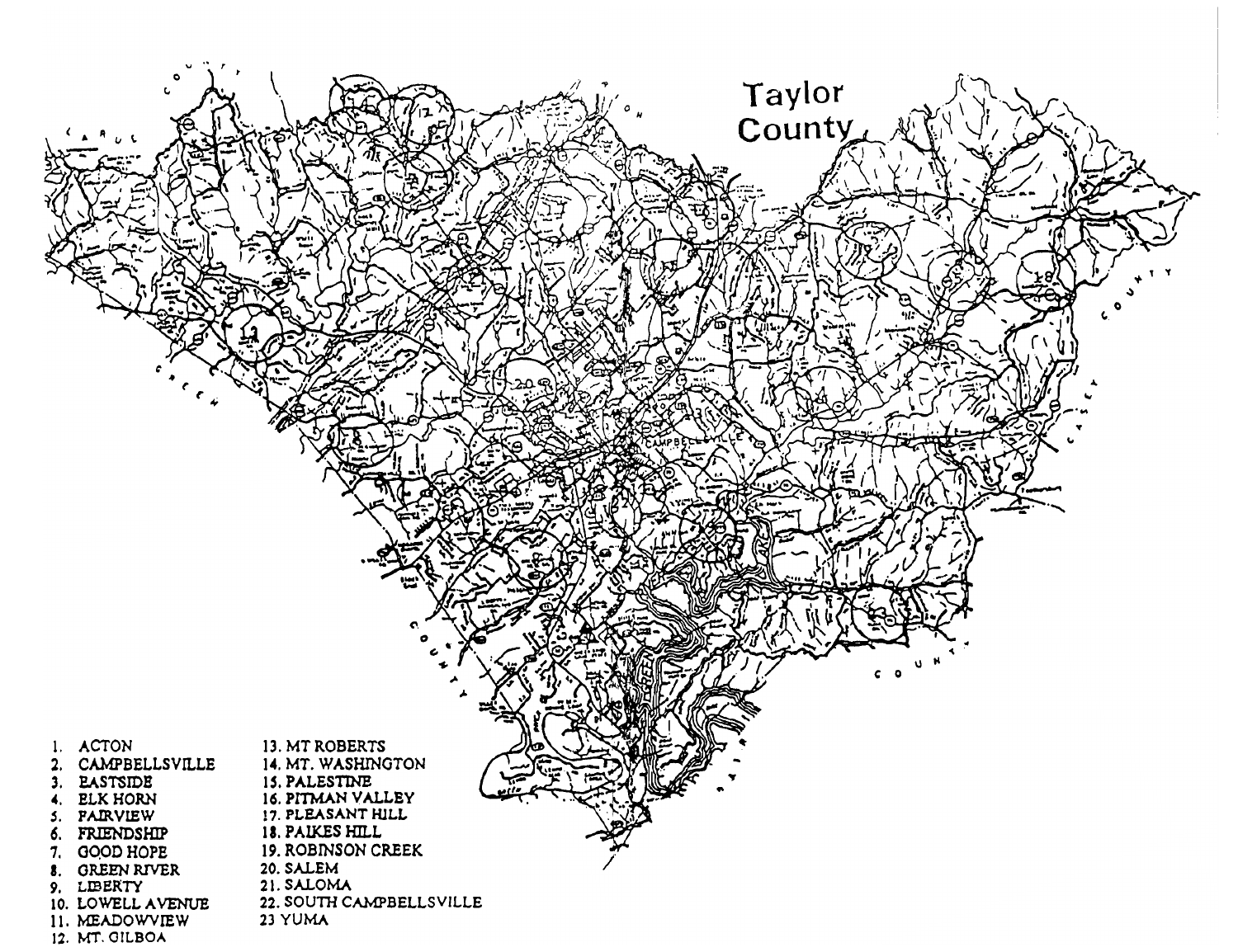#### December 2008

Rev. J. Alvin Hardy, reported that the Vision Committee will continue its work and bring a report at the September Annual Meeting.

The Executive Committee reviewed the reports of the Russian Ministry and the Hispanic Ministry.

The committee review the vacancies in associational organization and deferred making appointments pending the report of the Vision Committee.

٠  $\frac{1}{2}$ 

 $\frac{1}{4}$ 

 $\overline{1}$ 

×

#### January 2009

Executive Board approved a \$25.00 per week to Campbellsville Baptist Church in support of Clara Tangarife's ministry to the Hispanics.

Executive Board approved that the official site and post office of the Southern Kentucky Hispanic Ministry, Inc. be the same as the Taylor County Baptist Association. Mrs. Penny Akers remain the contact person for churches providing breakfast for the Hispanic Sunday worship service.

Bro. Bill Henderson appointed to fill a vacancy on the Mission Scholarship Committee. Robert Clark, DOM and wife Lillian participated in Shepherding the Shepherd.

#### February 2009

Executive Board approved the "Find It Here" evangelistic effort to prayer walk and distribute the gospel to every home in Taylor County in 2009-2010.

The Taylor County Baptist Association entered into a prayer partnership with the state convention of Maryland/Delaware. The Rev. Bill Henderson to serve as the prayer coordinator.

#### **March 2009**

The Executive Board listened to a report by Rev. Michael Goodwin regarding a website for the association.

ElkHorn Baptist Church reported the baptism of an Hispanic in their church.

A Task Force will prepare job description following the adoption of the Vision Report.

#### **April 2009**

Campbellsville Baptist Church hosted a Disaster Relief Re-certification and Chaplains' Training.

The Taylor County Vacation Bible School Clinic occurred at Campbellsville Baptist Church.

The Board noted the challenges and opportunities of the local Hispanic Ministry and the Russian Ministry in St. Petersburg.

The Board noted the four major activities of "Find It Here" evangelistic outreach.

- Prayer walking every street and road in Taylor County, September and October 1. 2009.
- $2.$ Distribute to every house a gospel presentation, March 6-21, 2010.
- Harvest Sunday, Easter celebration on Easter Sunday, April 4, 2010. 3.
- Follow-up to those who return response cards, April 19-30, 2010. 4.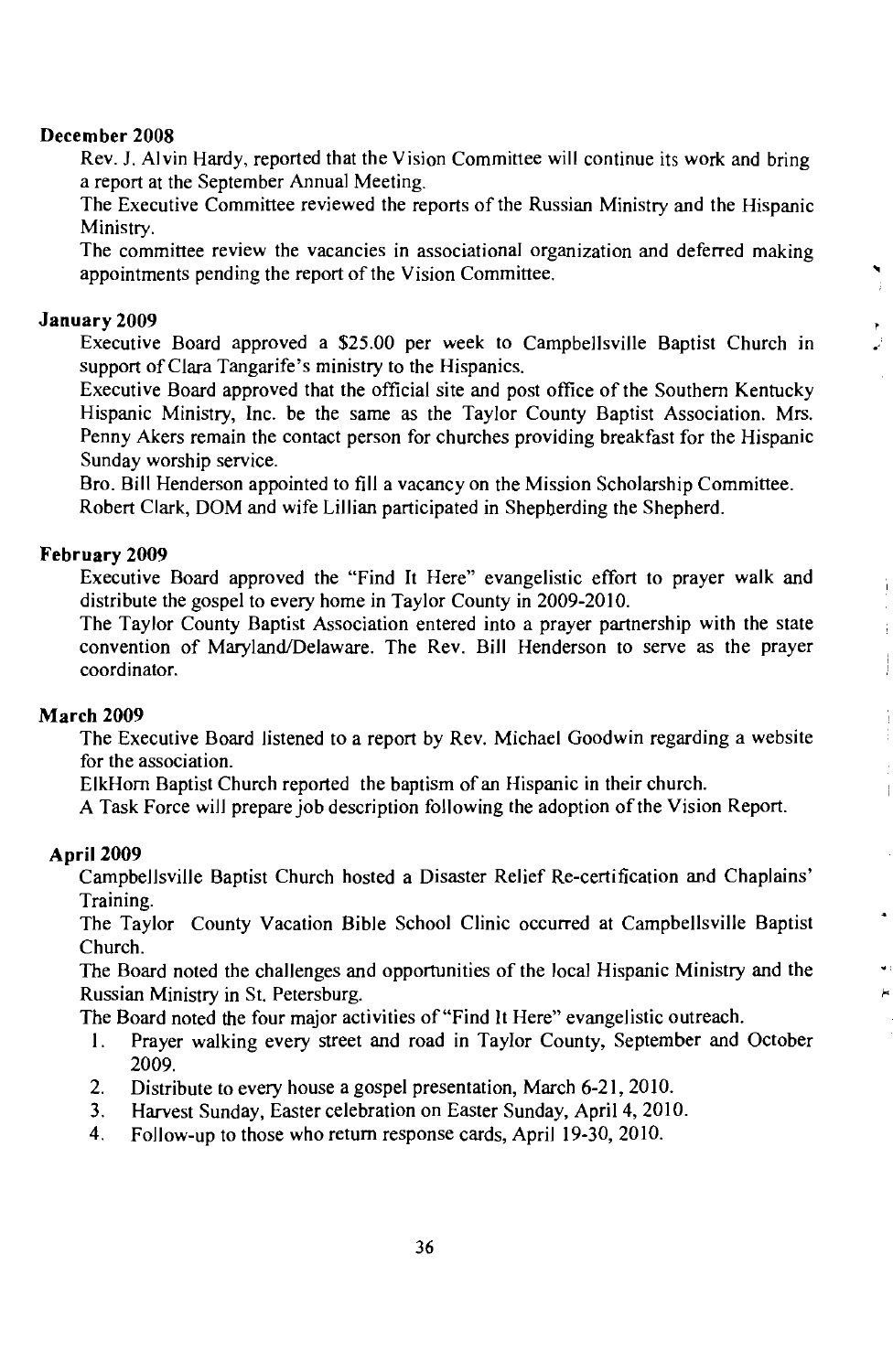# **May 2009**

ElkHorn Baptist Church hosted the  $24<sup>th</sup>$  Annual spring Meeting, Rev. Brian Rafferty, pastor of ElkHorn Baptist brought the sermon "Let's Go together" John 5: 1-9

Rev. Eric Allen, KBC, led a Prayer Walking Training.

Robert Clark, DOM participated in the DBC Leadership Training event. Election of 2009-2010 officers

Moderator **Assistant Moderator** Clerk **Assistant Clerk** Treasurer **Assistant Treasurer** Auditor **Assistant Auditor** 

Dr. Skip Alexander Rev. Kyle Franklin Bro. Jim Campbell Rev. Michael Goodwin Bro. David Gaddie **Rev. Dave Walters** Rev. Robert Langlois Bro. Allen Young

## **June 2009**

The Board approved an honorarium of \$50.00 for leaders in VBS Clinic. Several pastors attended the SBC annual meeting in Louisville.

# **July 2009**

New pastors **Raikes Hill** Rev. Joe Segree Dr. Charles Hedrick Palestine The Executive Board approved a continuation budget for August and September pending the adoption of a new budget at the annual meeting in September.

During the year the association approved 17 mission trips applications for a total of \$8,000.00

# **LETTER FROM NICKOLAI SYROVATKO**

"Grace and peace to you from God our Father and the Lord Jesus Christ." We are glad to greet messengers of annual conference and ask them to give brotherly greetings from Baptist churches of Saint Petersburg and Leningrad area to every church of Taylor County Baptist Association. We pray that God bless leaders and all work of the conference. We also join to prayer of Baptist churches for all 1,500,000 homes in Kentucky. We remember that churches will be performing this prayer ministry during September-October and then have a continuation of these acts at March on the eve of Easter.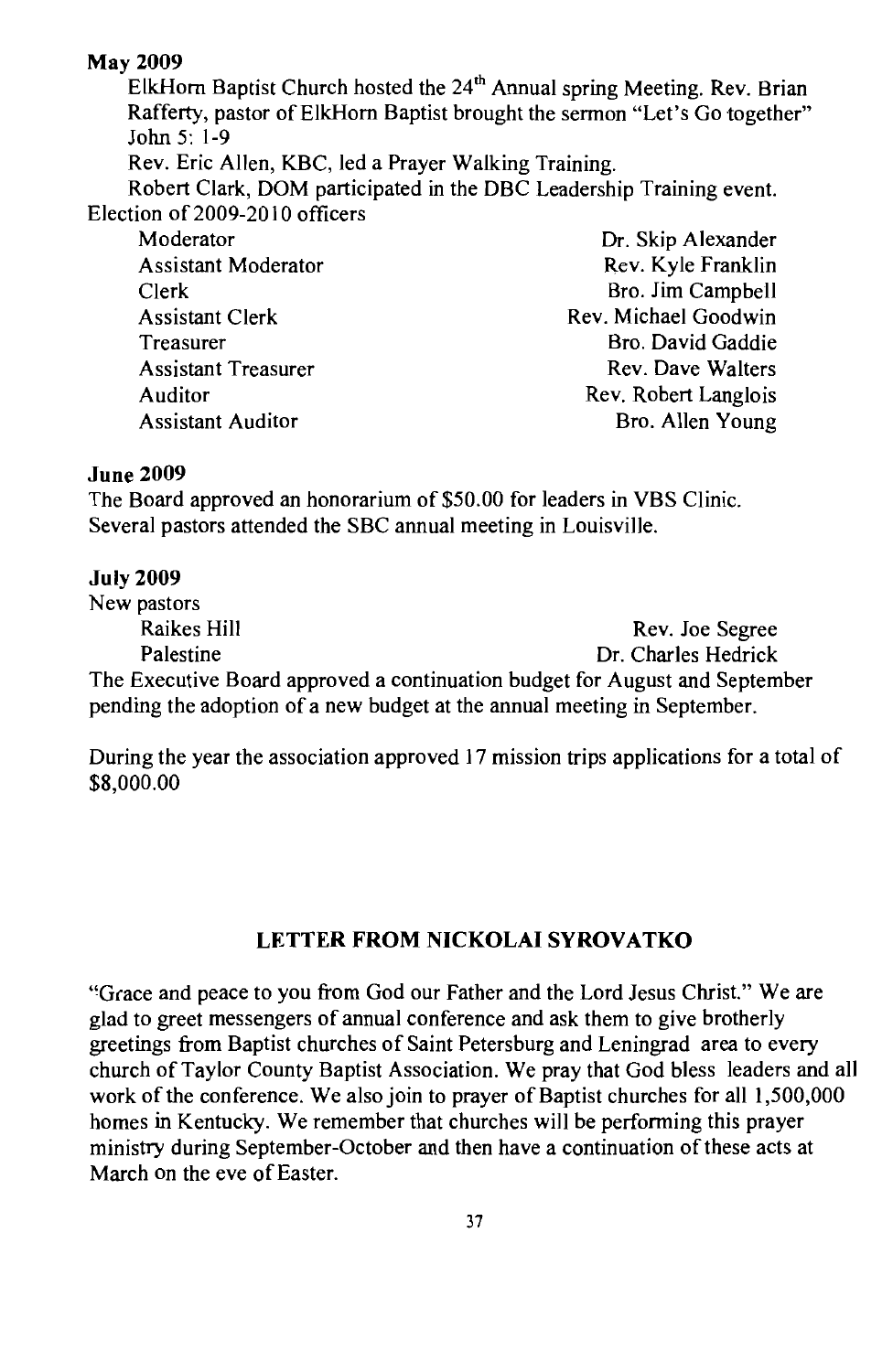We thank God for a privilege to be between His laborers and also resources for our ministries which He gives us through the churches of Taylor County Association, families and individuals. We want and hope that lines of this letter and also previous messages will add a report of leaders of Executive Board to delegates of annual conference

September is a time when pastors and leaders of different ministries try to complete their plans for next learning year. Unfortunately a list of church needs is always very long and resources are limited. Economical crisis aggravates this position of churches and we must correct today our activities every quarter in the side of an abridgement of numbers or scales of projects.

Brotherly support of your churches gives us a possibility to help our local churches at training teachers and leaders of groups of different kinds and levels. We assist churches at an organization of a process of discipleship and providing methodical materials for groups and a realization of one time projects. As we have big financial difficulties then now we help a local church if she agrees that a task of a search of resources for a development or sharing ministries is her question. Only when we trained new leaders and a church tries to begin or to share her ministry then we take part at joint realization of pilot program and support its. So it is briefly our ideology at a question of upholding church education as the ministry.

At my letters I told you many times about our difficulties at question of church administration what touches on a questions of an effectiveness of ministries. Today I don't want to return to this because this issue is one point between comprehensive plans of our Association. We can take part at a decision of this question in particular through teaching pastors and their assistants but we cannot lead our Association through building structure of leadership of local or regional association. Thus I think that you understand a position of things at life of our churches.

Now is the beginning of new learning year and we pray and ask God to give us possibilities for continuation of our ministry through ways and activities which we developed and hope to retain in the future. We take all successes at our ministry which we had during previous period as a result of our joint efforts at work at God's vineyards. We ask messengers to pass words of brotherly thanks to every member at their local churches and families, please.

Today I don't have a possibility to be face to face with you and to praise together our Savior but at my thoughts I am during these two days of work of the conference together with you.

May God continue to bless churches of Taylor County Baptist Association, families and persons and help them at any need through His grace and favor, sincerely, brother in Christ, Nickolai Syrovatko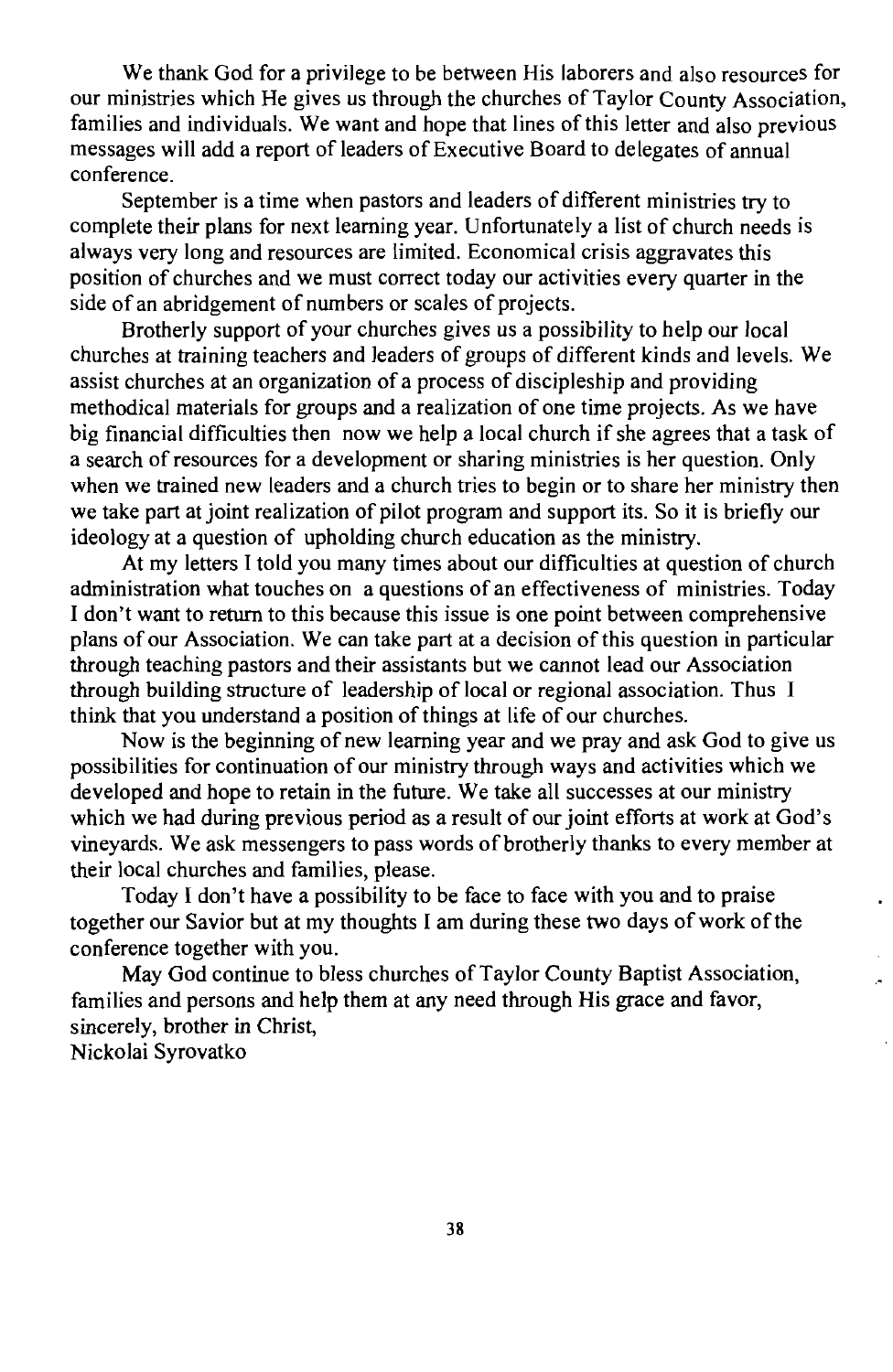#### **WMU**

WMU has been "Called To Love" this year. Jesus provides us with the perfect example to follow. We have been charged to love with our whole heart, soul, and mind as the first part of our watchword Matthew 22:37-39 commands. Our challenge is to share God's love and grace with our families, church family, and coworkers, That challenge also includes building bridges to reach people throughout Taylor County, Kentucky, America and the world who need to know about Jesus.

Participation in Operation Christmas Child continues to increase each year. We had the opportunity to participate in the National WMU Annual Meeting in Louisville this year. Taylor County WMU age level groups have participated in many varied ministry projects throughout the year.

Respectfully submitted Sharon Wayne

# DIRECTOR OF MISSIONS REPORT FOR AUGUST 2009

| Travel          | 232 miles |
|-----------------|-----------|
| Letter          | 61        |
| Telephone calls | 4         |
| Conference      | 10        |

Preached Friendship Baptist Church Taught Sunday School Attended January Bible Study "Parables of the Kingdom" from Matthew, Campbellsville

University

Church visitation (8 churches) Participant Taylor County Baptist Association, Executive Board Attended Taylor County Ministerial Association **Attended Funeral** Met with Vision Committee, Taylor County Baptist Association Attended Baptismal Celebration-Green River Lake Attended Chamber of Commerce Meeting, Congressman Brett Guthrie Participant Taylor County Baptist Association Budget Meeting Participant in Greater Campbellsville United, Campbellsville University Hospital Visitation Attended new faculty event at Campbellsville University

Robert Clark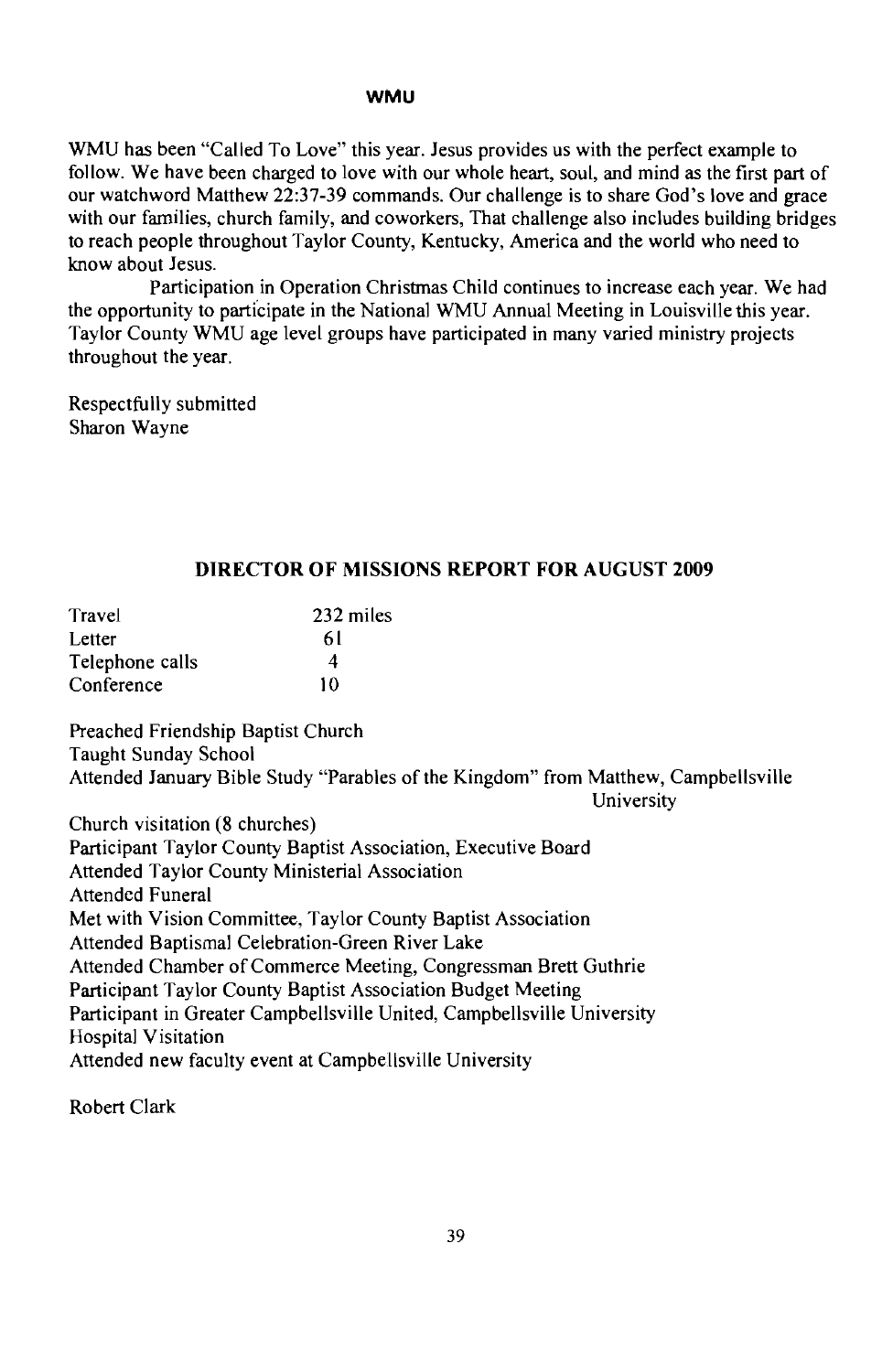#### **DIRECTOR OF MISSION REPORT CEELBRATE TEN YEARS OF REVIEW** 1999-2009

TO: Churches of the Taylor County Association of Kentucky Baptist FROM: Robert S. Clark, Director of Missions RE: Ten years of Ministry

I give thanks to God and express my gratitude to our Baptist churches for the privilege of serving you. You have welcomed Lillian and me into your churches to:

Preach sermons Conduct prayer meetings Participate in ordination services Dedication new and remolded facilities Travel to St. Petersburg Russia Participate in disaster relief activities Serve on the Mission Board of Kentucky Baptist Convention Edit and publish the  $50<sup>th</sup>$  Anniversary of History of the Association Prepare content for the Western Recorder Assist in the Bill Glass and Rick Gage Crusade **Host World Mission Conference** Attend Director of Missions Leadership Training Conference Assist churches with resumé for prospective pastors Serve at Hospital Chaplain Association fulfilled pledge of \$25,000 to the Ransdell Chapel of Campbellsville University Began Hispanic Ministry with \$10,000 a year to the Southern Kentucky Hispanic Ministry Participate in "Find it Here" Evangelistic outreach in Taylor County

Provide financial grants to members participating in mission trips ministry

#### **AUDITOR'S REPORT**

This is to certify that the undersigned has on and prior to this date made a careful examination of the records of David Gaddie, the treasurer of the Taylor County Baptist Association, covering the fiscal year of August 1, 2008 through July 31, 2009, including bank deposit slips, statements, reconciliation sheets, checking account, and ledges records of both receipt and disbursements, and that after such examination, found all records to be in good order.

The treasurer's records show that, as of the end of the fiscal year, ending July 31, 2009, there was on deposit in the checking account #600-485-5, Taylor County Bank, the sum of twelve thousand one hundred thirty-four dollars and one cents (12,134.01).

Dated this 4<sup>th</sup> day of September, 2009.

Robert Langlois, Auditor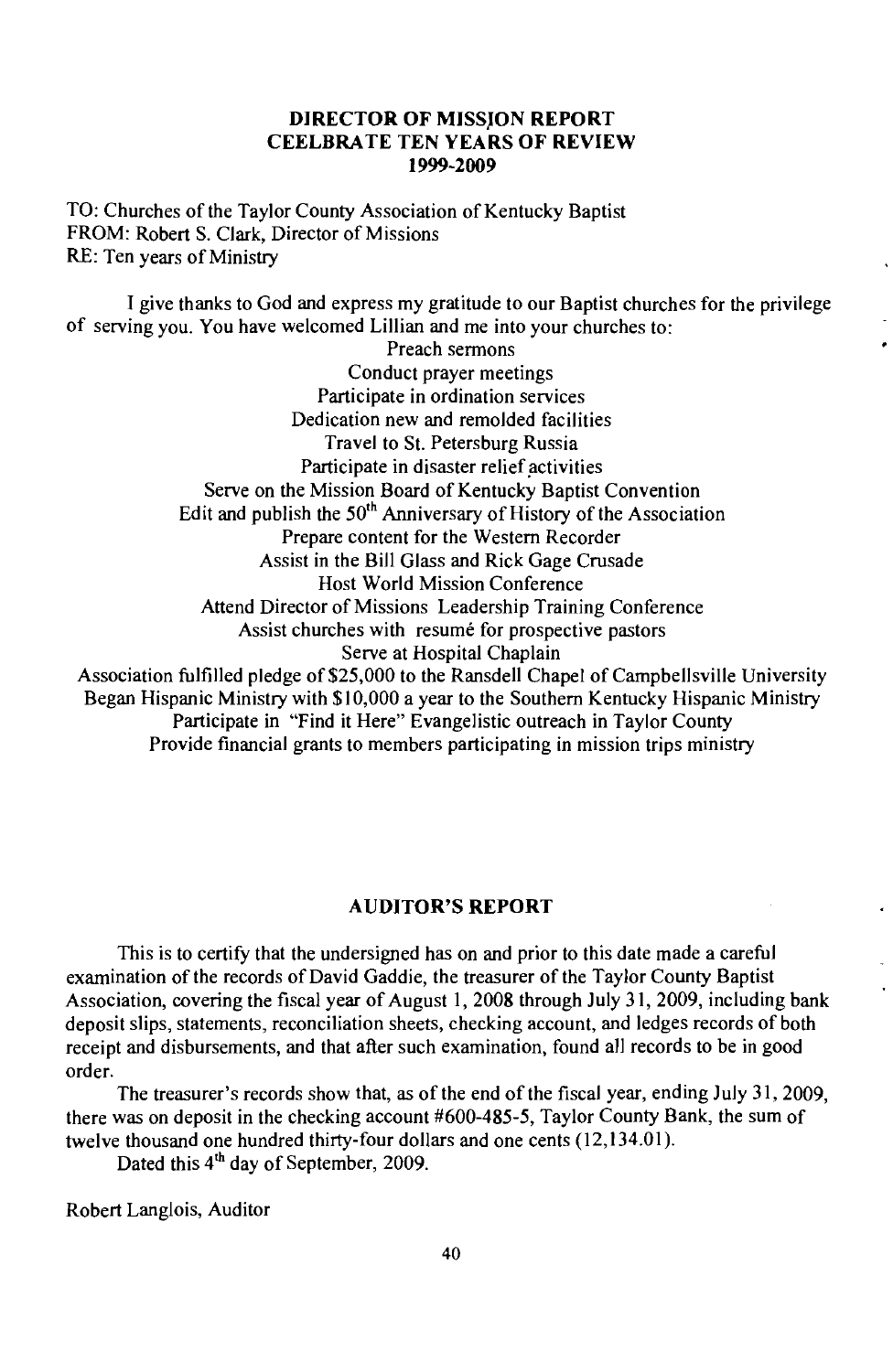#### 2009-2010 REPORT FOR CHRISTIAN WOMEN'S JOB CORPS

The Campbellsville Christian women's Job Corps is in its ninth year of operation. Site Registration was renewed for 2009-2010.

Total Cash donations received: \$1,200.00

Some of the highlights of the past year include:

\* Edwina Rowell became the site director, with the resignation of Debbie Carter effective in March 2009.

\* New members to the Advisory Board were added to replace those who were no longer able to serve.

\* The Campbellsville CWJC site was awarded the National CWJC Site Grant of \$1,468.00. We were the only site to be recognized with this grant. The announcement of our site winning the grant will be made November at the Kentucky Baptist Convention with the award and check being presented by Joy Bolton, Kentucky WMU Director.

\* The prayer ministry has grown to five women who pray as they are kept current with a monthly newsletter and prayer request as needed.

\* CWJC now occupies office space in the Green River Ministries building at 100 Stockyard Street in Campbellsville.

\* The site coordinator continues to meet monthly with the mentors for prayer and planning.

\* Speaking engagements were for the Church Relations Council at Campbells ville University, WMU groups in the Taylor County and Lynn Associations.

\* Campbellsville CWJC has been contacted by a Baptist church in Mt.

Washington, Kentucky for help in beginning a possible CWJC ministry there.

\* One CWJC participant moved. However she was able to find work in her new city.

\* One CWJC participant completed the Bible study, Battlefield of the Mind and has begun another Bible study with her mentor.

\* The Bible study held at Ravine Way has had consistent attendance. A study of the Book of John is underway.

\* Plans are being implemented to train new mentors and to expand the number of participants in the program.

\* The site received its certification for the coming year and Edwina Rowell will attend Level 2 Training to keep the site a nationally certified site.

As founder of the Christian Women's Job Corps Campbellsville site, Mrs. Debra Carter has led the organization for the past nine years in the training of Christian women to serve as mentors and help equip those women for life and employment, with the basic life skills necessary for self-sufficiency. Mrs. Carter has conducted the day to day operations to keep the site certified nationally, and to guide the mentors as they ministered to the women who have benefited from moral and spiritual ministry and from having a Christian friend. CMJC provides a loving environment where self-image can be restored and a place where women can develop life skills, set personal, educational and career goals and discover a realistic plan for accomplishing them.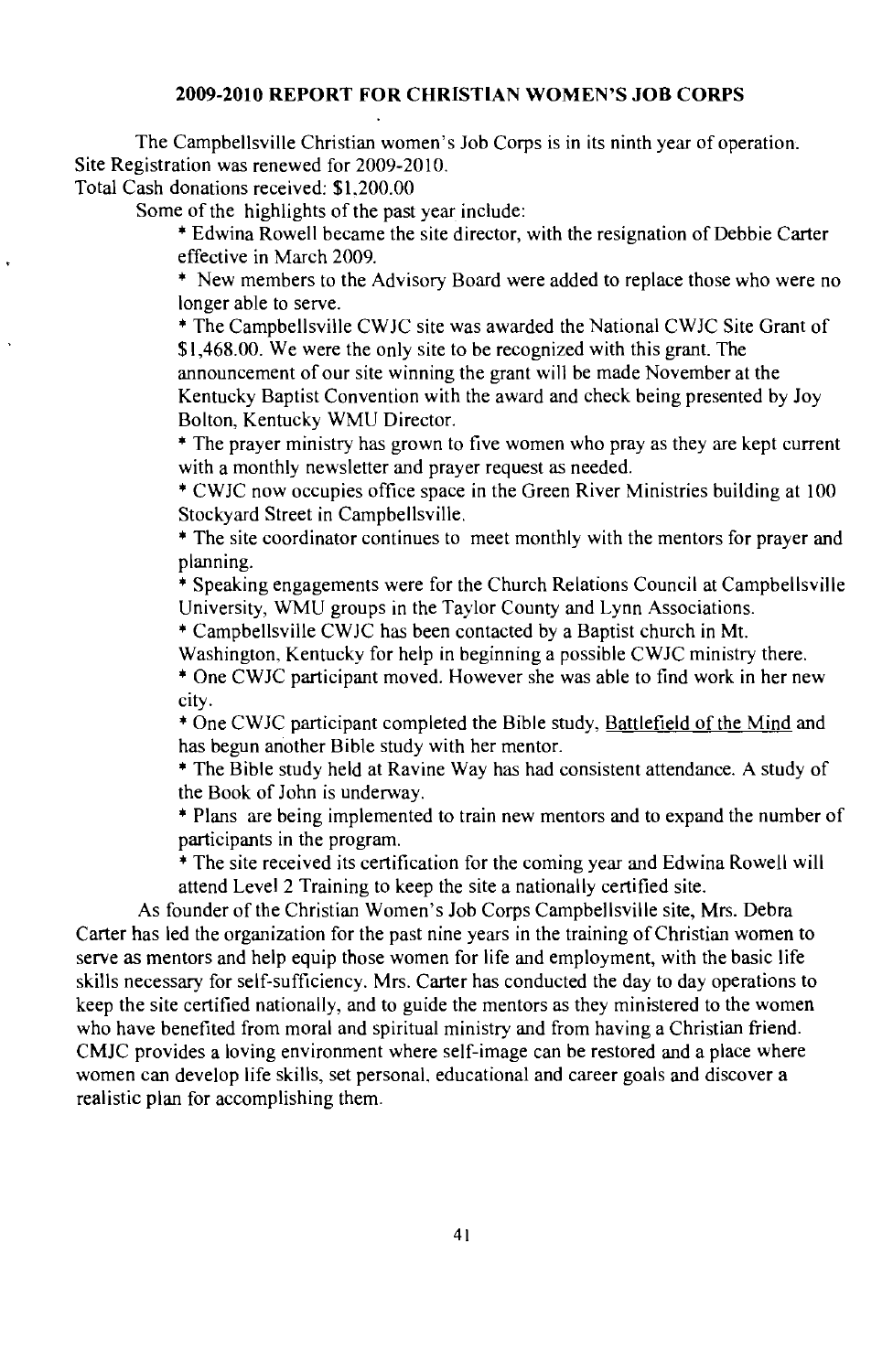We are asking the Taylor County Baptist Association and Campbellsville University to recognize Mrs. Debra Carter for her faithful Christian service in leading and guiding Christian Women's Job Corps Campbellsville site in providing a ministry to women in Campbellsville/Taylor County that has made a significant difference for this community and the lives of the women touched by CWJC.

The Campbellsville University Christian Women's Job Corps is very appreciative of the support of the Taylor County Baptist Association, along with the individual churches. Thank you for helping to make a life changing difference in the lives of the women we attempt to serve. We ask for your prayers for these women and their mentors and pray that with our offices now located at the Green River Ministries we have a higher profile with the result being we will be able to expand our efforts in our community.

**Edwin Rowell** 

#### **HISPANIC MINISTRY**

This was a busy month for different reason. First I had the opportunity to receive a group of 15 people from Florida who came to Horse Cave and Glasgow to evangelism the two cities. The group helped in a revival for three days.

I have the opportunity to preach in Campbellsville every Sunday. I was also in biblical studies in Tompkinsville every Sunday in the afternoon. On Thursday we have Bible studies in Hodgenville. Please pray for this city. I hope to have a church in this city. There are many Hispanics.

I also had the opportunity to be speaking in two Anglo churches of my mission work to the Hispanic churches. I also had a presentation in the school of Tompkinsville as part of a celebrate of missions. Two times a month I visit Glasgow Hispanic church and the lighthouse in Horse Cave. On Saturday I am participating in immigrant's services in Horse Cave and my wife sings in this service.

The next month I hope to continue my work in each location.

I start my last semester at Campbellsville University.

One member of the Glasgow Hispanic church helped with Bible studies in Hodgenville. The most significant accomplishment this month is the 15 people who receive Jesus as Savior during revival.

Heriberto Torress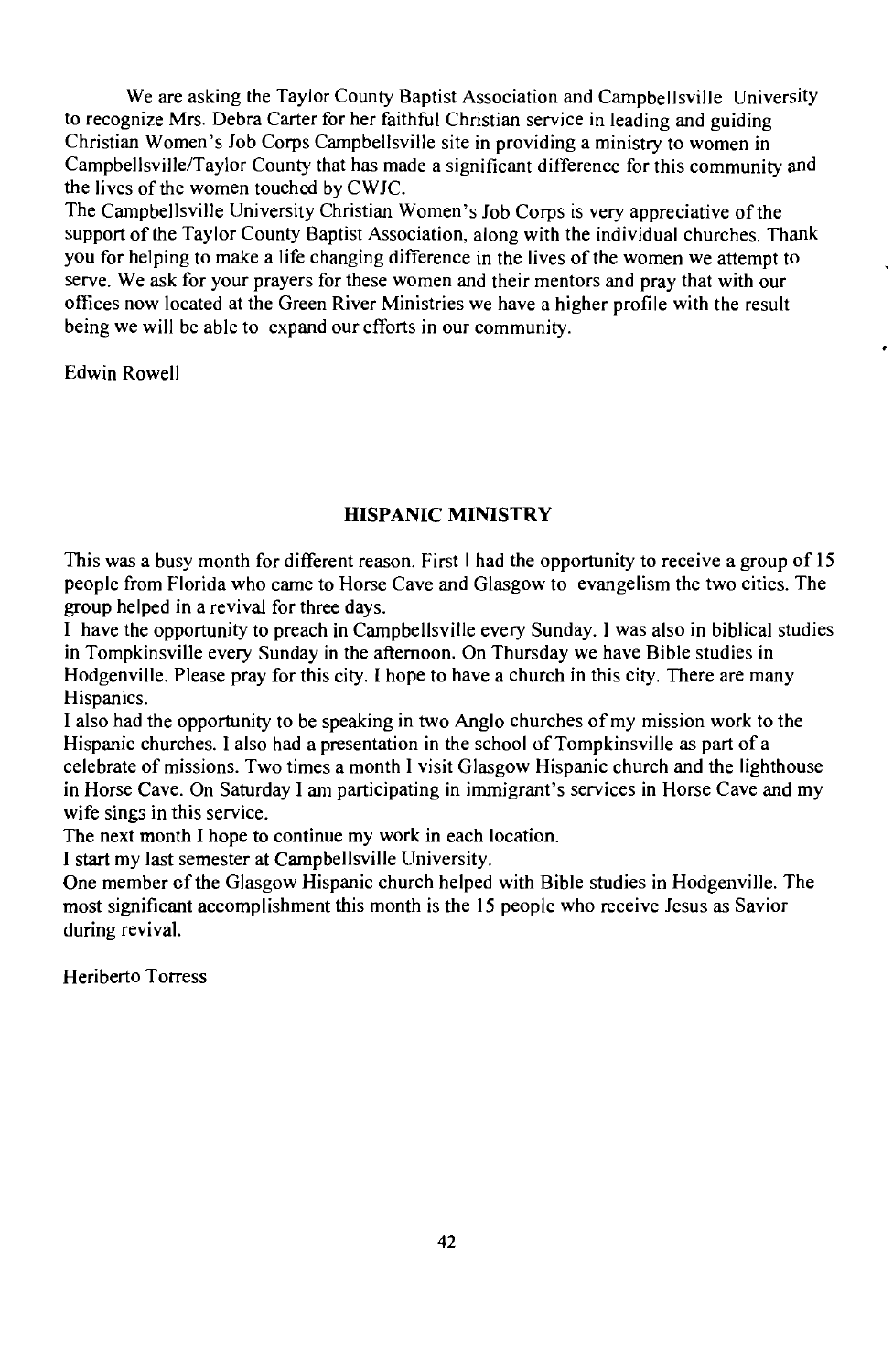#### THE MISSION COMMITTEE SCHOLARSHIP REPORT FOR AUGUST 1, 2008-JULY 31, 2009

The Missions Committee was composed of Michael Goodwin, Sharon Wayne, George Phillips, and a new member Bill Henderson.

The committee gave 17 scholarship totaling \$8000 for members of Taylor County Baptist Churches to go on mission trips. There were two different trips to Costa Rica to work with missionaries Bill and Linda Egbert, a Sports Outreach to the Caribbean and also a trip to South Dakota to work with Native American Indians on and Indian Reservation.

Michael Goodwin

## **BAPTIST CAMPUS MINISTRIES REPORT 2009**

## "Love=Truth=Acton"

Highlights for the 2008-2009 year:

- $\mathbf{1}$ Great response to BCM sponsored Welcome Week activities.
	- The CU theater was packed for Sunday Night Explosion  $a<sub>1</sub>$
	- Nearly 400 students came by the Ice Cream Social.  $b.$
	- We served around 400 students at our BCM Picnic.  $c_{-}$
- $2.$ Our largest campus retreat ever with 100 students in attendance.
- Nearly 200 decisions made by students during the Rick Gage Crusade. 139 of these  $3<sub>1</sub>$ decision were professions of faith.
- $\overline{4}$ . Fall break mission trip to New Orleans.
- $5<sub>1</sub>$ Weekend ministry teams staved busy fall and spring.
	- **Creative Ministries** a. First Baptist Church Lexington, Hillsdale, Living Hope-London, and Friends Baptist Church, and also Hindman United Methodist Church.
	- b. Revival Team Mackville, Beech Grove, Dry Ridge, Oak Grove, and Oak Ridge Baptist Churches.
	- c. Disciple Now Teams Highland-Shelbyville, Stanford, Erlarger, Hawesville, White Sulphur, Crestwood, Sebree First Baptist, Pembroke, Concord, Parkway Bardstown, Association, Also Glendale Christian Church.
- Averaged nearly 150 in attendance at Oasis, our weekly worship. 6.
- $7<sub>1</sub>$ Saw nearly 20 Bible study/discipleship groups meeting on campus.
- 8. Enjoyed the support and fellowship provided by local churches which prepared and brought food for our Commuter Lunches. Thank vou Saloma, Mt. Gilboa, Friendship, Lowell Avenue, Good Hope, Palestine, and Yuma Baptist Churches.
- 9. Initiated a ministry called "Freshman Family Groups" and saw nearly 70 freshman become a part.
- 10. Christmas break mission teams traveled to Arlington Texas, and China, respectively. The team to China enabled the CU BCM to continue its commitment to support the IMB's "Christmas in China" effort.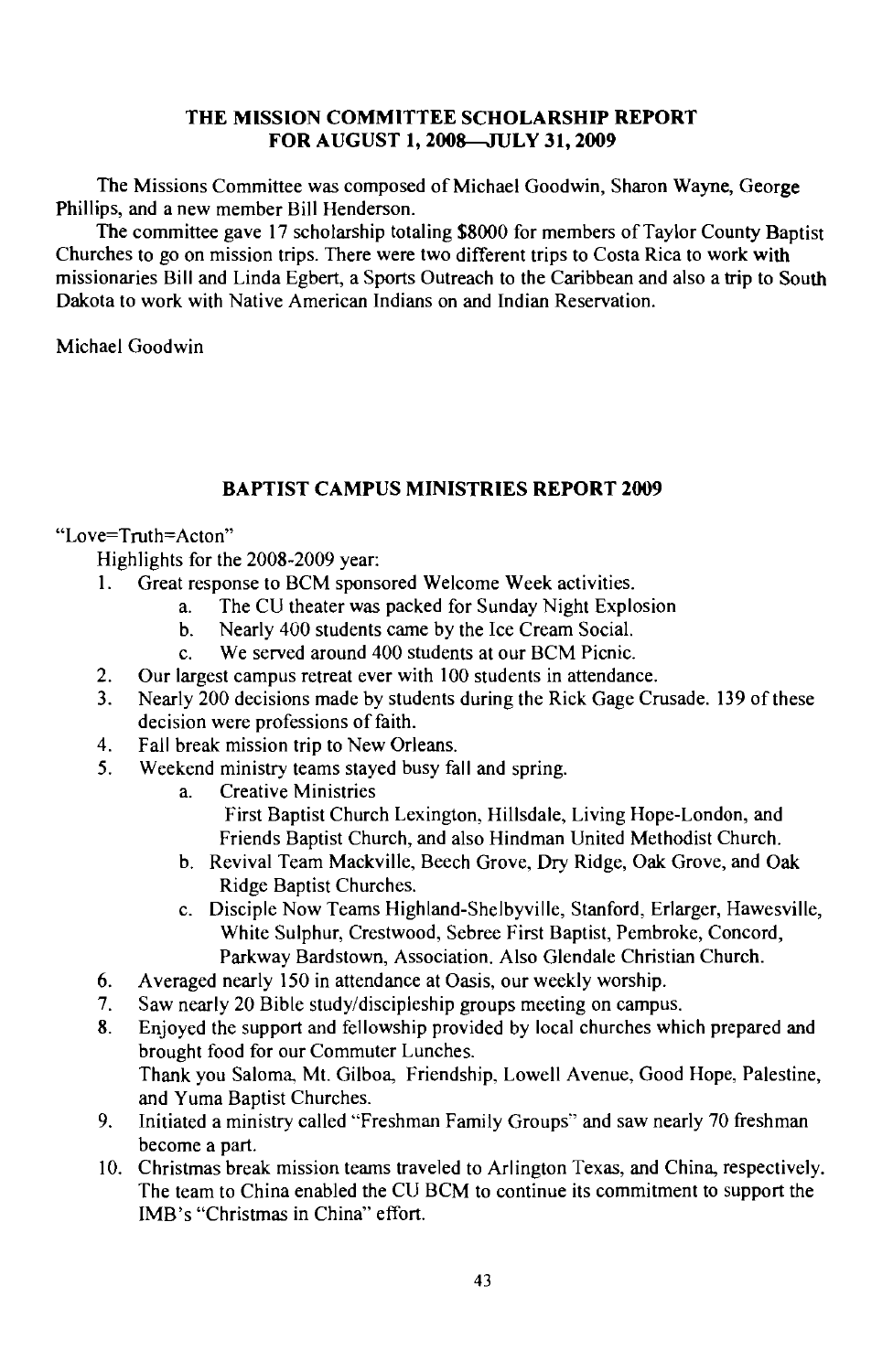11. Conducted our 15<sup>th</sup> Annual Dinner Theater.

|     | 12. Spring Break mission trips to:                          |                 |
|-----|-------------------------------------------------------------|-----------------|
|     | Dearborn, Michigan                                          | New Orleans     |
|     | Mexico                                                      | Beach Reach     |
|     | San Vito, Costa Rica                                        | Houston, Texas  |
|     | Florida prison ministry                                     | Washington D.C. |
| 13. | Had at least sixty students serving as summer missionaries. |                 |

14. The BCM Council for 2009-2010 was selected.

Ed Pavy

# TIME, PLACE, PREACHER REPORT

The Time, Place, Preacher Committee recommends the following locations for the 2010 Associational Meetings.

| Spring:           | Monday, May 10, 2010, 7:00 P.M.<br>Liberty Baptist Church<br>Rev. Carlos Compton                                          |
|-------------------|---------------------------------------------------------------------------------------------------------------------------|
| Fall              | Monday, September 13, 2010, 7:00 P.M.<br>Salem Baptist Church<br>Rev. Michael Goodwin                                     |
| (Evening Session) | Tuesday, September 14, 2010, 4:00 P.M.<br>Afternoon Session, 7:00 P.M.<br>Palestine Baptist Church<br>Dr. Charles Hedrick |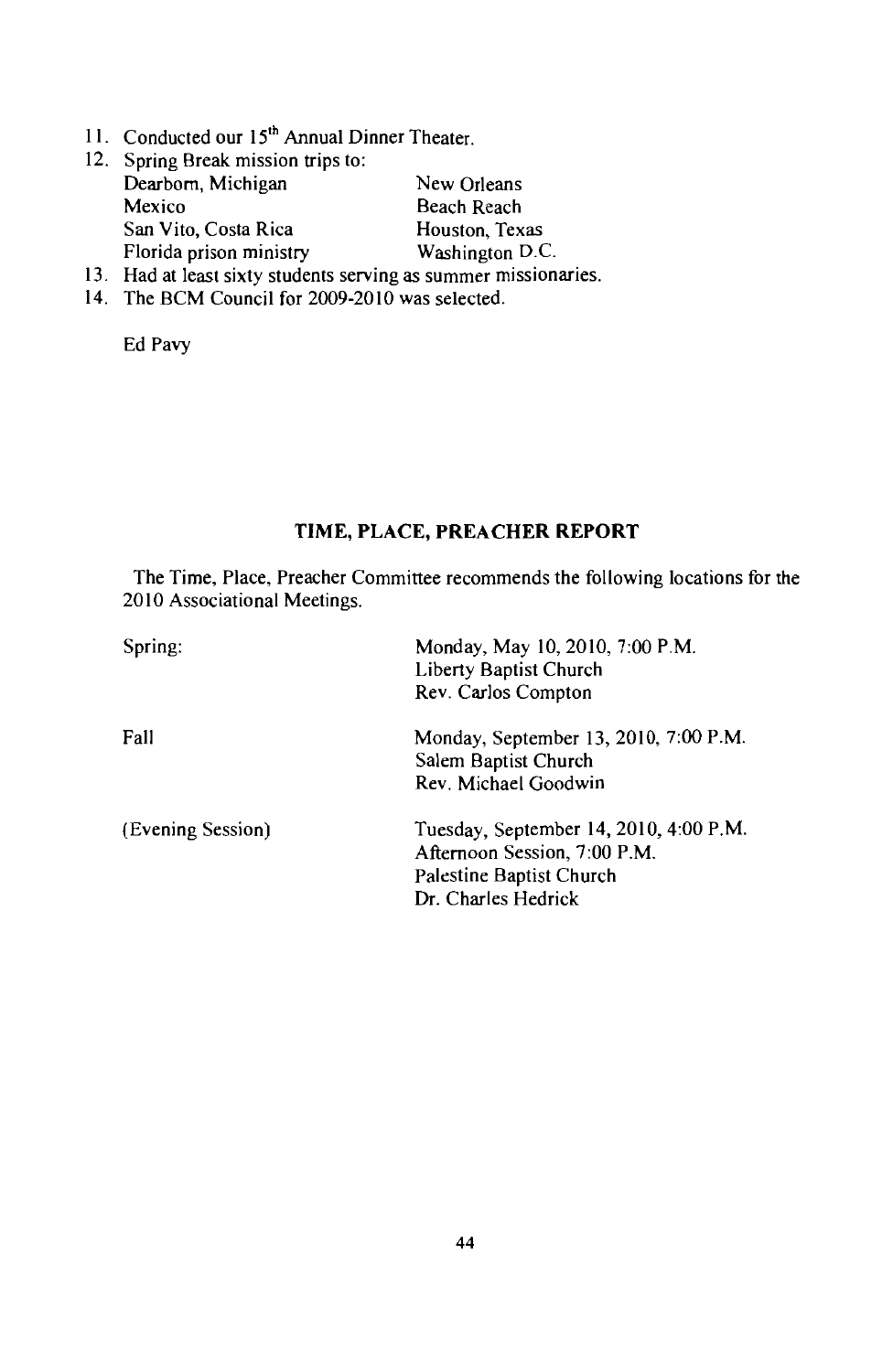## **LIGHTHOUSE COUNSELING CENTER August 2008-July 2009**

Lighthouse Counseling Center at Campbellsville Baptist Church finished its third year of ministry in July 2009 with a continued mission to help persons who acknowledge their need for both a light and a guide. This carefully placed "structure of guidance" exists to help persons who are interested in seeing a professional counselor who serves under the tutelage of the Wonderful Counselor who is both the Light and the Guide.

This past year (August 2008-July 2009), 350 sessions of counseling were held with individuals, couples, and families from all over Central Kentucky. Approximately 64% of these sessions were held with individuals, 29% with couples, and 7% with families. Thirtyfive sessions were held supervision other Christian counselors in the area who are working toward licensure. In addition to serving persons from a broad variety of churches, data from the last year reveals that 11 different ministers and their families were served in a total of 60 plus counseling sessions. Of the 350 sessions held, approximately 40 percent were with members or attenders of Campbellsville Baptist Church and 60% were in service to members of other churches and the community at large.

Lighthouse Counseling continues to receive referrals from a variety of individuals. churches, and organizations in our community. Presenting concerns are quite diverse, including depression, anxiety, life management, substance abuse, marriage, family, parenting and pre-marital counseling. In addition, persons have sought help for bulimia, sexual abuse, grief and loss, infidelity, restoration to ministry, post-traumatic stress, spiritual warfare, job loss and adjustment, career, school problems, spiritual concerns, and various relationship issues.

Campbellsville Baptist Church, in partnership with other churches in the Campbellsville and Central Kentucky area, began this counseling ministry a little over three years ago. Beginning the end of July 2006, Dr. Scott Wigginton assumed the position of Minister of Counseling and Director of the newly formed Lighthouse Counseling Center. He currently provides up to ten hours per week of counseling to individuals, couples, and families. To date, Lighthouse has provided just over 1000 hours of face-to--face counseling.

Counseling services are open to all persons in the community regardless of church affiliation. Referrals can be made by calling Dr. Wigginton at (270) 465-8115 (Ext. 216). Fees are \$75 (\$60 for individuals referred by a local church). The "Lighthouse Fund" is a way for area churches, as well as other organization and interested individuals, to tangibly care for persons in our community who need counseling but who could not otherwise afford it. Churches and other interested parties are encouraged to make a yearly donation to the fund to defray the costs of both their members and those from the community who need services. Checks may be sent to "Campbellsville Baptist Church Lighthouse Fund" and marked to the attention of Dr. Scott Wigginton.

The Lighthouse Counseling Ministry is possible because of generous support from Campbellsville Baptist Church, Taylor County Baptist Association, Campbellsville University, and local churches that are willing to help their members with counseling fees. Saloma Baptist Church and pastor Rev. John Chowning have provided significant help with the Lighthouse Fund. The Kentucky Baptist Convention partners with us in helping with pastor's and minister's fees for counseling. In addition, Lighthouse is grateful for our first major foundation gifts which will begin an endowment fund managed by the Kentucky Baptist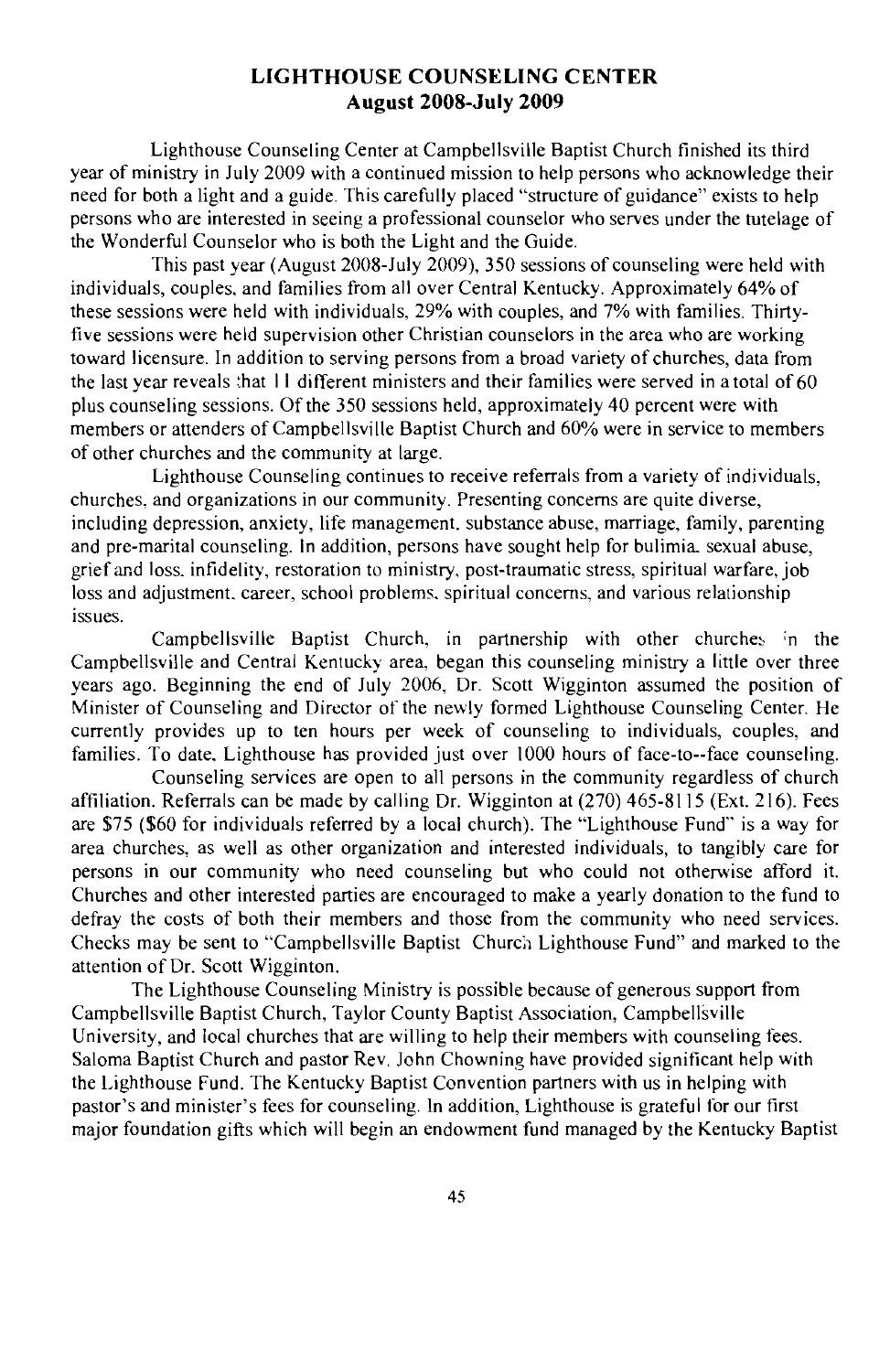Foundation. This fund will ultimately grow to provide help for any person, regardless of income, to have access to affordable and competent Christian counseling in the Central Kentucky area. If you, or someone you know would like to contribute to this fund, please have them contact Dr. Wigginton.

Dr. Scott Wigginton serves in a full-time capacity as Associate Professor of Pastoral Ministries and Counseling at Campbellsville University. A licensed marriage and family therapist, he served from 1993 through 2004 as Executive Director of LifeCare Counseling Center and Counseling Minister at Walnut Street Baptist Church in Louisville, Kentucky. Dr. Wigginton has been married to Elizabeth for over 20 years and they are the proud parents of Auburn, Hope, and Caleb. In addition to his B.A. from Western Kentucky University, he has carned M.Div., Th.M., and Ph.D. Degrees from the Southern Baptist Theological Seminary and is a clinical member and Approved Supervisor of the American Association for Marriage and Family Therapy, a clinical member of the American Group Psychotherapy Association, and a Fellow with the American Association of Pastoral Counselors. Beside counseling and teaching, Dr. Wigginton has written a family column for the Western Recorder, the weekly newspaper for the Kentucky Baptist Convention, since 2001. Before coming to Campbellsville University, he taught adjunctively at The Southern Baptist Theological Seminary for almost 10 years and served full-time as Associate Professor and Chair of the Counseling Area at Boyce College for two years.

Dr. Scott Wigginton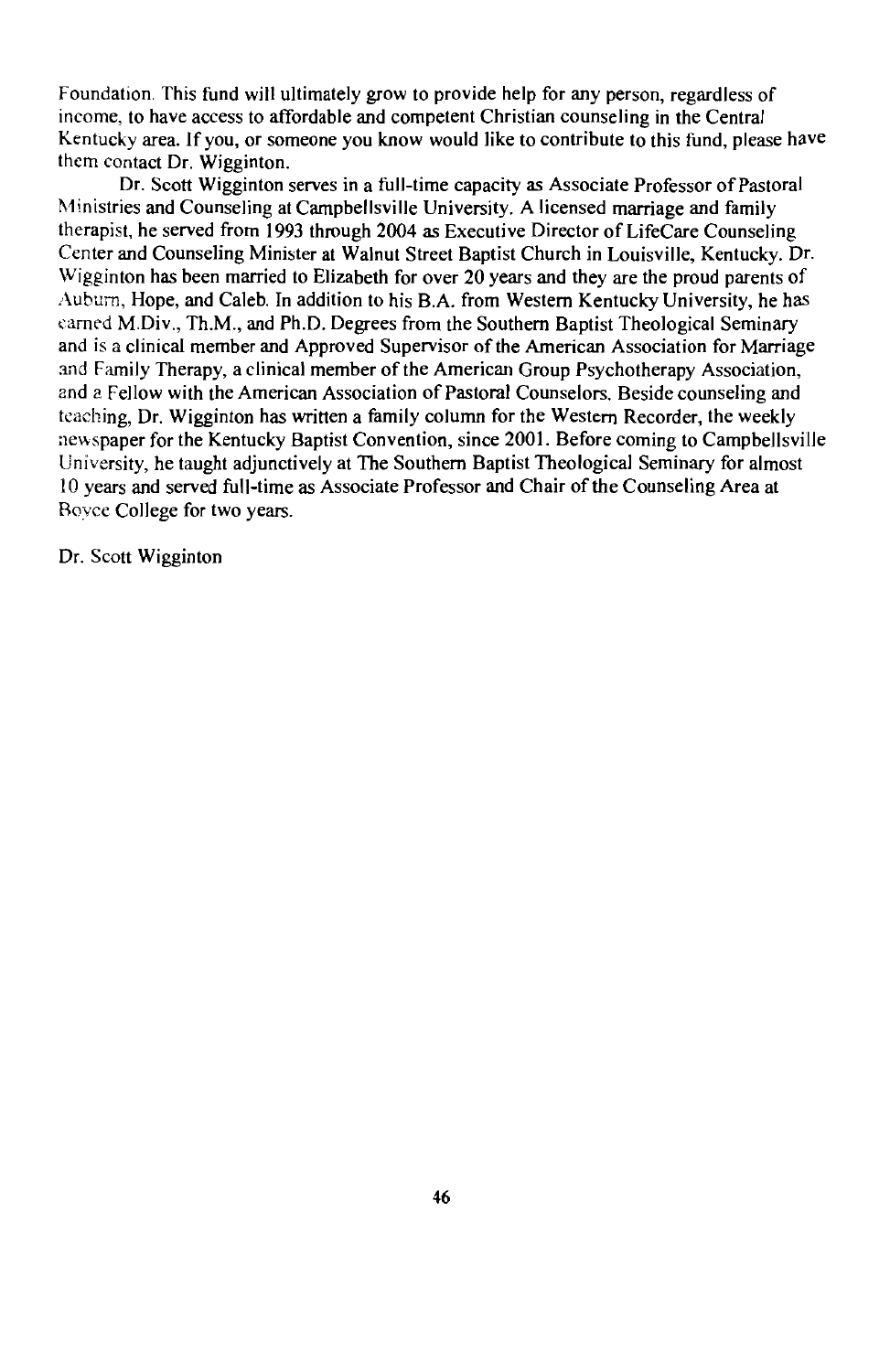## **THE VISION REPORT**

The Vision Committee of the Taylor County Baptist Association met many times during the past year.

A sub-committee was formed to survey the church memberships and on two separate times received limited results. Upon the second attempt Dr. Shane Garrison, Maple Trail Ministries, was ask to give an interpretation of the results.

From the surveys and individual comments were noted:

Communication—with cell phones receiving e-mail, etc.

Number of meetings (i.e. Bylaw states, "This Team shall give a monthly report on the progress or their program.") With technology other forms of reporting are available.

Are we to small and maybe need to consider joining with another Association.

Move from teams, of which some are not performing, to a specific Ministries/Programs for which there is noted interest.

The Vision Committee voted to present the following motion:

"The Taylor County Baptist Vision Committee moves that the association hold an annual fall meetings. In addition, the Taylor County Baptist Executive Board meet no fewer than five meetings in the calendar year and other meetings of ministries and committees to meet as needed to encourage and further the work of the association."

To accompany this motion please consider the following changes in the Constitution/Bylaws: **Constitution Article 5—The Executive Team shall, (delete "addition to ") in the annual** meeting, select a time and place (delete "for spring session") for the purpose of electing officers and team leaders for the next associational year. (No further changes).

Constitution Article 9—Delete the last sentence. ("In addition to the annual meeting, the body shall meet in the spring sessions for the purpose of electing officers for the following associational year.")

Bylaws Article 1. Duties of Officers, part 1—Officers and team leaders (delete "Selected at the spring meeting") shall assume their duties at the close of the last session of the fall meeting.

Bylaws Article 1, Duties of Officers, part 5-The Director of Missions shall be recommended by the executive team and shall be elected by the executive board or at an annual meeting. His (Her) shall be commensurate with the job description initially adopted the executive board (delete "in march 1999, unless changed by subsequent action"). (No further changes.)

Bylaws Article 11, Teams, part 1-The Executive Team shall be responsible for planning, developing, and promoting a program of activities for the year in all phases of church work. (Delete "This team shall give a monthly report on the progress of these programs.") No further changes.

Bylaws Article 11, Teams part 3-The Executive Team, after consulting with the Auxiliary teams of the association, (Comma added for grammatical correctness) shall recommend to the association at its annual meeting nominations for leaders (delete, "The Administrative Team, the Spiritual Growth Ministries Team, and the Kingdom Growth Ministries Team, and such") (add "and"0 other officers as the body may from time to time assign them.

Bylaws Article 11, Teams, part 5—Delete the first sentence (The standing teams of the association shall be the administrative team. The Spiritual Growth Ministries Team, the Leadership Growth Team, and the Kingdom Growth team.") (No further changes).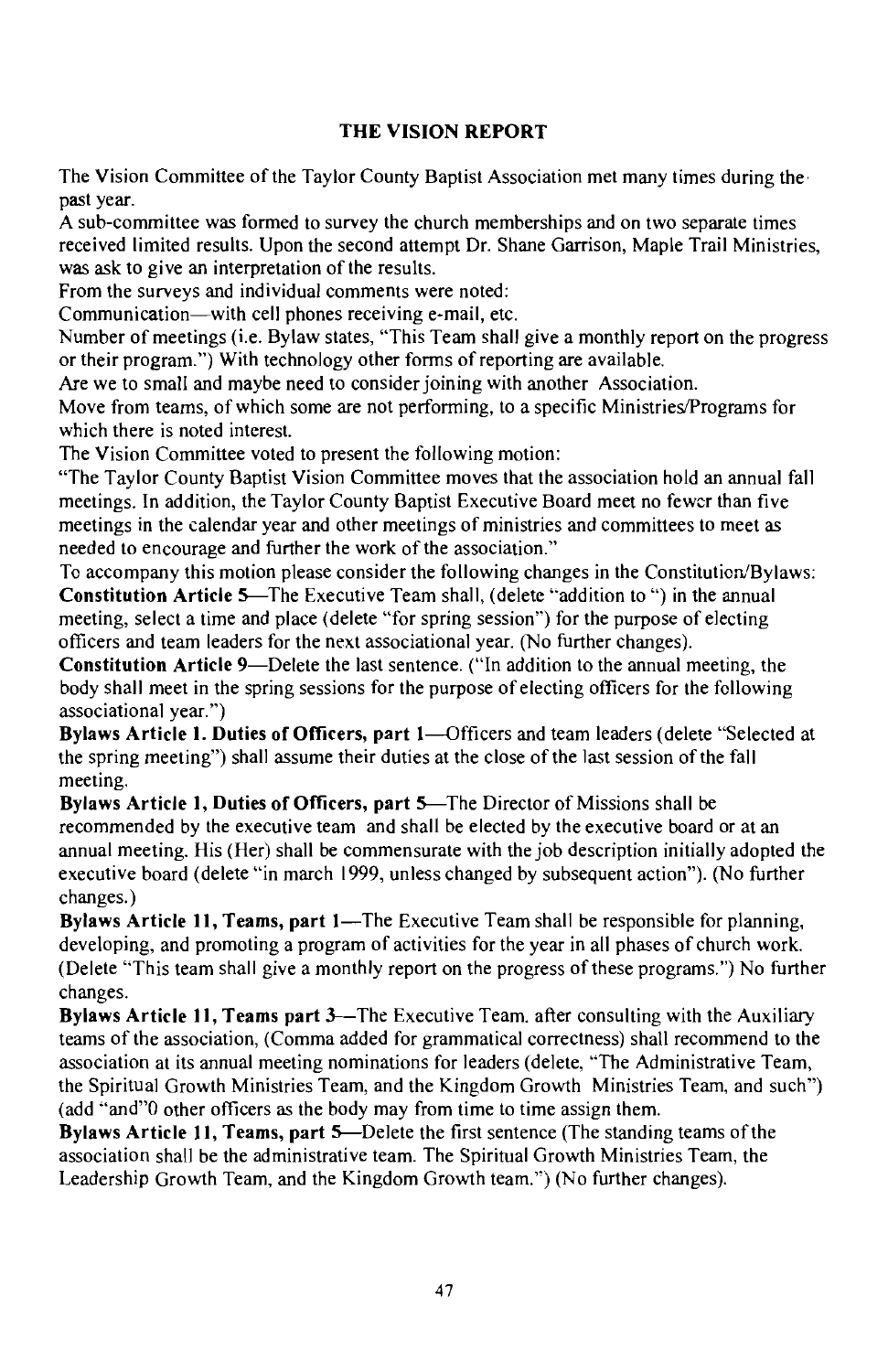Rev. Al Hardy, Bro. George Phillips, Dr. Robert Clark, Mrs. Helen Henderson, Mrs. Nancy Hunt, Rev. Bill Henderson, Dr. Skip Alexander, Rev. Shaun Caudill, Bro. Ed Pavy, Bro. John Hurtgen, Rev. Michael Goodwin, Bro. David Gaddie, Rev. John Chowing, and Rev. Robert Langlosi

## REPORT OF THE RESOLUTION COMMITTEE

The Resolutions Committee of the Taylor County Baptist Association hereby recommends the following points of resolution for approval by the messengers in session for the 2009 annual fall meeting:

NOW, THEREFORE, BE IT RESOLVED, by the messengers of Taylor County Baptist Association, meeting in annual fall session, on this 15 day of September 2009, at Pleasant Hill Baptist Church, Campbellsville, Kentucky, that

- Appreciation is expressed to the pastors and members of Green River Memorial  $\mathbf{L}$ Baptist and Pleasant Hill Baptist Church for hosting the September 14th and 15th, 2009 fall session of the Taylor County Baptist Association. We commend the hospitality and fellowship extended by the pastors and members of both congregations.
- Taylor County Baptist Association again expresses opposition to any proposed  $2.$ Sunday sales of Alcoholic beverages in restaurants in the City of Campbellsville.
- We encourage Taylor County Baptist Association pastors and congregation to  $3<sub>1</sub>$ continue to vigilant in opposing casino and other forms of expanded gambling in Kentucky. We urge our Governor and members of the Kentucky General Assembly to not pursue such expanded gambling options. We commend Taylor County Baptists and Kentucky Baptists for their strong opposition to expanded gambling in the Commonwealth of Kentucky in the past and pray that such opposition among Baptists will continue in 2009-2010 and beyond. Expanded gambling will lead to increased rates of gambling addiction, breakup of families, incidences of suicide, and impacts the "least of these" the hardest.
- We encourage our national leaders to make certain that any pending health care 4. reforms are reflective of pro-life concerns with regard to protecting the life of the unborn and to end of life counseling and health care measures.
- 5. Taylor County Baptist are ask to pray for our elected officials at the local, state, and national levels.
- 6. We commit to continuing prayer for the men and women who are serving our nation in the military.
- We encourage all the congregation of Taylor County Baptist Association to join in  $7.$ participating in and praying and preparing for the Find It Here outreach campaign that is intended to reach all households in the community with the Gospel of Jesus Christ prior to Easter Sunday 2010.

Respectfully submitted. Rev. Kyle Franklin Rev. John Chowing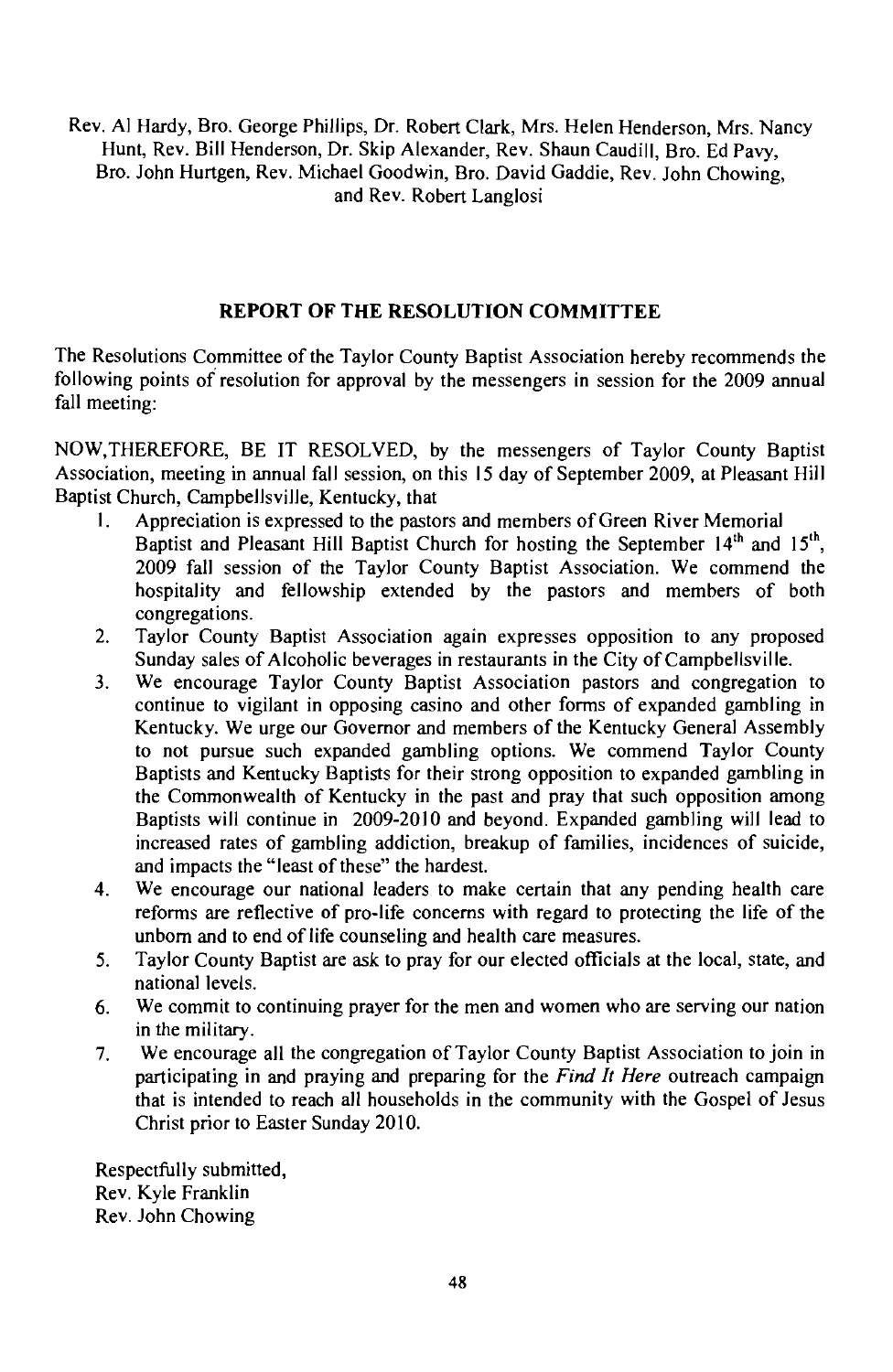| <b>CLERKS</b>                             |               |
|-------------------------------------------|---------------|
| <b>Clerk of Association</b>               |               |
| Jim Campbell, 711 North Columbia Avenue   | 270-465-4744  |
| Acton                                     |               |
| Becky Tungate, 1849 Gaddis Ridge Road     | 207-469-4466  |
| ElkHorn, Kentucky 42733                   |               |
| Campbellsville                            |               |
| Pat Durham, 406 Wildflower Lane           | 270-465-7865  |
| Eastside                                  |               |
| Dora Wagoner, 555 Reids Chapel Road       | 270-465-2813  |
| ElkHorn                                   |               |
| Ruth Ann Hayes, 1320 Old Hodgenville Road | 270-789-1136  |
| Fairview                                  |               |
| Diane Colvin, 807 North Central Avenue    | 270-465-5388  |
| Friendship                                |               |
| Jane Blevins, 115 Hidden Meadow Drive     | 270-789-1673  |
| Good Hope                                 |               |
| Janet Rafferty, 802 West Main Street      | 270--465-6215 |
| Green River Memorial                      |               |
| Cheryl Shive, 40 Busy Baker Road          | 270-932-6312  |
| Liberty                                   |               |
| Brian Wise, 160 North Calvary Road        | 270-789-2656  |
| <b>Lowell Avenue</b>                      |               |
| Marietta Moyers, 401 Ingram Avenue        | 270-465-8505  |
| Meadowview                                |               |
| Joy Bryant, 208 Brookside Avenue          | 270-469-8515  |
| <b>Mount Gilboa</b>                       |               |
| Joanne Hunt, 1615 White Rose Road         | 270-789-2932  |
| <b>Mount Roberts</b>                      |               |
| Amy Parker, 775 Garnett Road              | 270-469-9932  |
| <b>Mount Washington</b>                   |               |
| Garry Miller, 7891 Saloma Road            | 270-465-3794  |
| Palestine                                 |               |
| Lena Harmon, 706 Melrose Drive            | 270-465-7510  |
|                                           |               |
| <b>Pitman Valley</b>                      |               |
| Rena Newton, 172 Newton Lane              | 270-465-3844  |
| <b>Pleasant Hill</b>                      |               |
| Julie Kessler, 6919 Old Lebanon Road      | 270-465-7875  |
| <b>Raikes Hill</b>                        |               |
| James Cheatham, 3564 Bass Ridge Road      | 270-465-7159  |
| <b>Robinson Creek</b>                     |               |
| Dickie Hamilton, 280 Eagle Point Road     | 270-789-6931  |
| Salem                                     |               |
| Brenda Patton, 940 Spears Road            | 270-465-7835  |
| Saloma                                    |               |
| Helen Henderson, 279 Shiloh Road          | 270-465-8998  |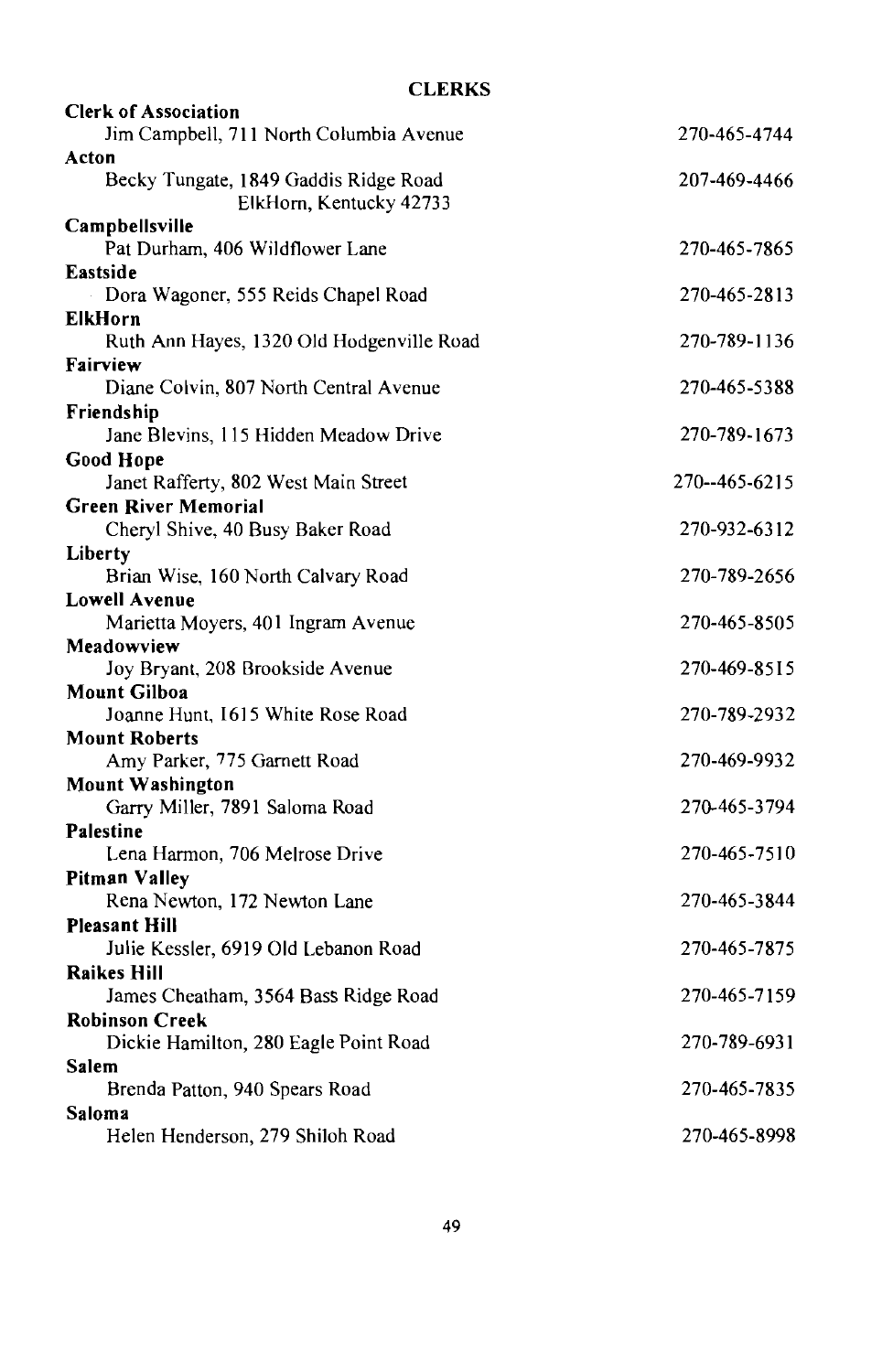| <b>South Campbellsville</b>                      |              |
|--------------------------------------------------|--------------|
| Amy Harrison Jessie, 838 Elkhorn Loop Road       | 270-465-8217 |
| Yuma                                             |              |
| Larry Bell, PO Box 95 Mannsville, Kentucky 42758 | 270-789-9611 |

# **DISCIPSHIP TRAINING DIRECTOR**

 $\mathcal{L}^{\mathcal{L}}(\mathcal{L}^{\mathcal{L}})$  and  $\mathcal{L}^{\mathcal{L}}(\mathcal{L}^{\mathcal{L}})$  and  $\mathcal{L}^{\mathcal{L}}(\mathcal{L}^{\mathcal{L}})$ 

| Acton                                                             |              |
|-------------------------------------------------------------------|--------------|
| Paul Pike, 210 Jayne Avenue                                       | 270-465-2948 |
| Campbellsville                                                    |              |
| Susie Crowder, 200 Mile Lane                                      | 270-469-4019 |
| Eastisde                                                          |              |
| <b>ElkHorn</b>                                                    |              |
| Fairview                                                          |              |
| Friendship                                                        |              |
| Bob Riter, 4405 Bengal Road                                       | 270-789-6649 |
| <b>Good Hope</b>                                                  |              |
| <b>Green River Memorial</b>                                       |              |
| Liberty                                                           |              |
| <b>Lowell Avenue</b>                                              |              |
| Pamela Rogers, 800 Hidden Meadow Drive                            | 270-789-2519 |
| Meadowview                                                        |              |
| Mount Gilboa                                                      |              |
| <b>Mount Roberts</b>                                              |              |
| <b>Mount Washington</b>                                           |              |
| Palestine                                                         |              |
| <b>Pitman Valley</b>                                              |              |
| <b>Pleasant IIill</b>                                             |              |
| <b>Raikes Hill</b>                                                |              |
| <b>Robinson Creek</b>                                             |              |
| <b>Salem</b>                                                      |              |
| Saloma                                                            |              |
| Kathy Chowning, 512 Fern Drive                                    | 270-789-2707 |
| <b>South Campbellsville</b>                                       |              |
| Yuma                                                              |              |
| Shirley Hughes, 3496 Speck Ridge Road, ElkHorn, Kentucky<br>42733 | 270-465-3819 |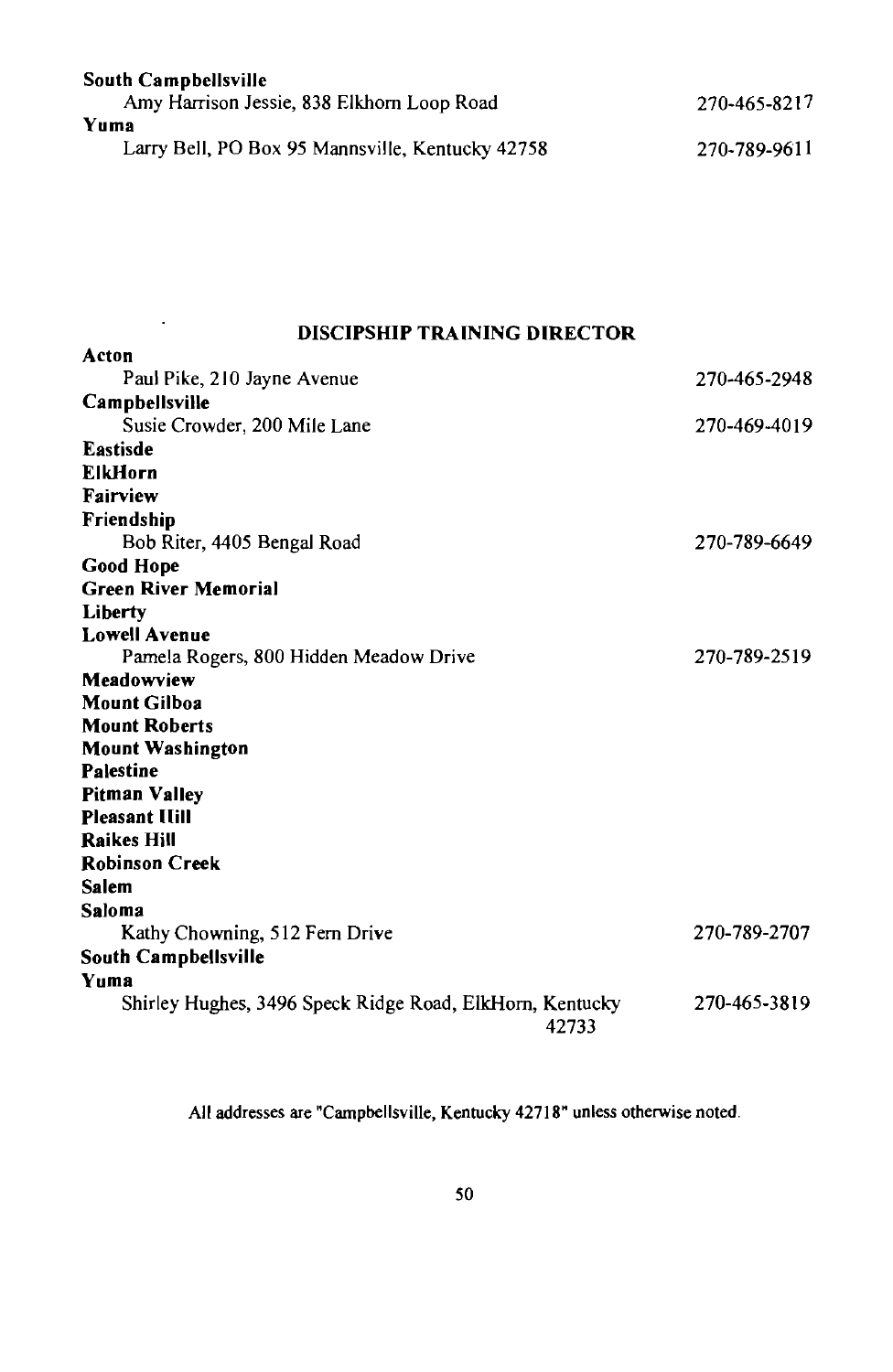# **SUNDAY SCHOOL DIRECTORS**

| <b>Associational Sunday School Director</b>                      |              |
|------------------------------------------------------------------|--------------|
| Don Green, 500 E. Meadow Creek Road                              | 270-465-0122 |
| Acton                                                            |              |
| Beverly Pike, 210 Jayne Avenue                                   | 270-465-2948 |
| Campbellsville                                                   |              |
| Larry Noe, 260 Cambridge Way                                     | 270-465-7989 |
| Eastside                                                         |              |
| <b>ElkHorn</b>                                                   |              |
| Haywood Riner, 487 Graham Road                                   | 270-465-8780 |
| <b>Fairview</b>                                                  |              |
| Larry Willis, 207 Jan Street                                     | 270-789-2457 |
| Friendship                                                       |              |
| Jane Blevins, 115 Hidden Meadows Drive                           | 270-789-1673 |
| <b>Good Hope</b>                                                 |              |
| Lynwood Newton, 417 Lowell Avenue<br><b>Green River Memorial</b> | 270-465-7652 |
|                                                                  | 270-789-2423 |
| Danny Thompson, 2888 Bengal Road                                 |              |
| Liberty                                                          | 270-789-2865 |
| John Smith, 5075 Spurlington Road<br><b>Lowell Avenue</b>        |              |
| Meadowview                                                       |              |
| Delbert Dix, 822 W. Main Street                                  | 270-465-4777 |
| <b>Mount Gilboa</b>                                              |              |
| George Phillips, PO Box 303                                      | 270-465-2078 |
| <b>Mount Roberts</b>                                             |              |
| Terry Mardis, 789 Mac Pittman Road                               | 270-465-3291 |
| <b>Mount Washington</b>                                          |              |
| Steve York, 311 Sharon Drive                                     | 270-465-7186 |
| Palestine                                                        |              |
| Kim Bailey, 335 Palestine Road                                   | 270-789-1107 |
| Pitman Valley                                                    |              |
| Timmy Mardis, 1995 Newton Lane                                   | 270-849-4442 |
| Pleasant Hill                                                    |              |
| Eddie Obanion, 121 Pleasant Hill Church Road                     | 270-465-2788 |
| <b>Raikes Hill</b>                                               |              |
| <b>Robinson Creek</b>                                            |              |
| Mike Sprowles, 210 Pickett Road                                  | 270-789-1148 |
| Salem                                                            |              |
| Saloma                                                           |              |
| Jason England, 508 Fern Drive                                    |              |
| South Campbellsville                                             |              |
| Yuma                                                             |              |
| Gary Bault, 199 Gibb Greer Road, Columbia, Kentucky<br>42728     | 270-465-3927 |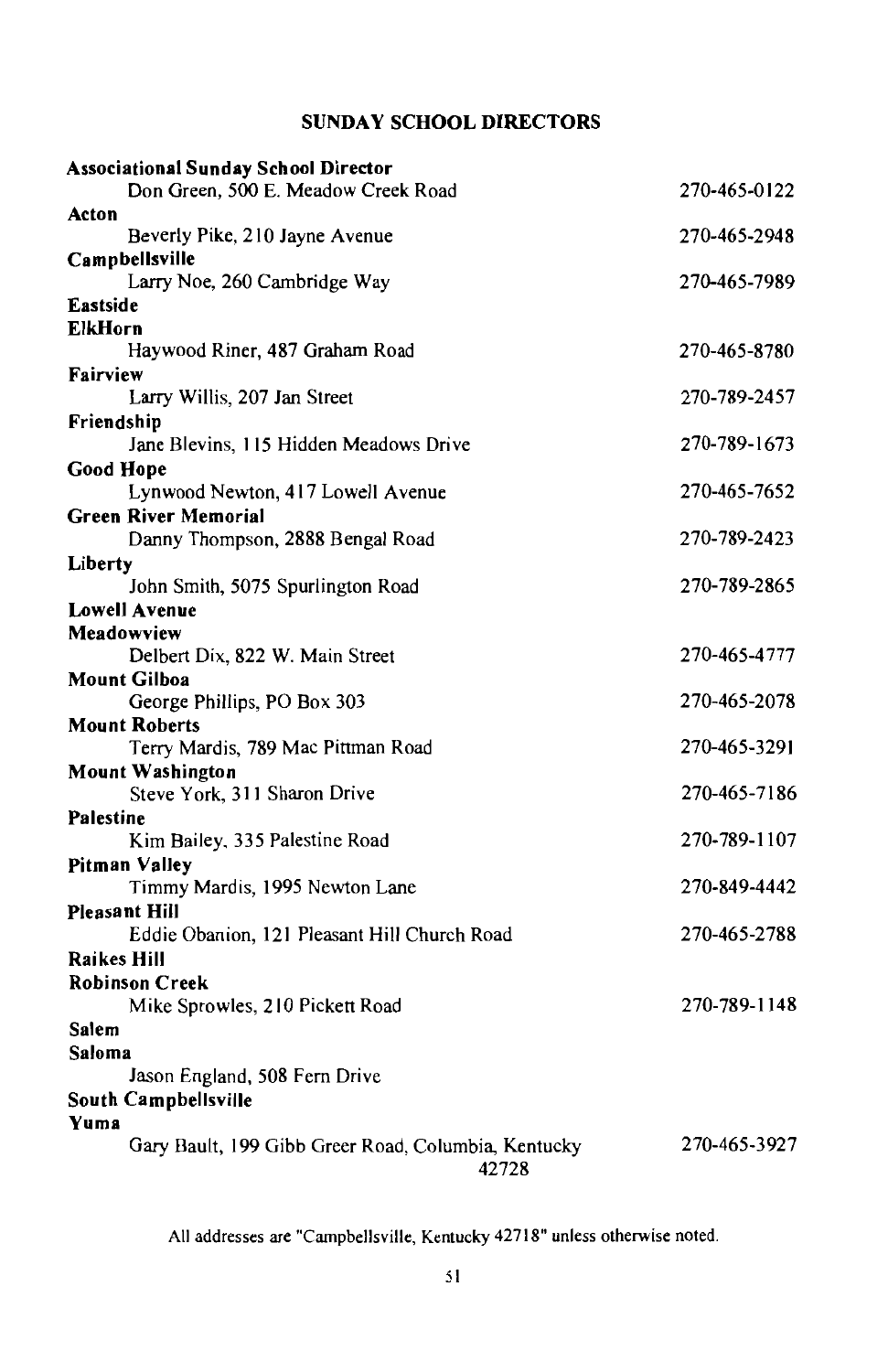# **MUSIC DIRECTORS**

| Acton                                    |              |
|------------------------------------------|--------------|
| Dale Emerson, 109 Smith Chappel Road     | 270-469-1179 |
| <b>Campbellsville</b>                    |              |
| Rev. David Johnson, 109 Grandview Drive  | 270-465-8155 |
| Eastside                                 |              |
| Keisha Robertson, 75 High Point Crossing | 270-789-9872 |
| ElkHorn                                  |              |
| Greg Ford, 265 Capps Road                | 270-789-2567 |
| Fairview                                 |              |
| Friendship                               |              |
| <b>Good Hope</b>                         |              |
| <b>Green River Memorial</b>              |              |
| Stephen Bishop, 894 Woodhill road        | 270-469-3886 |
| Liberty                                  |              |
| Brian Wise, 160 North Calvary Road       | 270-789-2656 |
| <b>Lowell Avenue</b>                     |              |
| Lisa Gupton, 327 Warren Place            | 270-789-1712 |
| Meadowview                               |              |
| Ernest Houk, 395 Spring Hill Drive       | 270-465-5415 |
| <b>Mount Gilboa</b>                      |              |
| Nancy Hunt, 902 Gardenia Drive           | 270-465-4808 |
| <b>Mount Roberts</b>                     |              |
| Cheryl Mings, 24 Harris Drive            | 270-465-3999 |
| <b>Mount Washington</b>                  |              |
| Jeff Wright, 10520 Saloma Road           | 270-789-2585 |
| <b>Palestine</b>                         |              |
| Kelly Calmes, 86 Eunice Drive            | 270-465-4527 |
| <b>Pitman Valley</b>                     |              |
| Terry Dooley, 2505 Roberts Road          | 270-465-2350 |
| <b>Pleasant Hill</b>                     |              |
| Denis Santos, 100 Todd Street Apt. 8     | 270-465-0336 |
| <b>Raikes Hill</b>                       |              |
| James Cheatham, 3564 Bass Ridge Road     | 270-465-7159 |
| ElkHorn, Kentucky 42733                  |              |
| <b>Robinson Creek</b>                    |              |
| Salem                                    |              |
| Connie Arnolds, 599 Arnold Road          | 270-465-3659 |
| Saloma                                   |              |
| South Campbellsville                     |              |
| Jshua Hensley                            | 270-465-4261 |
| Yuma                                     |              |
| Connie Newton, 190 Cindy Ann Avenue      | 270-789-0016 |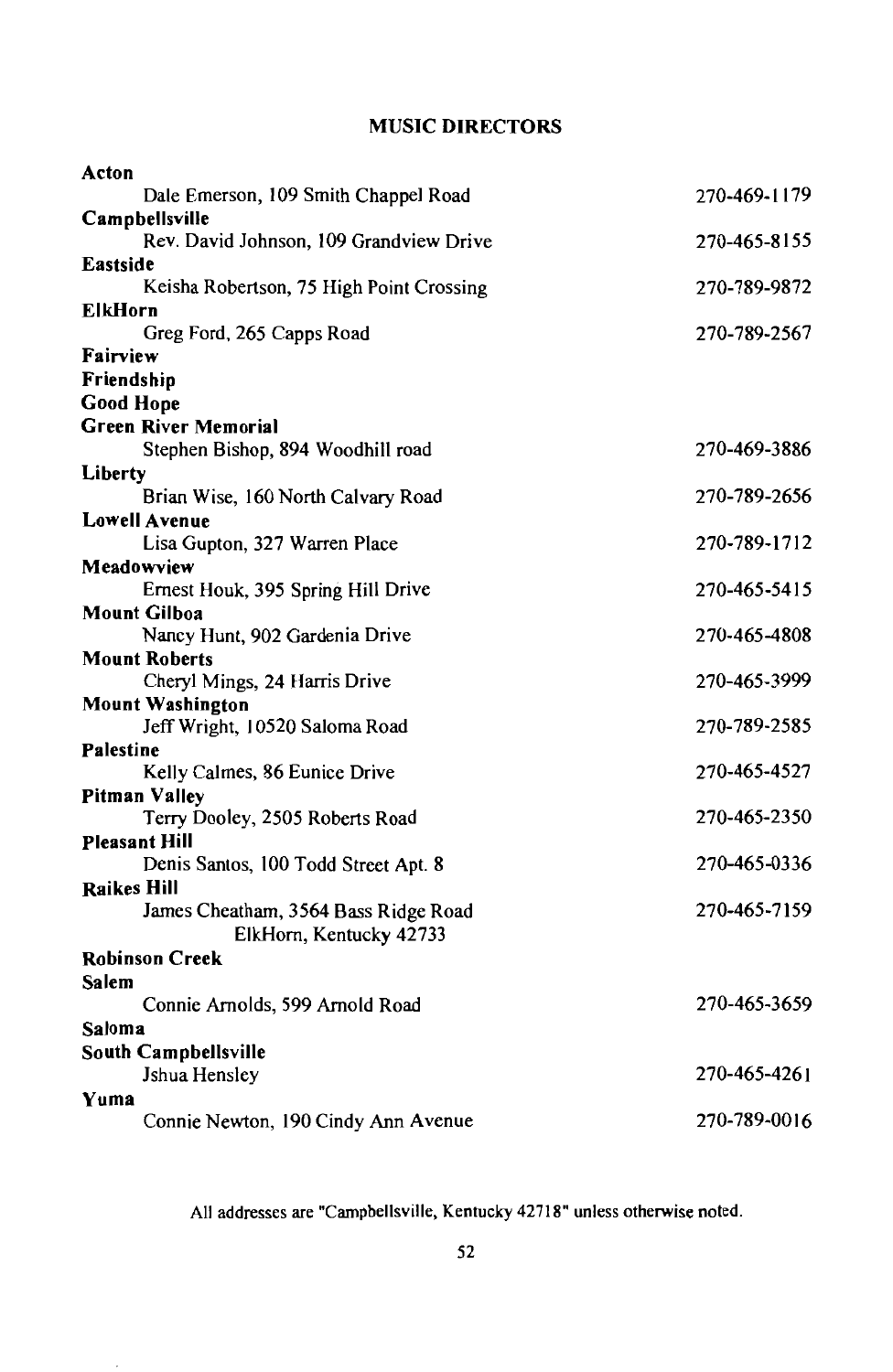# WOMEN MISSIONARY UNION DIRECTORS

| <b>WMU Director of Association</b>   |              |
|--------------------------------------|--------------|
| Sharon Wayne, 146 Wayne Road         | 270-789-1088 |
| Acton                                |              |
| Campbellsville                       |              |
| Amy Anderson, 777 Soule Chapel Road  | 270-465-4414 |
| <b>Eastside</b>                      |              |
| <b>ElkHorn</b>                       |              |
| Carolyn Saoo, 3846 Wooleyville Road  | 270-465-8883 |
| Fairview                             |              |
| Friendship                           |              |
| Geraldine Jones, 5025 Bengal Road    | 270-465-5156 |
| <b>Good Hope</b>                     |              |
| <b>Green River Memorial</b>          |              |
| Liberty                              |              |
| Marie Compton, 405 Dowell Street     | 270-849-2131 |
| <b>Lowell Avenue</b>                 |              |
| Joyce Graham, 2105 Pearl Circle      | 270-789-1750 |
| Meadowview                           |              |
| <b>Mount Gilboa</b>                  |              |
| La Quita Hunt, 2305 White Rose Road  | 270-465-7671 |
| <b>Mount Roberts</b>                 |              |
| <b>Mount Washington</b>              |              |
| <b>Palestine</b>                     |              |
| Lora Tungate, 2726 Smith Ridge Road  | 270-789-3572 |
| Pitman Valley                        |              |
| <b>Pleasant Hill</b>                 |              |
| Julie Kessler, 6380 Old Lebanon Road | 270-789-1462 |
| <b>Raikes Hill</b>                   |              |
| <b>Robinson Creek</b>                |              |
| Melissa Collison, 52 McMahan Road    | 270-465-3215 |
| Salem                                |              |
| Sharon Wayne, 146 Wayne Road         | 270-789-1088 |
| Saloma                               |              |
| Sharon Leniham, 6650 Saloma Road     | 270-789-0244 |
| South Campbellsville                 |              |
| Cheryl Jones                         |              |
| Yuma                                 |              |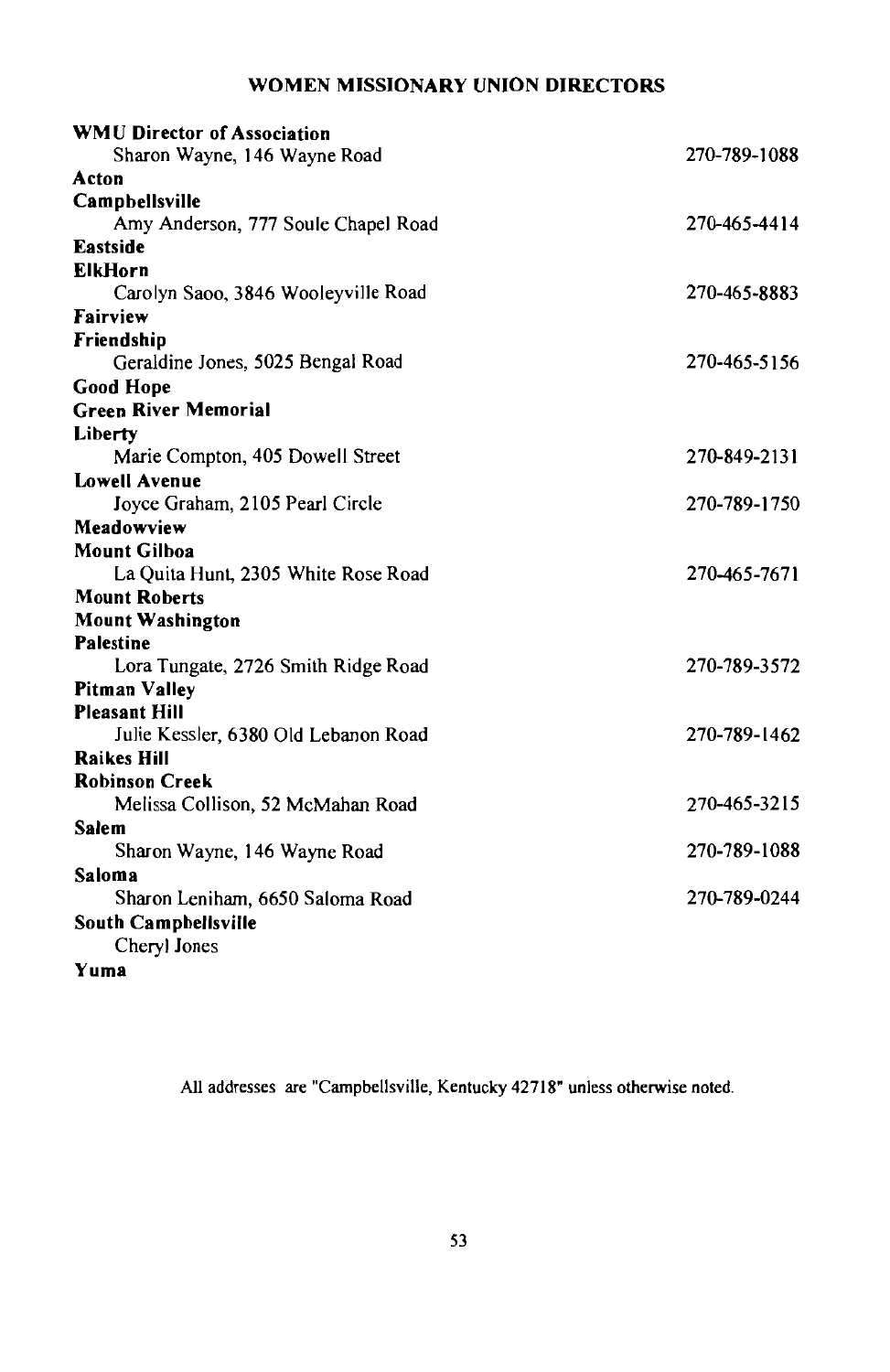# **BROTHERHOOD DIRECTORS**

| Acton                                             |              |
|---------------------------------------------------|--------------|
| Campbellsville                                    |              |
| Mark Mckinley, 500 Forest Hill Drive              | 270-465-8105 |
| Eastside                                          |              |
| <b>ElkHorn</b>                                    |              |
| Fairview                                          |              |
| Friendship                                        |              |
| Jimmie Kendall, 656 Fairview Road                 | 270-465-5640 |
| <b>Good Hope</b>                                  |              |
| Donald Green, 213 Crawford Street                 | 270-789-0532 |
| <b>Green River Memorial</b>                       |              |
| Liberty                                           |              |
| Paul Lacy, 1808 Barney School Road                | 270-465-2647 |
| <b>Lowell Avenue</b>                              |              |
| Forster Hedgespeth, 505 Pitman Avenue             | 270-465-7000 |
| Meadowview                                        |              |
| <b>Mount Gilboa</b>                               |              |
| <b>Mount Roberts</b>                              |              |
| <b>Mount Washington</b>                           |              |
| <b>Palestine</b>                                  |              |
| Kelly Beard, 40 Scenic View Circle                | 270-465-3162 |
| <b>Pitman Valley</b>                              |              |
| <b>Pleasant Hill</b>                              |              |
| <b>Raikes Hill</b>                                |              |
| <b>Robinson Creek</b>                             |              |
| Freed Cox, 412 Redmon Avenue                      | 270-465-6735 |
| <b>Salem</b>                                      |              |
| Saloma                                            |              |
| Mike Forbis, 15 Peachtree Circle                  | 270-465-6245 |
| L.T. Roy, 111 Ridgecrest Drive                    | 270-465-9545 |
| South Campbellsville                              |              |
| Yuma                                              |              |
| Larry Bell, PO Box 95, Mannsville, Kentucky 42758 | 606-787-9611 |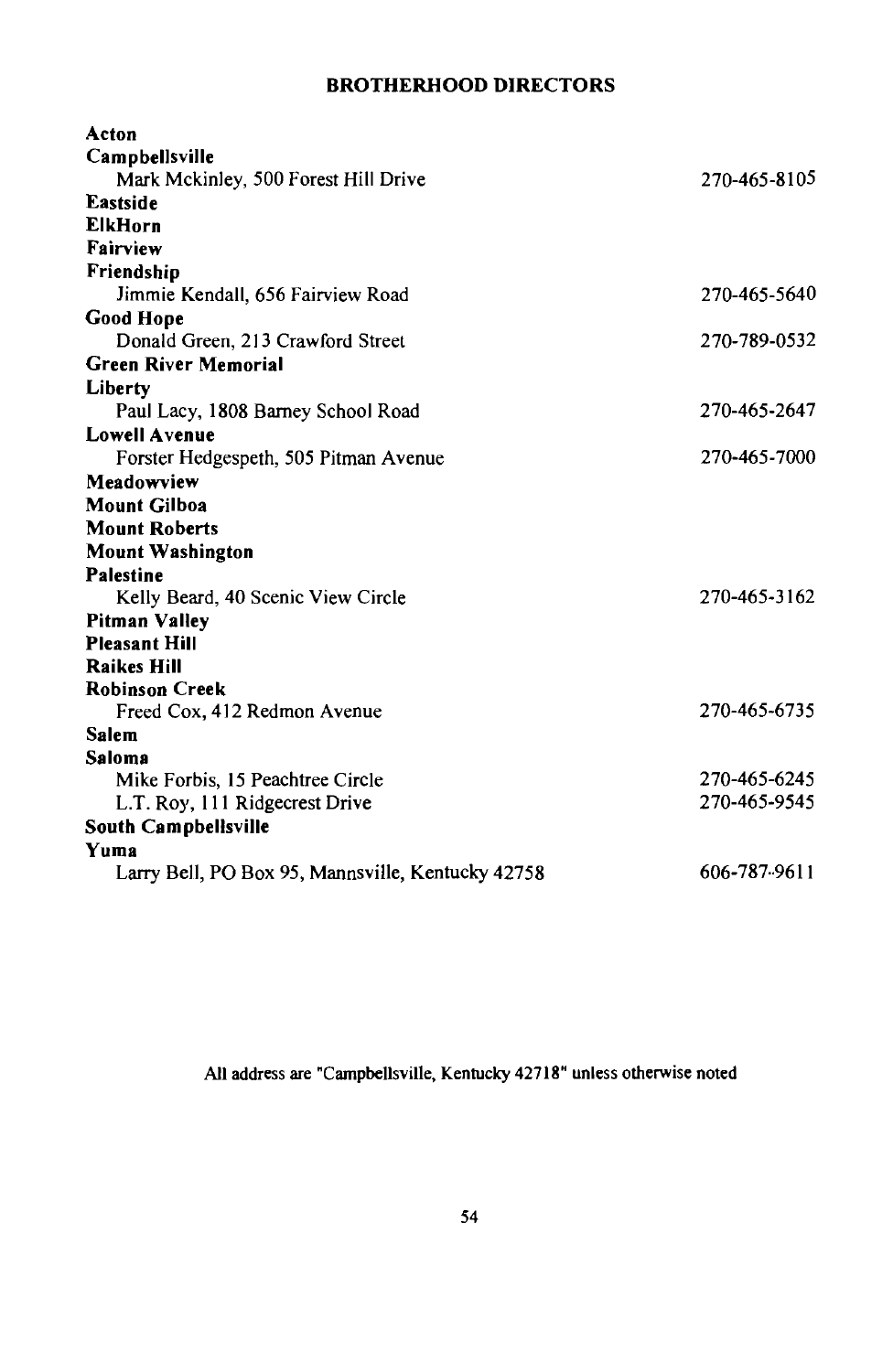# **CHAIRMAN OF DEACONS**

| <b>Moderator of Association</b>              |              |
|----------------------------------------------|--------------|
| Dr. Skip Alexander, 420 North Central Avenue | 270-789-0038 |
| Acton                                        |              |
| Randal Baldwin, 7964 Liberty Road            | 270-789-1785 |
| Campbellsville                               |              |
| Don Dabney, 103 Pearl Avenue                 | 270-465-8948 |
| <b>Eastside</b>                              |              |
| <b>ElkHorn</b>                               |              |
| Guy Wood, 286 Jayne Avenue                   | 270-789-1961 |
| Fairview                                     |              |
| <b>Friendship</b>                            |              |
| Milton Jones, 5025 Bengal Road               | 270-465-5156 |
| Good Hope                                    |              |
| E. Poe Young, 320 Robinson Avenue            | 270-465-4443 |
| <b>Green River Memorial</b>                  |              |
| Clyde Akridge, 4673 Old Columbia Road        | 270-465-8704 |
| Liberty                                      |              |
| John Gaimes, 485 Barney School Road          | 270-465-6849 |
| Lowell Avenue                                |              |
| Troy Young, 20 Bridlewood Park               | 270-789-3048 |
| Meadowview                                   |              |
| David Cable, 29 Debra Kay Avenue             | 270-465-2250 |
| <b>Mount Gilboa</b>                          |              |
| George Phillips, PO Box 303                  | 270-465-2078 |
| <b>Mount Roberts</b>                         |              |
| Terry Mardis, 789 Mac-Pittman Road           | 270-465-3291 |
| <b>Mount Washington</b>                      |              |
| Ronnie Sullivan, 7660 Saloma Road            | 270-465-5207 |
| <b>Palestine</b>                             |              |
| Kim Bailey, 335 Palestine Road               | 270-789-1107 |
| Pitman Valley                                |              |
| Orville Newton, 172 Newton Lane              | 270-465-3844 |
| <b>Pleasant Hill</b>                         |              |
| Sonny Cave, 3356 Old Lebanon Road            | 270-465-8338 |
| <b>Raikes Hill</b>                           |              |
| Jack Hamlin, 53 Wildwood Way                 | 270-465-8291 |
| <b>Robinson Creek</b>                        |              |
| Mike Sprowles, 210 Pickett Road              | 270-789-1148 |
| Salem                                        |              |
| Jacky Arvin, 601 Hunters Run                 | 270-465-7139 |
| Saloma                                       |              |
| Larry Marcum, 1019 Chaney Pike               | 270-465-3964 |
| South Campbellsville                         |              |
| Roger Blair, 1744 Saloma Road                | 270-465-7641 |
| Yuma                                         |              |
| Garry Bault, 199 Gibb Greer Road             | 270-465-3927 |
| Columbia, Kentucky 42728                     |              |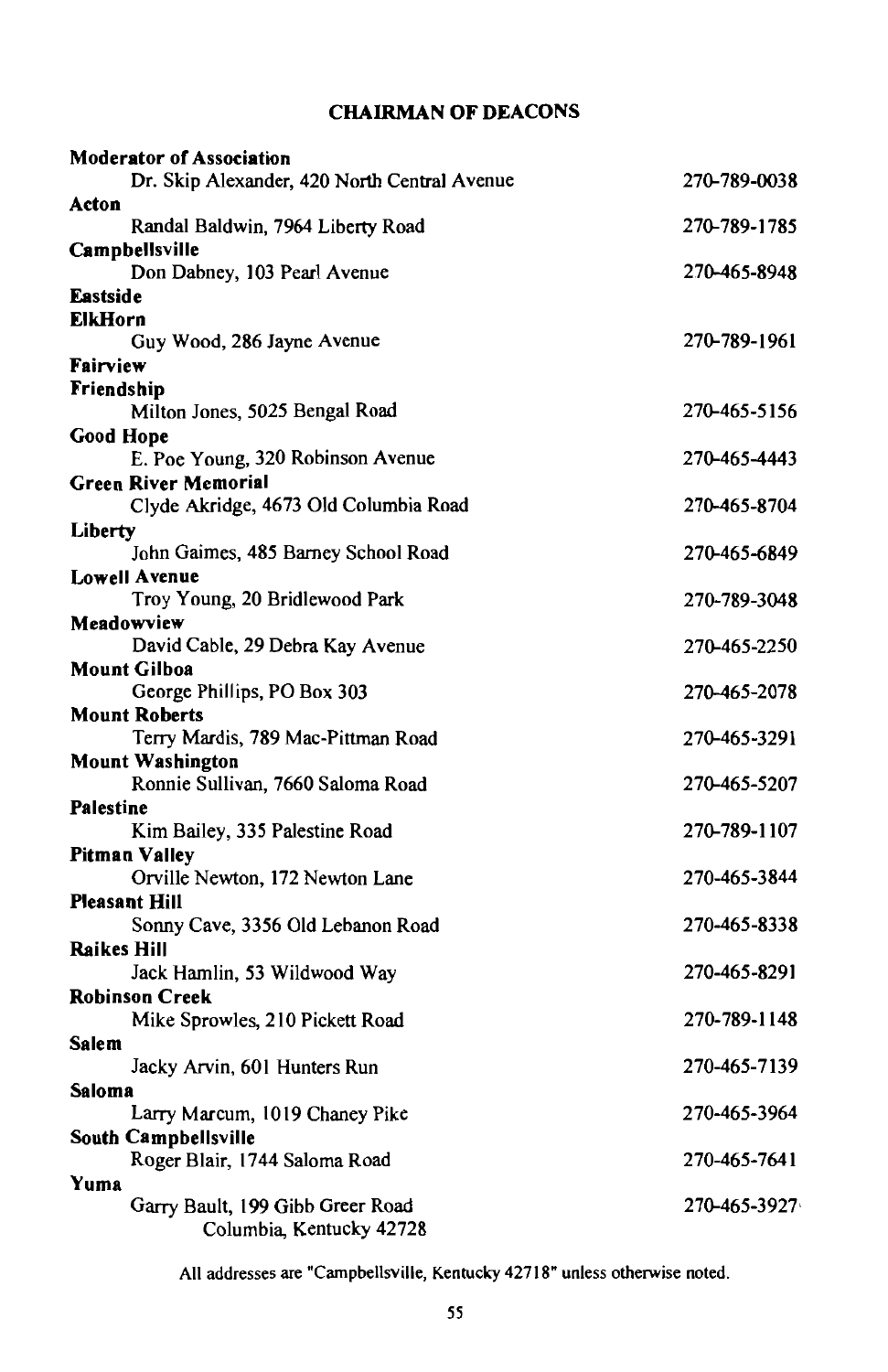| <b>Treasurer of Association</b>                             |              |
|-------------------------------------------------------------|--------------|
| David Gaddie, 306 Summit Drive                              | 270-789-2913 |
| Acton                                                       |              |
| Rosaline Beck, 1715 Kindness Road                           | 270-465-7856 |
| Campbellsville                                              |              |
| Shirley Buckner, PO Box 530                                 | 270-465-6842 |
| Eastside                                                    |              |
| James Rice, 922 Salem Church Road                           | 270-465-3208 |
| ElkHorn<br>Ruth Ann Hayes, 1320 Old Hodgenville Road        | 270-789-1136 |
| Fairview                                                    |              |
| Danny Woodcox, 2700 ElkHorn Road                            | 270-465-2127 |
| Friendship                                                  |              |
| Patty McDowell, 71 Dowell Street                            | 270-789-4795 |
| Good Hope                                                   |              |
| Terry Dabney, PO Box 426                                    | 270-465-2933 |
| Green River Memorial                                        |              |
| Faye Clark, 616 Hatcher Road                                | 270-465-8732 |
| Liberty                                                     |              |
| Edward McGuire, PO Box 657                                  | 270-465-6064 |
| <b>Lowell Avenue</b>                                        |              |
| Henry Pippin, 301 Steeplechase<br>Meadowview                | 270-789-4245 |
| Suzanne Houk, 395 Springhill Drive                          | 270-465-5415 |
| <b>Mount Gilboa</b>                                         |              |
| Phyllis Phillips, PO Box 303                                | 270-465-2078 |
| <b>Mount Roberts</b>                                        |              |
| Melinda Parrott, 12568 Hodgenville Road                     | 270-469-9100 |
| <b>Mount Washington</b>                                     |              |
| Shelia Price, 303 Jayne Avenue                              | 270-465-6547 |
| Palestine                                                   |              |
| Brenda Barnett, 3585 New Lebanon Road                       | 270-465-8678 |
| Pitman Valley<br>Timmy Mardis, 1995 Newton Lane             | 270-849-4442 |
| Pleasant Hill                                               |              |
| Larry England, 105 Ridgecrest Drive                         | 270-789-1009 |
| <b>Raikes Hill</b>                                          |              |
| James Cheatham, 3564 Bass Ridge Road, ElkHorn, Kentucky     | 270-465-7159 |
| 42733                                                       |              |
| Robinson Creek                                              |              |
| Jeff Sprowles, 551 Martin Road                              | 270-789-1143 |
| Salem                                                       |              |
| David Gaddie, 305 Summit Drive                              | 270-789-2913 |
| Saloma                                                      |              |
| Karen Reynolds, 4742 Hodgenville Road                       | 270-789-2164 |
| South Campbellsville<br>Linda Edrington, 80 Old Pitman Road | 270-465-3760 |
| Yuma                                                        |              |
| Samuel Harper, 2075 Smith Ridge Road                        | 270-465-3635 |
|                                                             |              |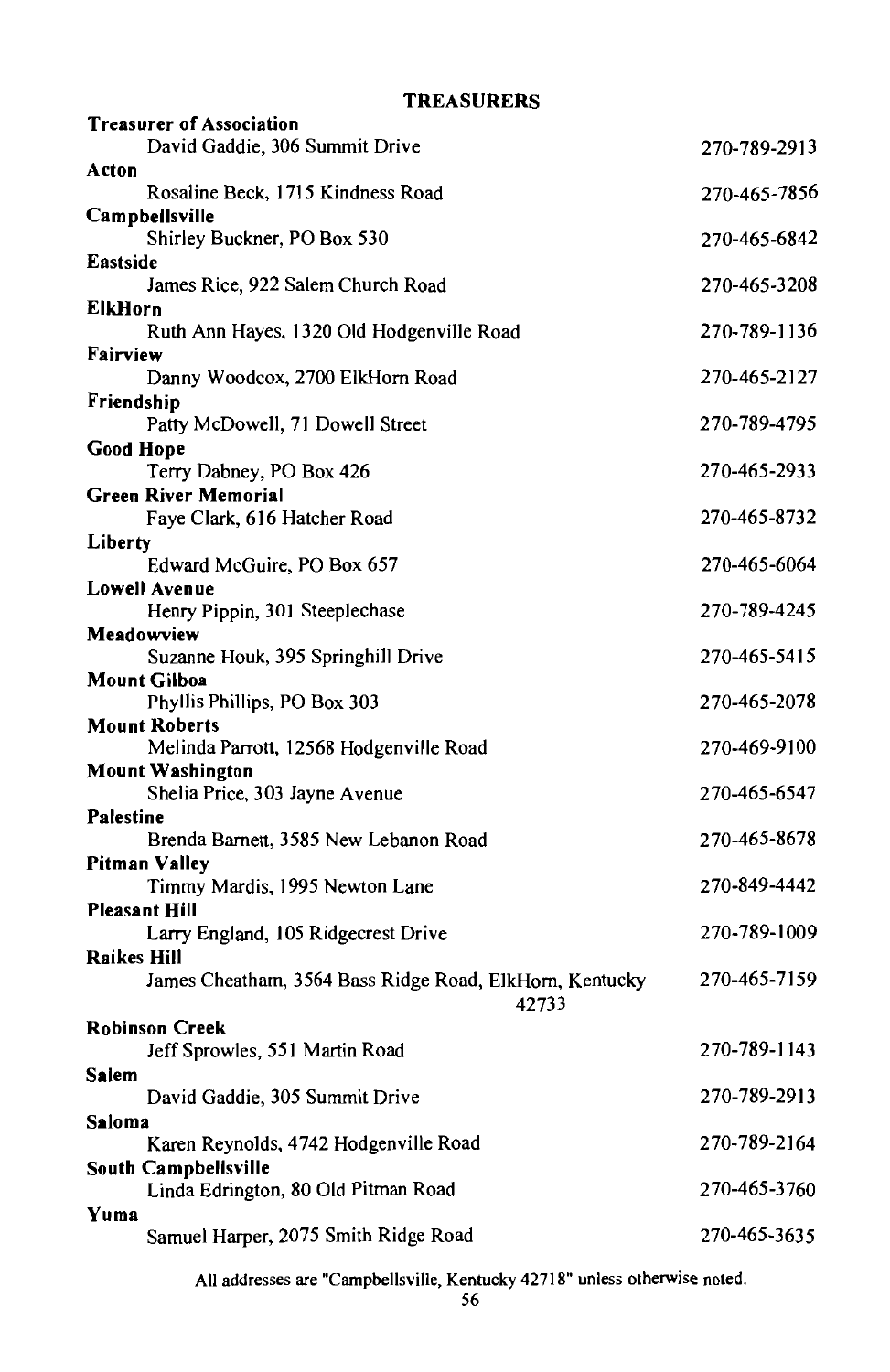# TAYLOR COUNTY BAPTIST ASSOCIATION OTHER PROGRAM INFORMATION

| Items Reported<br>8--VBS Enrollment | 9--Discipleship Training |     | 10--Music Ministry | 11--Mission Projects |      | 12--WMU | 13-Men and Boys Missions |
|-------------------------------------|--------------------------|-----|--------------------|----------------------|------|---------|--------------------------|
|                                     |                          |     |                    |                      |      |         |                          |
| CONGREGATION                        | C/M                      | 8   | 9                  | 10                   | 11   | 12      | 13                       |
| <b>ACTON</b>                        | C                        | 28  | 15                 |                      | 0    | 9       | 0                        |
| CAMPBELLSVILLE                      |                          | 384 | 171                | 218                  | 30   | 80      | 65                       |
| <b>EASTSIDE</b>                     |                          | 16  | 0                  |                      |      |         |                          |
| <b>ELKHORN</b>                      |                          | 0   | 150                | 10                   | 2000 |         |                          |
| <b>FAIRVIEW</b>                     |                          | 54  | $\Omega$           |                      |      | 0       |                          |
| <b>FRIENDSHIP</b>                   |                          | 52  | 20                 |                      |      | 12      | 10                       |
| <b>GOOD HOPE</b>                    |                          | 114 |                    | 35                   | 75   | 20      | 17                       |
| <b>GREEN RIVER</b>                  |                          | 108 |                    | 15                   | 20   |         |                          |
| <b>LIBERTY</b>                      |                          | 39  |                    | 15                   | 0    | 23      | 12                       |
| LOWELL AVENUE                       |                          | 173 | 16                 | 43                   | 1082 | 76      | 64                       |
| <b>MEADOWVIEW</b>                   |                          | 66  | 18                 | 12                   |      | 8       |                          |
| <b>MOUNT GILBOA</b>                 |                          | 0   |                    |                      | 10   | 12      |                          |
| <b>MOUNT ROBERTS</b>                |                          | 124 | 13                 |                      |      | 36      | 20                       |
| MOUNT WASHINGTON                    |                          | 0   | 0                  | 15                   |      | 8       |                          |
| <b>PALESTINE</b>                    |                          | 77  | 55                 | 17                   | 48   | 20      | 16                       |
| PITMAN VALLEY                       |                          | 100 |                    |                      |      | 0       |                          |
| PLEASANT HILL                       |                          | 45  |                    | 12                   |      | 18      |                          |
| <b>RAIKES HILL</b>                  |                          | 17  |                    |                      |      |         |                          |
| <b>ROBINSON CREEK</b>               |                          | 120 |                    | 27                   |      |         |                          |
| <b>SALEM</b>                        |                          | 78  | 25                 |                      |      | 38      |                          |
| <b>SALOMA</b>                       |                          | 68  | 30                 | 15                   | 45   | 15      | 12                       |
| SOUTH CAMPBELLSVILLE                | с                        | 186 | 0                  | 10                   |      | 0       |                          |
| <b>YUMA</b>                         | Ċ                        | 62  | 34                 | 3                    | 0    | 32      | 21                       |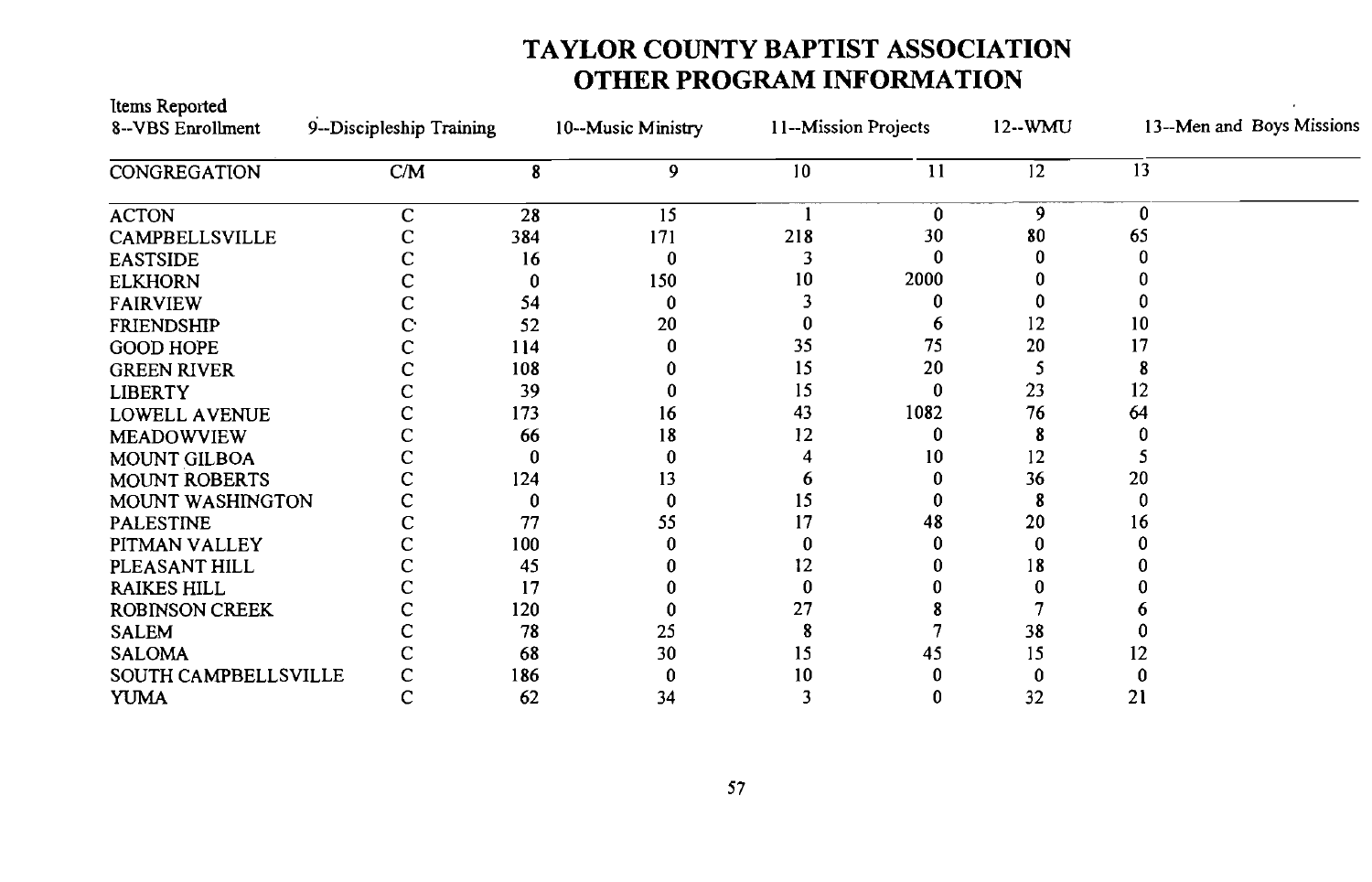# TAYLOR COUNTY BAPTIST ASSOCIATION MEMBER AND CONGREGATION INFORMATION

| 1-Total Members       | 2-Resident Members |      | 4--Other Additions | 7--Primary Worship Attendance |     |  |
|-----------------------|--------------------|------|--------------------|-------------------------------|-----|--|
| <b>CONGREGATION</b>   | CM                 |      | 2                  | 4                             | 7   |  |
| <b>ACTON</b>          | c                  | 58   | 29                 | $\bf{0}$                      | 25  |  |
| CAMPBELLSVILLE        |                    | 1397 | 1105<br>۰          | 31                            | 671 |  |
| <b>EASTSIDE</b>       |                    | 95   |                    |                               | 20  |  |
| <b>ELKHORN</b>        |                    | 402  | 320                | 57                            | 360 |  |
| <b>FAIRVIEW</b>       |                    | 163  | 98                 |                               | 55  |  |
| <b>FRIENDSHIP</b>     |                    | 136  | 121                |                               | 40  |  |
| <b>GOOD HOPE</b>      |                    | 150  | 142                |                               | 85  |  |
| <b>GREEN RIVER</b>    |                    | 421  | 346                | 14                            | 135 |  |
| <b>LIBERTY</b>        |                    | 218  | 155                |                               | 56  |  |
| <b>LOWELL AVENUE</b>  |                    | 595  | 525                |                               | 224 |  |
| <b>MEADOWVIEW</b>     |                    | 185  | 185                |                               | 78  |  |
| <b>MOUNT GILBOA</b>   |                    | 157  | 119                |                               | 30  |  |
| <b>MOUNT ROBERTS</b>  |                    | 184  | 182                |                               | 100 |  |
| MOUNT WASHINGTON      |                    | 268  | 150                |                               | 84  |  |
| <b>PALESTINE</b>      |                    | 372  | 274                |                               | 123 |  |
| PITMAN VALLEY         |                    | 200  | 175                |                               | 90  |  |
| PLEASANT HILL         |                    | 620  | 514                | 14                            | 190 |  |
| <b>RAIKES HILL</b>    |                    | 40   | 35                 |                               | 30  |  |
| <b>ROBINSON CREEK</b> |                    | 359  | 305                |                               | 120 |  |
| <b>SALEM</b>          |                    | 113  | 113                |                               | 90  |  |
| <b>SALOMA</b>         |                    | 179  | 179                |                               | 90  |  |
| SOUTH CAMPBELLSVILLE  |                    | 843  | 843                | 10                            | 169 |  |
| <b>YUMA</b>           |                    | 139  | 106                |                               | 30  |  |

**Items Reported**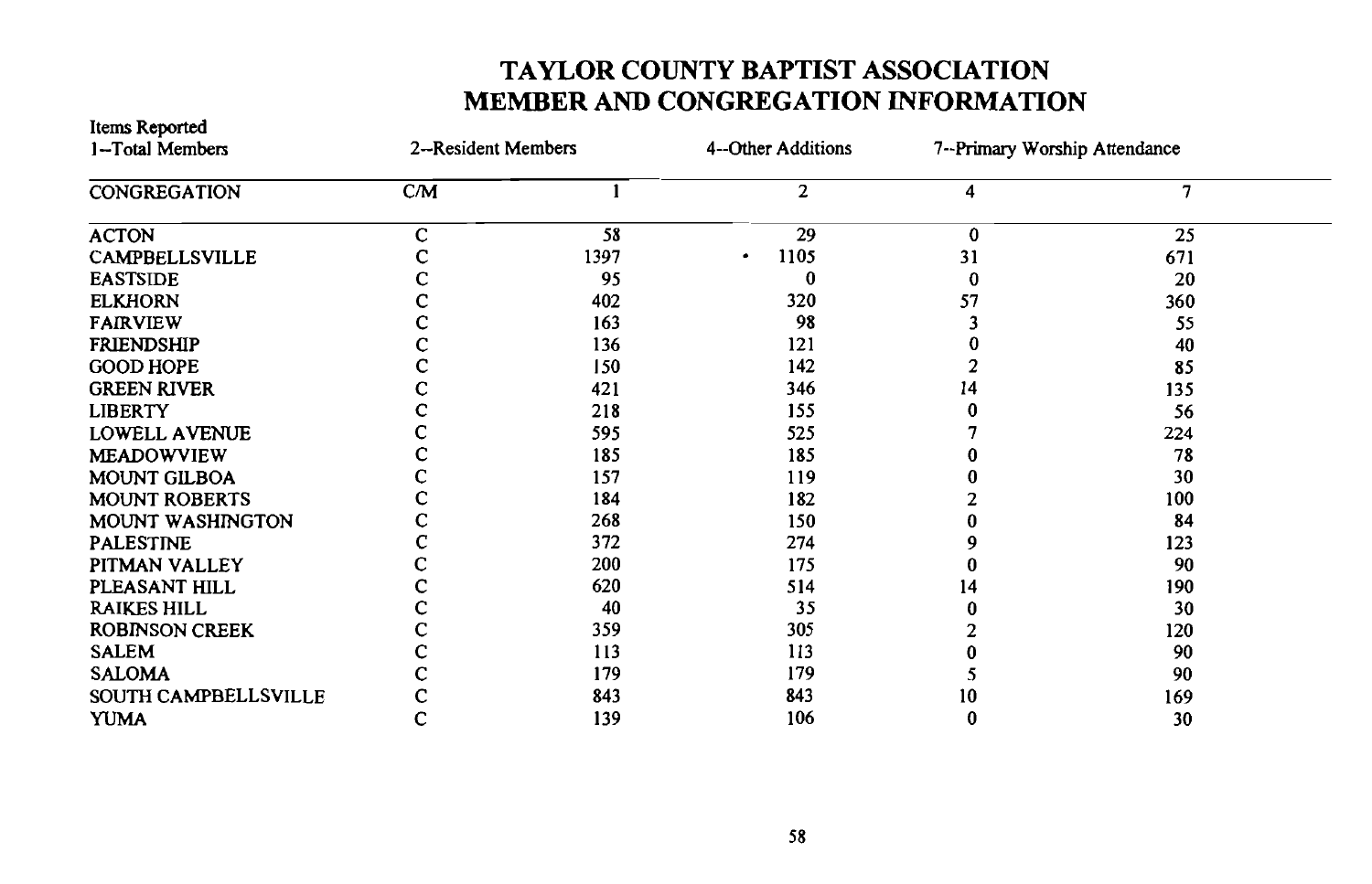# TAYLOR COUNTY BAPTIST ASSOCIATION **BIBLE STUDY INFORMATION**

Itams Danortad

| meins technisch<br>5--Total SS Enrollment<br>5A-Ages 5 and Under |     | $5B - Ages$ 6-11<br>5C--Ages 12-17 |    | 5D--Ages 18-24<br>5E--Ages 25-34 |     | 5F-Ages 35-5<br>5G--Ages 55-64 |     | 5H--Ages 65 and Up<br>5I--General Officers |     |     | 5J-Other Bible Study<br>6-Sunday School Weekly Average |    |     |
|------------------------------------------------------------------|-----|------------------------------------|----|----------------------------------|-----|--------------------------------|-----|--------------------------------------------|-----|-----|--------------------------------------------------------|----|-----|
| <b>CONGREGATION</b>                                              | C/M | 5                                  | 5A | 5B                               | 5C  | 5D                             | 5E  | 5F                                         | 5G  | 5H  | 51                                                     | 5J |     |
| <b>ACTON</b>                                                     | C   | 40                                 |    | 9                                | 5   | $\bf{0}$                       |     | 5                                          | 9   | 4   | $\mathcal{L}$                                          | 0  | 24  |
| <b>CAMPBELLSVILLE</b>                                            |     | 1208                               | 95 | 153                              | 145 | .113                           | 145 | 287                                        | 115 | 142 | 13                                                     | 70 | 575 |
| <b>EASTSIDE</b>                                                  |     | 0                                  |    |                                  |     |                                |     |                                            |     | 0   |                                                        | 0  |     |
| <b>ELKHORN</b>                                                   |     | 183                                | 11 | 21                               | 19  |                                | 10  | 54                                         | 24  | 12  |                                                        | 20 | 150 |
| <b>FAIRVIEW</b>                                                  |     | 52                                 |    |                                  |     |                                |     | 16                                         |     |     |                                                        | 0  | 34  |
| <b>FRIENDSHIP</b>                                                |     | 91                                 |    |                                  |     |                                |     | 10                                         | 14  | 28  |                                                        | Q  | 34  |
| <b>GOOD HOPE</b>                                                 |     | 115                                |    | 16                               | 16  |                                |     | 18                                         | 24  | 17  |                                                        |    | 58  |
| <b>GREEN RIVER</b>                                               |     | 125                                |    |                                  |     |                                |     | 14                                         | 33  | 44  |                                                        |    |     |
| <b>LIBERTY</b>                                                   |     | 64                                 |    |                                  |     |                                |     |                                            |     | 15  |                                                        |    | 40  |
| LOWELL AVENUE                                                    |     | 334                                | 32 | 46                               | 23  | 26                             | 26  | 128                                        | 23  | 28  |                                                        |    | 161 |
| <b>MEADOWVIEW</b>                                                |     | 118                                | 10 | 19                               | 13  |                                | 15  | 13                                         | 13  | 31  |                                                        |    | 52  |
| <b>MOUNT GILBOA</b>                                              |     | 38                                 |    |                                  |     |                                |     |                                            |     | 10  |                                                        |    | 25  |
| <b>MOUNT ROBERTS</b>                                             |     | 98                                 |    | $\overline{17}$                  | 15  |                                |     | 26                                         |     | 10  |                                                        | 0  | 50  |
| MOUNT WASHINGTON                                                 |     | 65                                 |    |                                  |     |                                |     | 12                                         |     | 12  |                                                        |    | 42  |
| <b>PALESTINE</b>                                                 |     | 147                                |    |                                  | 26  |                                |     | 34                                         | 12  | 33  |                                                        |    | 90  |
| PITMAN VALLEY                                                    |     | 82                                 | 10 | 12                               | 10  | 10                             | 10  | 10                                         | 10  | 10  |                                                        |    | 60  |
| PLEASANT HILL                                                    |     | 221                                |    | 19                               | 15  | 12                             | 14  | 60                                         | 34  | 57  |                                                        |    | 160 |
| <b>RAIKES HILL</b>                                               |     | 30                                 |    |                                  |     |                                |     |                                            |     |     |                                                        |    | 25  |
| <b>ROBINSON CREEK</b>                                            |     | 147                                | 12 | 12                               | 18  |                                |     | 20                                         | 15  | 45  |                                                        |    | 75  |
| <b>SALEM</b>                                                     |     | 110                                |    | 12                               | 25  |                                |     | 27                                         | 18  | 16  |                                                        |    | 75  |
| <b>SALOMA</b>                                                    |     | 67                                 |    |                                  |     |                                | 9   | 12                                         | 5   | 14  |                                                        |    | 58  |
| SOUTH CAMPBELLSVILLE                                             |     |                                    |    |                                  |     |                                |     |                                            |     |     |                                                        |    |     |
| <b>YUMA</b>                                                      |     | 47                                 |    | 11                               | 5   | 0                              | 0   | 6                                          |     | 14  |                                                        | 0  | 25  |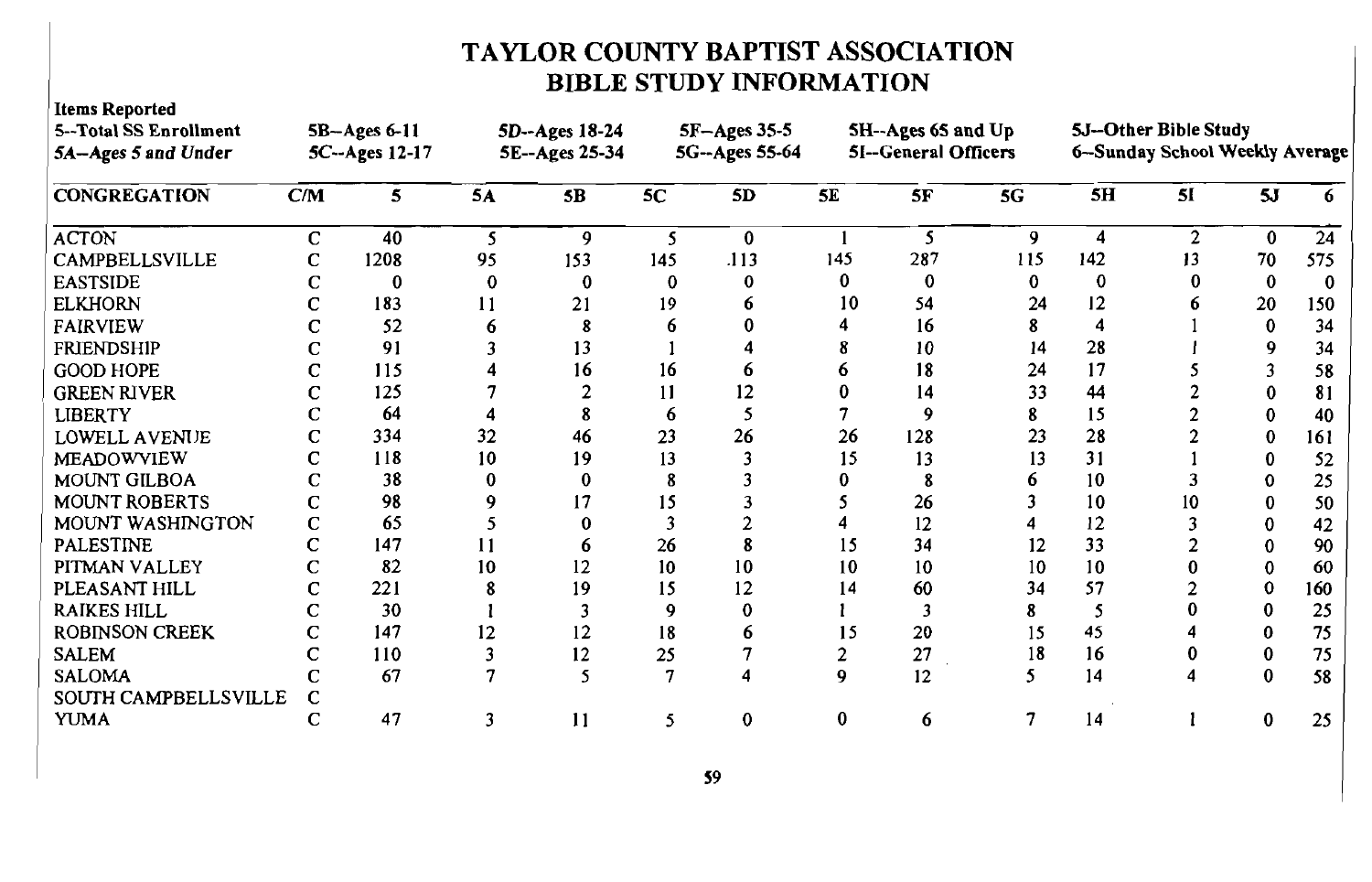# TAYLOR COUNTY BAPTIST ASSOCIATION **BAPTISM INFORMATION**

| 3-Total Baptisms<br>3A-Baptisms 5 and Under |             | 3B-Baptisms 6-8<br>3C-Baptisms 9-11 |    | 3D-Baptisms 12-17<br>3E-Ages 18-19 |    |    | 3F-Baptisms-30-59<br>3G Baptisms-60 and Up |    |    |
|---------------------------------------------|-------------|-------------------------------------|----|------------------------------------|----|----|--------------------------------------------|----|----|
| <b>CONGREGATION</b>                         | $\mathbf c$ | 3                                   | 3A | 3B                                 | 3C | 3D | 3E                                         | 3F | 3G |
| <b>ACTON</b>                                | с           | 6                                   | 0  | 2                                  |    | 2  | Λ                                          | o  |    |
| CAMPBELLSVILLE                              |             | 43                                  |    |                                    | 12 |    |                                            |    |    |
| <b>EASTSIDE</b>                             |             |                                     |    |                                    |    | o  |                                            |    |    |
| <b>ELKHORN</b>                              |             | 34                                  |    |                                    |    | 13 |                                            |    |    |
| <b>FAIRVIEW</b>                             |             |                                     |    |                                    |    |    |                                            |    |    |
| <b>FRIENDSHIP</b>                           |             |                                     |    |                                    |    |    |                                            |    |    |
| <b>GOOD HOPE</b>                            |             |                                     |    |                                    |    |    |                                            |    |    |
| <b>GREEN RIVER</b>                          |             |                                     |    |                                    |    |    |                                            |    |    |
| <b>LIBERTY</b>                              |             |                                     |    |                                    |    |    |                                            |    |    |
| <b>LOWEL AVENUE</b>                         |             |                                     |    |                                    |    |    |                                            |    |    |
| <b>MEADOWVIEW</b>                           |             |                                     |    |                                    |    |    |                                            |    |    |
| MOUNT GILBOA                                |             |                                     |    |                                    |    |    |                                            |    |    |
| <b>MOUNT ROBERTS</b>                        |             |                                     |    |                                    |    |    |                                            |    |    |
| MOUNT WASHINGTON                            |             |                                     |    |                                    |    |    |                                            |    |    |
| <b>PALESTINE</b>                            |             | 28                                  |    |                                    |    |    |                                            |    |    |
| PITMAN VALLEY                               |             |                                     |    |                                    |    |    |                                            |    |    |
| PLEASANT HILL                               |             |                                     |    |                                    |    |    |                                            |    |    |
| <b>RAIKES HILL</b>                          |             |                                     |    |                                    |    |    |                                            |    |    |
| <b>ROBINSON CREEK</b>                       |             |                                     |    |                                    |    |    |                                            |    |    |
| <b>SALEM</b>                                |             |                                     |    |                                    |    |    |                                            |    |    |
| <b>SALOMA</b>                               |             |                                     |    |                                    |    |    |                                            |    |    |
| SOUTH CAMPBELLSVILLE                        | C           |                                     |    |                                    |    |    |                                            |    |    |
| <b>YUMA</b>                                 |             |                                     |    |                                    |    |    |                                            |    |    |
| <b>Total</b>                                |             | 182                                 |    | 27                                 | 50 | 45 | 20                                         | 33 |    |

**Items Reported**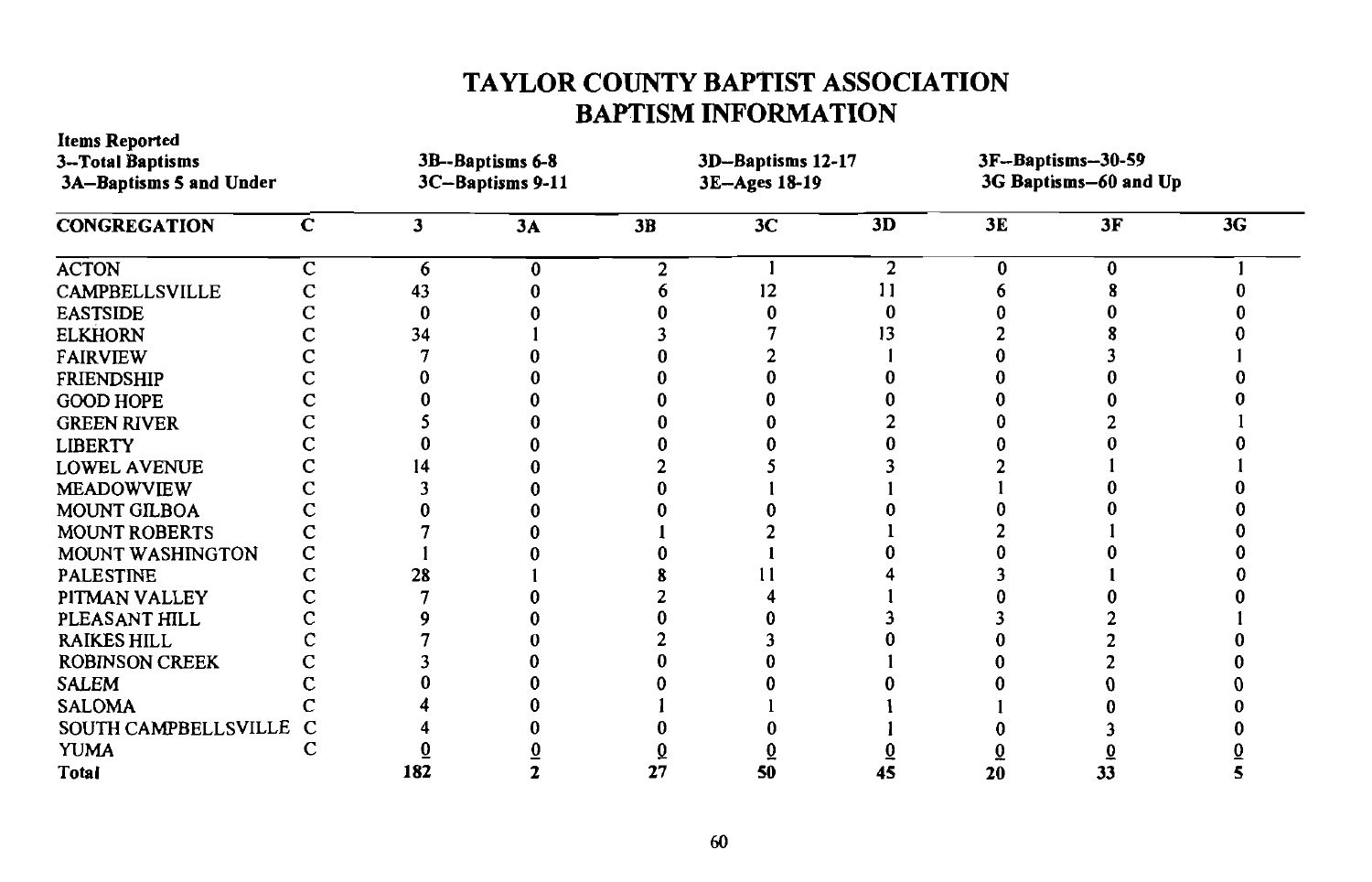## **TAYLOR COUNTY BAPTIST ASSOCIATION FINANCIAL INFORMATION**

Items Reported 14--Undesignated Receipts 15--Designated Receipts 16--Other Receipts 17--Cooperative Program Giving 18--Associational Giving 19--State Mission Giving 20--Annie Armstrong Giving 21--Lottie Moon Giving 22--Other Mission Giving  $\overline{C/M}$  $\overline{17}$  $\overline{21}$  $\overline{22}$ Congregation  $14$ 15 16  $\overline{18}$  $\overline{19}$ 20 **ACTON** 2.504.00 2,228.00 362.00  $\overline{c}$ 18,666.00  $71.00$  $62.00$  $55.00$  $55.00$ 100.00 40,892.00 CAMPBELLSVILLE  $\mathbf C$ 1,203,210.00 271,602.00 156,618.00 7,125.00 7.712.00 12,468.00 41,710.00 61,744.00 8,000.00 2,000.00  $0.00$  $0.00$ **EASTSIDE**  $\mathbf C$  $0.00$  $0.00$  $0.00$  $0.00$  $0.00$ **ELKHORN**  $\mathbf C$ 252,790.00 65,524.00 451.00 1.800.00 1.200.00  $0.00$  $0.00$  $0.00$ 16.600.00 **FAIRVIEW**  $\mathbf C$ 29,651.00 5,587.00  $0.00$ 4.019.00 936.00 127.00 413.00 884.00 120.00 **FRIENDSHIP**  $\mathbf C$ 89,158.00 52,696.00  $0.00$ 19,289.00 2,143.00 1,062.00 1,583.00 12,898.00 1,200.00 **GOOD HOPE** 114,429.00 43.359.00  $0.00$ 29.752.00 1.716.00 1,710.00 2.743.00  $\mathbf C$ 5.242.00 12,413.00 **GREEN RIVER**  $\mathbf C$ 127,123.00 36,648.00 558.00 18,923.00 3.836.00 2,083.00 1,712.00 3,221.00 3,700.00 **LIBERTY**  $\mathbf C$ 74,033,00 9,084.00 4,200.00 8,086.00 1,959.00 274.00 257.00 548.00 194.00 274.668.00 23,412.00 47.067.00 2.747.00 16,460.00 **LOWELL AVENUE**  $\mathbf C$ 4,950.00 3.819.00 4.911.00 7.659.00 **MEADOWVIEW**  $\mathbf C$ 80,935.00 6.770.00  $0.00$ 8,094.00 2,023.00  $0.00$ 142.00 600.00 2,787.00 **MOUNT GILBOA**  $\mathbf C$ 36,724.00 10,017.00 114.00 7,223.00 800.00 696.00 1,028.00 4,610.00 2,883.00 **MOUNT ROBERTS**  $\mathbf C$ 55,354.00 19.699.00  $0.00$ 4,842.00 50.00  $0.00$ 872.00 1.202.00 1.881.00 **MOUNT WASHINGTON**  $\mathbf C$ 82,293.00 2,252.00 2.653.00 1.000.00 1.200.00 1.200.00 1,738.00 1.411.00 3,278.00 **PALESTINE**  $\mathbf C$ 126,408.00 22,566.00 1,806.00 15,157.00 1,263.00  $0.00$ 1.173.00 1.988.00 1.585.00 PITMAN VALLEY 88,600.00  $0.00$  $0.00$  $0.00$ 240.00 100.00  $0.00$ 84.00 1,300.00  $\mathbf C$ PLEASANT HILL  $\mathbf C$ 246.813.00 95,993.00 30.200.00 66,372.00 4,917.00 1.042.00 338.00 5,442.00 3.000.00 **RAIKES HILL** 14,770.00 622.00 1,477.00  $0.00$ 270.00 200.00 181.00  $\mathbf C$  $0.00$  $0.00$ **ROBINSON CREEK**  $\mathbf C$ 145,872.00 6,457.00 2.841.00 14,848.00 3,288.00 1.250.00 1,279.00 2,538.00 3.664.00 **SALEM**  $\mathbf C$ 108,085.00 18,223.00 1,093.00 15,487.00 2,160.00 2,549.00 3,469.00 3.899.00 4,164.00 **SALOMA**  $\overline{C}$ 85,334.00 20.395.00 151.00 10.000.00 2.500.00 1,113.00 835.00 1.821.00 18,133.00 SOUTH CAMPBELLSVILLE C 263,428.00 744.00 3,118.00 15,271.00 2,619.00  $0.00$  $0.00$ 2,619.00 5,783.00 **YUMA**  $\mathbf C$ 33,810.00 2,647.00 717.00 3,428.00 500.00 470.00 600.00 770.00 1,995.00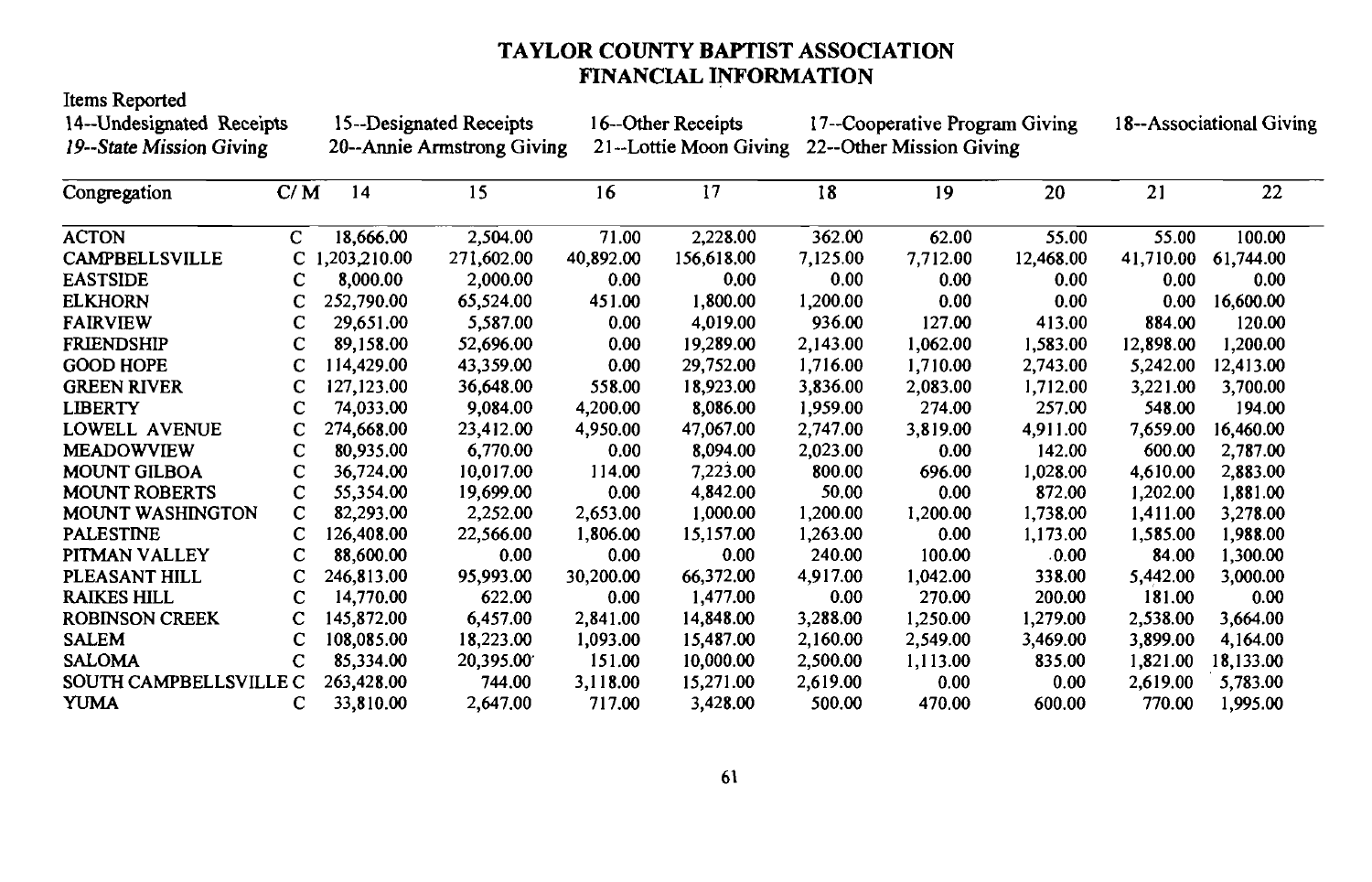# HISTORICAL TABLES (1958-1969)

| Woodruff T. Chandler<br>Campbellsville<br>J. Chester Badgett<br>D.L. Druin<br>J. Chester Badgett<br>1959<br>ElkHom<br>Woodruff T. Chandler<br>J.A. Parker<br>J. Chester Badgett<br>L.A. Fishburn<br>1960<br>Good Hope<br>D. L. Druien<br>Woodruff T. Chandler<br>W. E. Miller<br>Liberty<br>T.H. Harding<br>1961<br>Lone Valley<br>D. L. Druien<br>Woodruff T. Chandler<br>Giblert Sapp<br>H.T. Parrott<br>1962<br>Mt. Gilboa<br>T.H. Harding<br>Woodruff T. Chandler<br>Harvey Morrison<br>Marshall Black<br>South Campbellsville<br>1963<br>Palestine<br>Woodruff T. Chandler<br>Gilbert Sapp<br><b>Ralph Boots</b><br>Lowell Avenue<br>L.M. Hamilton<br>1964<br><b>Pleasant Hill</b><br>Woodruff T. Chandler<br>Homer Kirtley<br>J. Chester Badgett<br>D.L.Druien<br>Campbellsville<br>1965<br>Woodruff T. Chandler<br>Robinson Creek<br>Homer Kirtley<br>Harvey Morrison<br>William R. Beard<br>Campbellsville<br>1966<br>William R. Beard<br>Woodruff T. Chandler<br>L.M. Hamilton<br>Salem<br>Campbellsville<br>Landon Handley<br>1967<br>Woodruff T. Chandler<br>William R. Beard<br>Saloma<br>Joe Hampton<br>Lowell Avenue<br>Arnold Moon<br>1968<br>South Campbellsville<br>J.L. McNeal<br>Arnold Moon<br>Joe R. Hampton<br>Green River<br>Ralph Boots<br>1969<br>Lonnie Turner<br>Campbellsville<br>J. B. Crawley<br>Landon Handley<br>Meadowview<br>Roy Fowler<br>(M) | Church<br>1958 | Moderator | Clerk | Preacher |
|----------------------------------------------------------------------------------------------------------------------------------------------------------------------------------------------------------------------------------------------------------------------------------------------------------------------------------------------------------------------------------------------------------------------------------------------------------------------------------------------------------------------------------------------------------------------------------------------------------------------------------------------------------------------------------------------------------------------------------------------------------------------------------------------------------------------------------------------------------------------------------------------------------------------------------------------------------------------------------------------------------------------------------------------------------------------------------------------------------------------------------------------------------------------------------------------------------------------------------------------------------------------------------------------------------------------------------------------------------------------------------|----------------|-----------|-------|----------|
|                                                                                                                                                                                                                                                                                                                                                                                                                                                                                                                                                                                                                                                                                                                                                                                                                                                                                                                                                                                                                                                                                                                                                                                                                                                                                                                                                                                  |                |           |       |          |
|                                                                                                                                                                                                                                                                                                                                                                                                                                                                                                                                                                                                                                                                                                                                                                                                                                                                                                                                                                                                                                                                                                                                                                                                                                                                                                                                                                                  |                |           |       |          |
|                                                                                                                                                                                                                                                                                                                                                                                                                                                                                                                                                                                                                                                                                                                                                                                                                                                                                                                                                                                                                                                                                                                                                                                                                                                                                                                                                                                  |                |           |       |          |
|                                                                                                                                                                                                                                                                                                                                                                                                                                                                                                                                                                                                                                                                                                                                                                                                                                                                                                                                                                                                                                                                                                                                                                                                                                                                                                                                                                                  |                |           |       |          |
|                                                                                                                                                                                                                                                                                                                                                                                                                                                                                                                                                                                                                                                                                                                                                                                                                                                                                                                                                                                                                                                                                                                                                                                                                                                                                                                                                                                  |                |           |       |          |
|                                                                                                                                                                                                                                                                                                                                                                                                                                                                                                                                                                                                                                                                                                                                                                                                                                                                                                                                                                                                                                                                                                                                                                                                                                                                                                                                                                                  |                |           |       |          |
|                                                                                                                                                                                                                                                                                                                                                                                                                                                                                                                                                                                                                                                                                                                                                                                                                                                                                                                                                                                                                                                                                                                                                                                                                                                                                                                                                                                  |                |           |       |          |
|                                                                                                                                                                                                                                                                                                                                                                                                                                                                                                                                                                                                                                                                                                                                                                                                                                                                                                                                                                                                                                                                                                                                                                                                                                                                                                                                                                                  |                |           |       |          |
|                                                                                                                                                                                                                                                                                                                                                                                                                                                                                                                                                                                                                                                                                                                                                                                                                                                                                                                                                                                                                                                                                                                                                                                                                                                                                                                                                                                  |                |           |       |          |
|                                                                                                                                                                                                                                                                                                                                                                                                                                                                                                                                                                                                                                                                                                                                                                                                                                                                                                                                                                                                                                                                                                                                                                                                                                                                                                                                                                                  |                |           |       |          |
|                                                                                                                                                                                                                                                                                                                                                                                                                                                                                                                                                                                                                                                                                                                                                                                                                                                                                                                                                                                                                                                                                                                                                                                                                                                                                                                                                                                  |                |           |       |          |
|                                                                                                                                                                                                                                                                                                                                                                                                                                                                                                                                                                                                                                                                                                                                                                                                                                                                                                                                                                                                                                                                                                                                                                                                                                                                                                                                                                                  |                |           |       |          |

(M) Missionary Message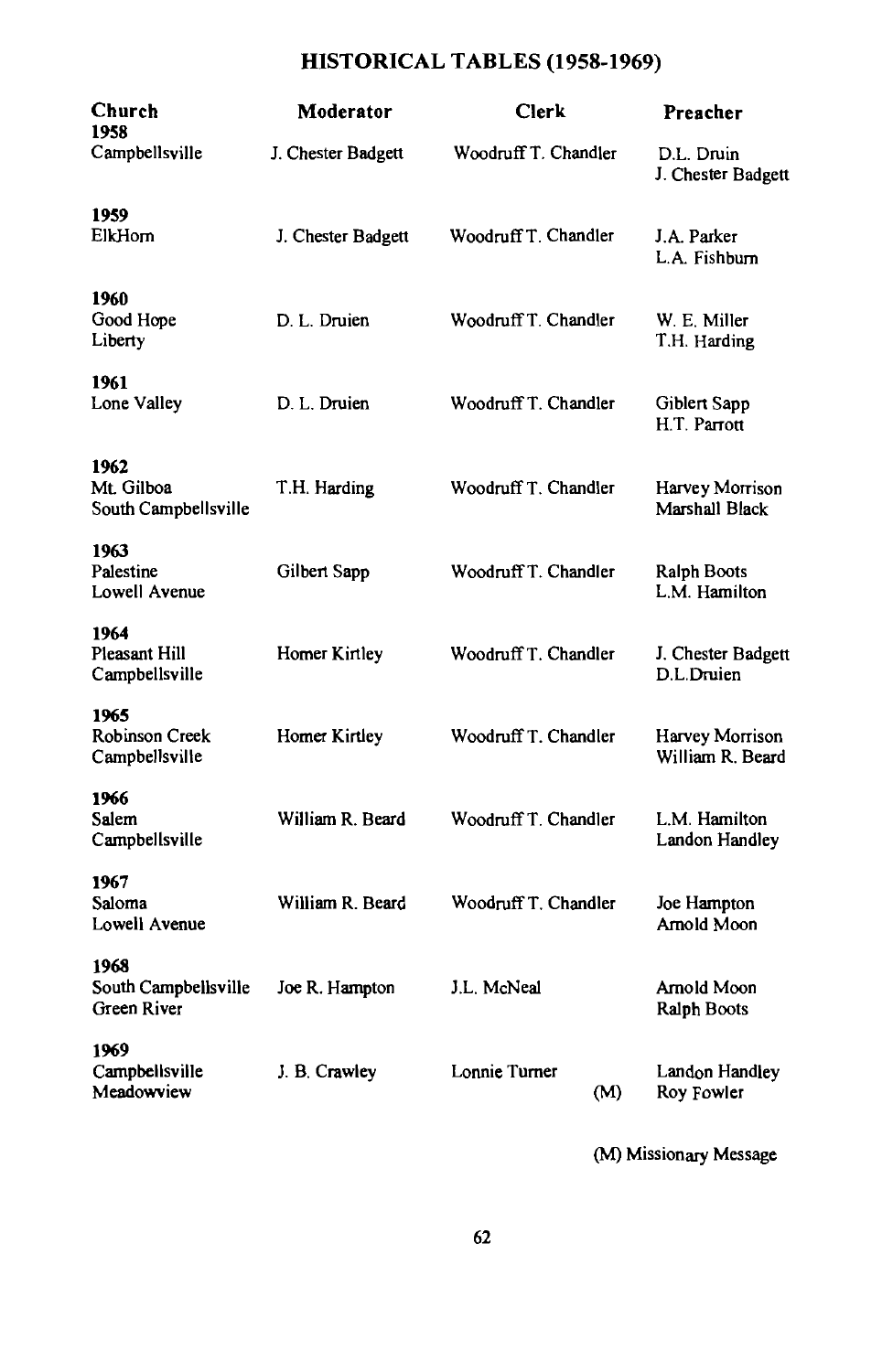# HISTORICAL TABLES (1970-1981)

| <b>CHURCH</b>                                        | <b>MODERATOR</b>       | <b>CLERK</b>     |     | <b>PREACHER</b>                          |
|------------------------------------------------------|------------------------|------------------|-----|------------------------------------------|
| 1970<br>Elkhorn<br>Mt. Gilboa                        | J.B. Crawley           | Lonnie Turner    | (M) | L.D. Kennedy<br>David Jester             |
| 1971<br>Good Hope<br>Liberty                         | Landon Handley         | George R. Gaddie | (M) | J. Gene Hall<br><b>Richard Clement</b>   |
| 1972<br>Friendship<br>Palestine                      | Landon Handley         | George R. Gaddie | (M) | Hardin Hosey<br>Jim McKinley             |
| 1973<br>Robinson Creek<br>Pleasant Hill              | Darrell Hunt           | George R. Gaddie | (M) | Charles R. Harris<br>Wilburn Hoglen      |
| 1974<br>Salem<br>Lowell Avenue                       | Darrell Hunt           | George R. Gaddie | (M) | <b>Richard Shields</b><br>William Bender |
| 1975<br>Green River Memorial<br>South Campbellsville | Richard Shields        | George R. Gaddie | (M) | J. Chester Badgett<br><b>Bobby Evans</b> |
| 1976<br>Saloma<br>Campbellsville                     | <b>Richard Shields</b> | Hardin Hosey     | (M) | Marshall Black<br>Wayne Hassenmyer       |
| 1977<br>Fairview<br>Palestine                        | Jerry Kibbons          | Hardin Hosey     | (M) | George Gaddie<br>Tacahiro Oue            |
| 1978<br>Robinson Creek<br>Elkhorn                    | Jerry Kibbons          | Hardin Hosey     | (M) | Donald Gowin<br>Donald Spiegel           |
| 1979<br>Liberty<br>Good Hope                         | George R. Gaddie       | Hardin Hosey     | (M) | Thurmon Eaton<br>J. Alvin Hardy          |
| 1980<br>Pleasant Hill<br>Mt. Gilboa                  | George R. Gaddie       | L.D. Kennedy     | (M) | Jerry Kibbons<br>L.D. Kennedy            |
| 1981<br>Pitman Valley<br>Salem                       | L.D Kennedy            | Jim Campbell     | (M) | Paul Homer<br>J. Chester Badgett         |
|                                                      |                        |                  |     | (M) Missionary Message                   |

63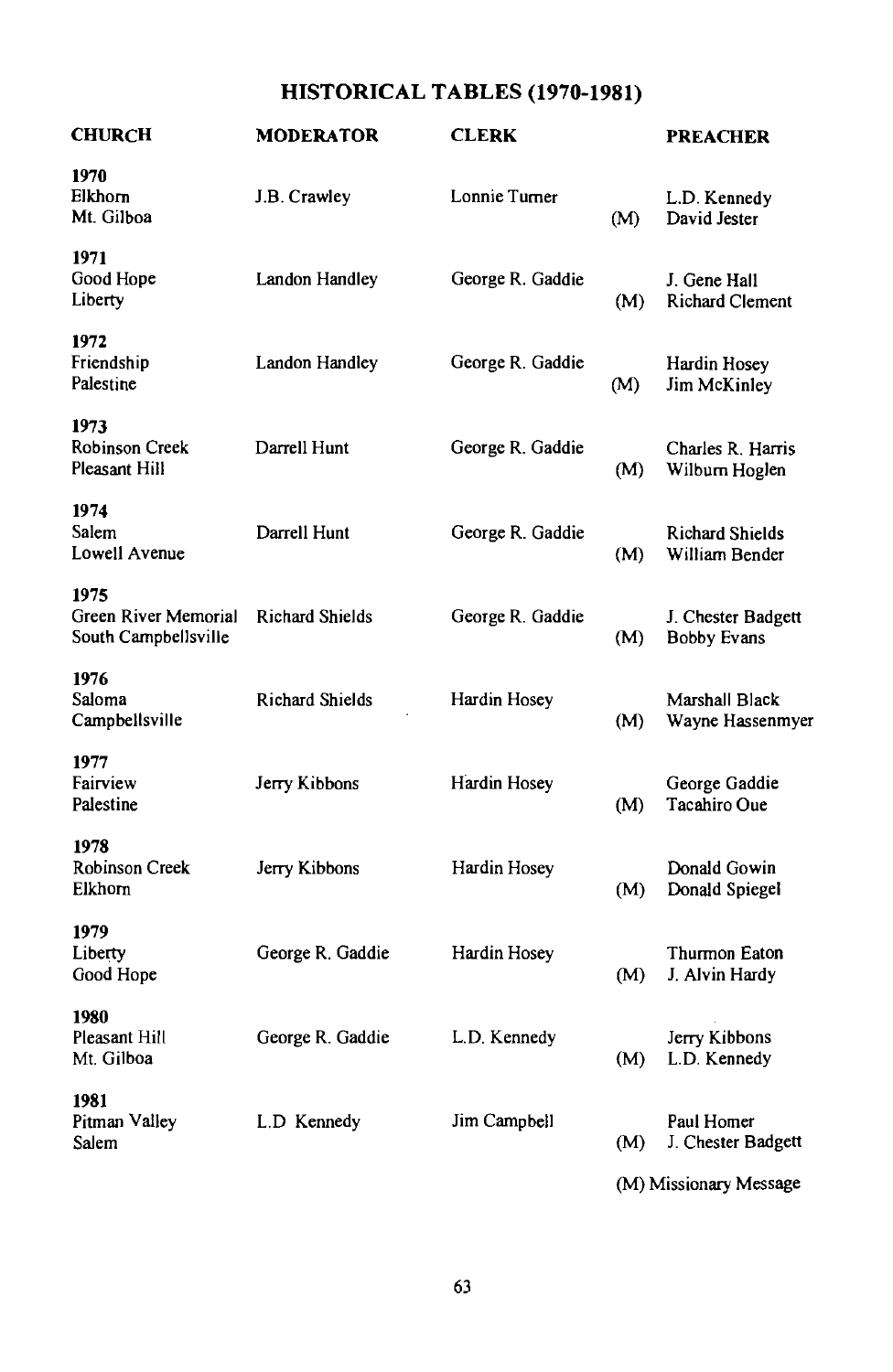# HISTORICAL TABLES (1982-1991)

| <b>CHURCH</b>                                                             | MODERATOR            | <b>CLERK</b> |     | <b>PREACHER</b>                                    |
|---------------------------------------------------------------------------|----------------------|--------------|-----|----------------------------------------------------|
| 1982<br>Friendship<br>Lowell Avenue                                       | Marshall Black       | Jim Campbell | (M) | Don Watson<br>Jim McKinley                         |
| 1983<br>Meadowview<br>South Campbellsville                                | Marshall Black       | Jim Campbell | (M) | <b>Bob Martin</b><br>Jeff Day                      |
| 1984<br>Yuma<br>Campbellsville                                            | James E. Jones       | Jim Campbell | (M) | Richard Reed<br>Bill Marshall                      |
| 1985<br>Saloma<br>Elkhorn                                                 | James E. Jones       | Jim Campbell | (M) | Howard Davenport<br>Richard Clement                |
| 1986<br>Spring-Meadowview<br>Robinson Creek<br>Green River Memorial       | Darrell Hunt         | Jim Campbell | (M) | Mike Moynahan<br>George R. Gaddie<br>Allen West    |
| 1987<br>Spring-Good Hope<br>Eastside                                      | Darrell Hunt         | Jim Campbell | (M) | Randy Smith<br>Taylor County/<br>Kenya Partnership |
| Pleasant Hill                                                             |                      |              |     | James Jones                                        |
| 1988<br>Spring-Salem<br>Mt. Gilboa<br>Palestine                           | Darrell Hunt         | Jim Campbell | (M) | Roger Alford<br>Gilbert Sapp<br>Kenneth Winters    |
| 1989<br>Spring-Liberty<br>Pitman Valley<br>Green River Memorial           | Bob E. Martin        | Jim Campbell | (M) | Donald Berry<br>Jim Collison<br>John Wilson        |
| 1990<br>Spring-Friendship<br>Green River Memorial<br>South Campbellsville | <b>Bob E. Martin</b> | Jim Campbell | (M) | Landon Hadley<br>J.W. Farmer<br>Calvin Wilkins     |
| 1991<br>Spring-Yuma<br>Saloma<br>Campbellsville                           | Tom Gupton           | Jim Campbell | (M) | Mike Crain<br>Chris Mueller<br>Jim McKinley        |
|                                                                           |                      |              | (M) | Missionary Message                                 |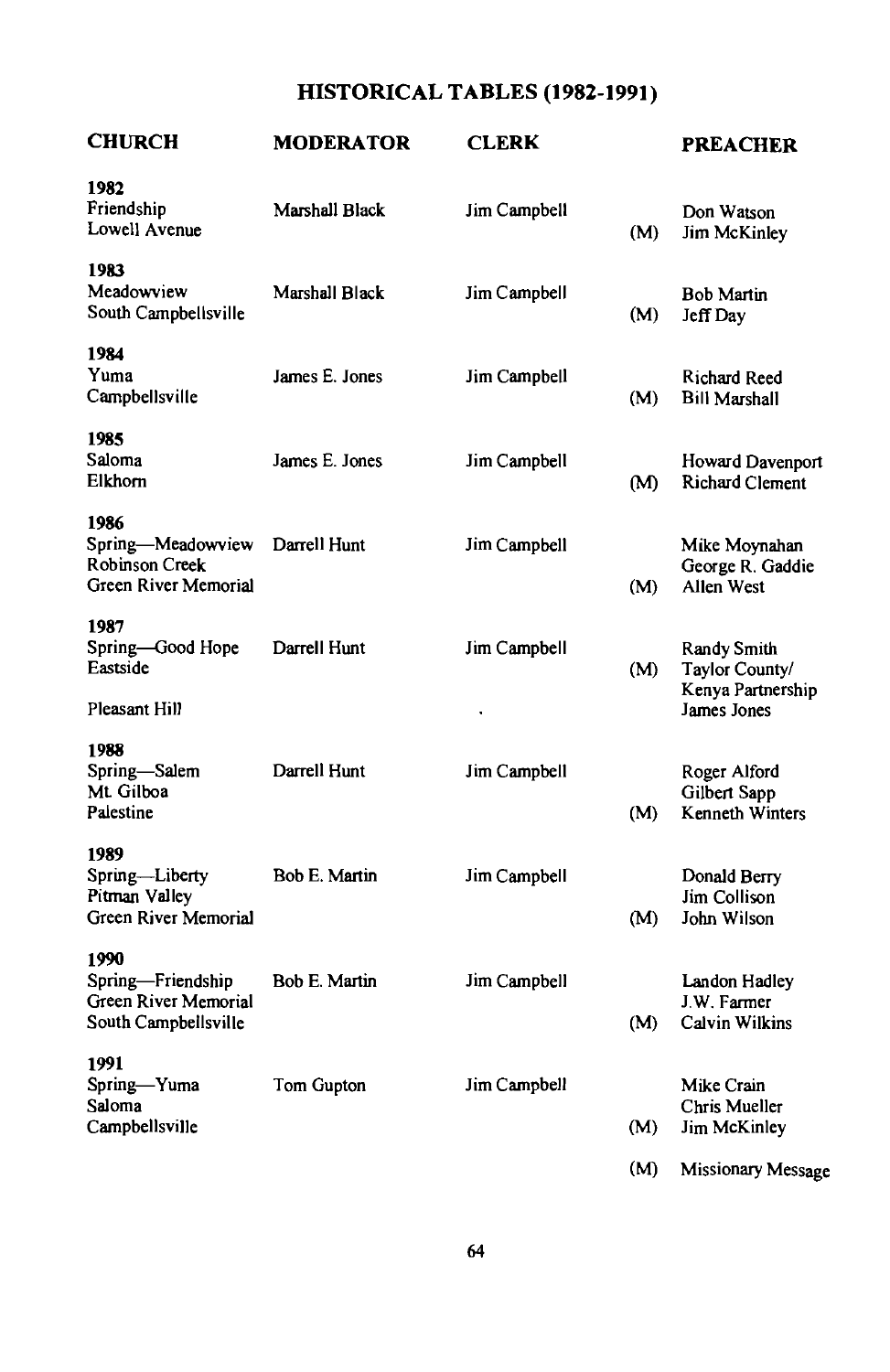# HISTORICAL TABLES (1992-2000)

| <b>CHURCH</b>                                                | <b>MODERATOR</b>                | <b>CLERK</b>                  |     | <b>PREACHER</b>                                                                  |
|--------------------------------------------------------------|---------------------------------|-------------------------------|-----|----------------------------------------------------------------------------------|
| 1992<br>Spring-Meadowview<br>Robinson Creek<br>Elkhorn       | Tom Gupton                      | Jim Campbell                  | (M) | Mark Jones<br>Al Hardy<br>Charles and<br>Carrie Hedrick                          |
| 1993<br>Spring—Acton<br>Good Hope<br>Pleasant Hill           | Larry Koch                      | Jim Campbell                  | (M) | J.V. Mullen<br>Larry Koch<br>Bill and<br>Laverne Amold                           |
| 1994<br>Spring-Fairview<br>Salem<br>Campbellsville           | Larry Koch                      | Jim Campbell                  | (M) | Tim Najpaver<br>Brian Fannin<br><b>Bill Jaggers</b>                              |
| 1995<br>Spring--Fairview<br>Salem<br>Campbellsville          | David Henderson<br>Darrell Hunt | Jim Campbell                  | (M) | John Chowning<br>Dewayne Howell<br>Becky Mann and<br>Ed Garr                     |
| 1996<br>Spring-Good Hope<br>Pitman Valley<br>Lowell Avenue   | Darrell Hunt                    | Jim Campbell                  | (M) | Fred Miller<br>Herman Wilkins<br><b>Benton Williams</b>                          |
| 1997<br>Spring-Friendship<br>Liberty<br>Green River Memorial | Darrell Hunt                    | Jim Campbell                  | (M) | Ray England<br>Dan Hunt, Sr.<br>Jim Strange,<br>Dianna Derringer<br>J.B. Crawley |
| 1998<br>Spring-Eastside<br>Friendship<br>Palestine           | Dwayne Howell                   | Jim Campbell                  | (M) | Jeff McCarty<br>James E. Jones<br>David Coppage                                  |
| 1999<br>Spring-Yuma<br>Meadowview<br>South Campbellsville    | Dwayne Howell                   | Jim Campbell<br>Nancy Walters | (M) | George Gaddie<br>Linda Egbert                                                    |
| 2000<br>Spring-Salem<br>Saloma<br>Campbellsville             | Al Hardy                        | Michael Goodwin               | (M) | Gene Hall<br>Donnie Blick<br>Larrry Rowell                                       |

ŀ,

l,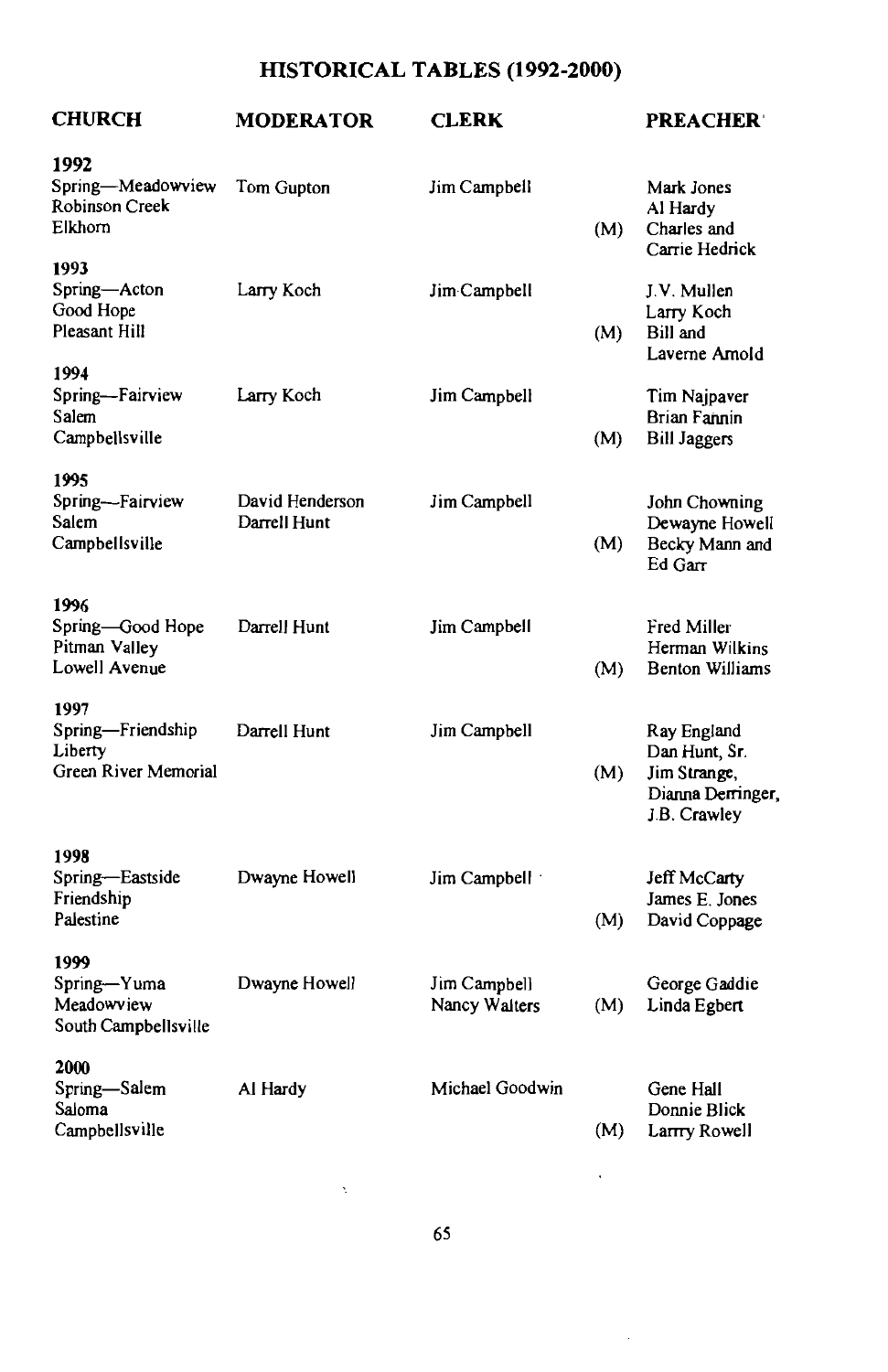# HISTORICAL TABLES (2001-2008)

| <b>CHURCH</b>                                                                | <b>MODERATOR</b>      | CLERK           | <b>PREACHER</b> |                                                                                                         |  |
|------------------------------------------------------------------------------|-----------------------|-----------------|-----------------|---------------------------------------------------------------------------------------------------------|--|
| 2001<br>Spring-Mt. Roberts<br>Mt. Gilboa<br>Robinson Creek                   | Al Hardy              | Michael Goodwin | (M)             | Dr. Ted Taylor<br>Dr. Nikolai<br>Syrovatka                                                              |  |
| 2002<br>Spring-Acton<br>Pleasant Hill<br>Elkhorn                             | Michael Goodwin       | Helen Franklin  | (M)             | <b>Bro. Dave Walters</b><br>Ron Gleaves<br>David Hill                                                   |  |
| 2003<br>Spring-Mt. Washington<br>Faiview<br>Lowell Avenue                    | Michael Goodwin       | Helen Franklin  | (M)             | Jimmie York<br>Skip Alexander<br>John Kelly                                                             |  |
| 2004<br>Spring-<br>Pitman Valley<br>Palestine<br>Good Hope                   | George Phillips       | Helen Franklin  |                 | Rev. Gary Durham<br>Rev. John Chowning<br>(M) Dr. Van Thompson                                          |  |
| 2005<br>Spring--Raikes Hills<br>Green River<br>Fairview                      | George Phillips       | Helen Franklin  | (M)             | Rev. Roger Robertson<br>Rev. Danny Pace<br>Mrs. Marilyn Goodwin<br>Rev. Larry Rowell<br>George Phillips |  |
| 2006<br>Spring-Yuma<br>Friendship<br>Pleasant Hill                           | Gary Durham           | Helen Henderson | (M)             | Rev. Michael Goodwin<br>Rev. Danny Nelson<br>Bro. Alan Funk                                             |  |
| 2007<br>Spring—<br>South Campbellsville<br>Liberty<br>Campbellsville Baptist | <b>Bill Henderson</b> | Helen Henderson | (M)             | Rev. John Batcher<br>Rev. Shaun Caudill<br>Rev. Bill Egbert                                             |  |
| 2008<br>Spring-Eastside<br>Meadowview<br>Lowell Avenue                       | <b>Bill Henderson</b> | Jim Campbell    |                 | Rev. Carlos Compton<br>Rev. James Collison                                                              |  |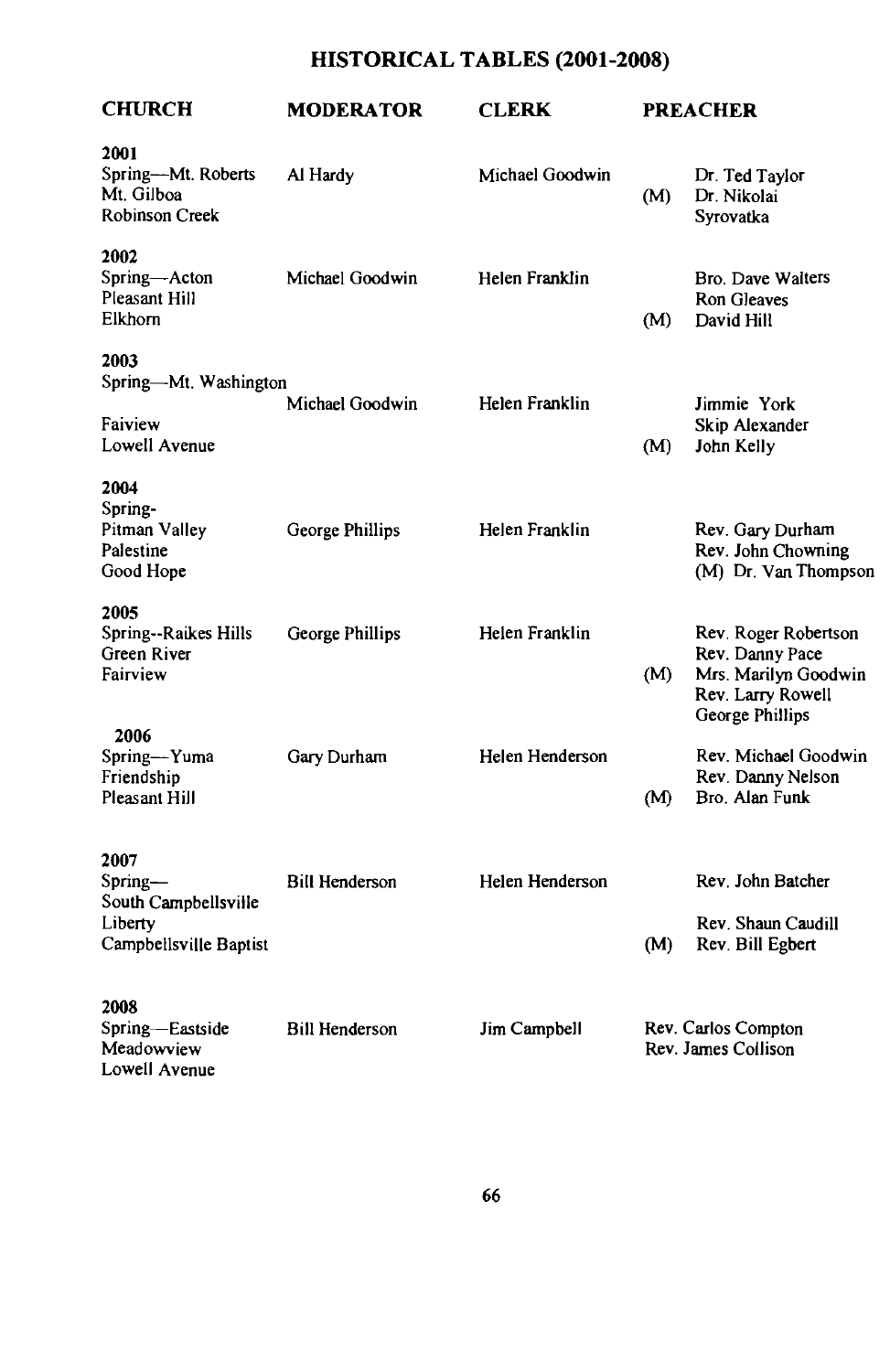# HISTORICAL TABLES (2009-2010)

| <b>CHURCH</b>                                                   | <b>MODERATOR</b> | <b>CLERK</b>      | <b>PREACHER</b>                                              |
|-----------------------------------------------------------------|------------------|-------------------|--------------------------------------------------------------|
| 2009<br>Spring—ElkHorn<br>Green River Memorial<br>Pleasant Hill | Skip Alexander   | Jim Campbell<br>۰ | Rev. Brian Rafferty<br>Rev. Jamie Bennett<br>Rev. Mike James |
| 2010<br>Spring<br>Salem<br>Palestine                            | Skip Alexander   | Jim Campbell      |                                                              |

• Missionary Message